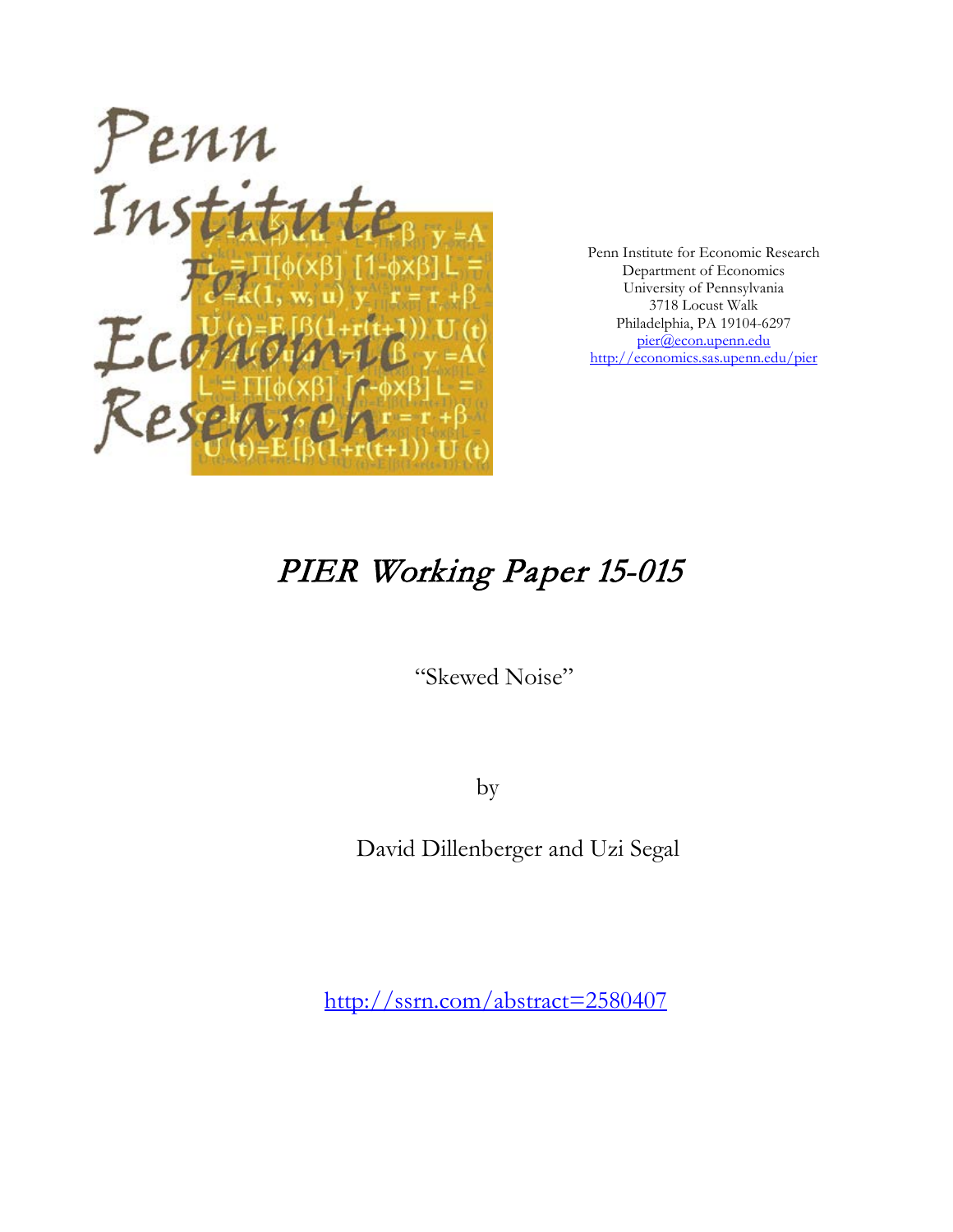# Skewed Noise<sup>∗</sup>

David Dillenberger† Uzi Segal‡

March 18, 2015

We study the attitude of decision makers to skewed noise. For a binary lottery that yields the better outcome with probability  $p$ , we identify noise around  $p$ with a compound lottery that induces a distribution over the exact value of the probability and has an average value  $p$ . We propose and characterize a new notion of skewed distributions, and use a recursive non-expected utility model to provide conditions under which rejection of symmetric noise implies rejection of skewed to the left noise as well. We demonstrate that rejection of these types of noises does not preclude acceptance of some skewed to the right noise, in agreement with recent experimental evidence. We apply the model to study random allocation problems (one-sided matching) and show that it can predict systematic preference for one allocation mechanism over the other, even if the two agree on the overall probability distribution over assignments. The model can also be used to address the phenomenon of ambiguity seeking in the context of decision making under uncertainty.

JEL Classification number: D81, C78

Keywords: Skewed distributions, recursive non-expected utility, ambiguity seeking, one-sided matching.

<sup>∗</sup>We thank Faruk Gul, Yoram Halevy, Efe Ok, and Rakesh Vohra, as well as the coeditor and four anonymous referees, for their comments and help. We thank Francesca Toscano and Zhu Zhu of Boston College for helpful research assistance.

<sup>†</sup>Department of Economics, University of Pennsylvania (ddill@sas.upenn.edu).

<sup>‡</sup>Department of Economics, Boston College (segalu@bc.edu) and Warwick Business School.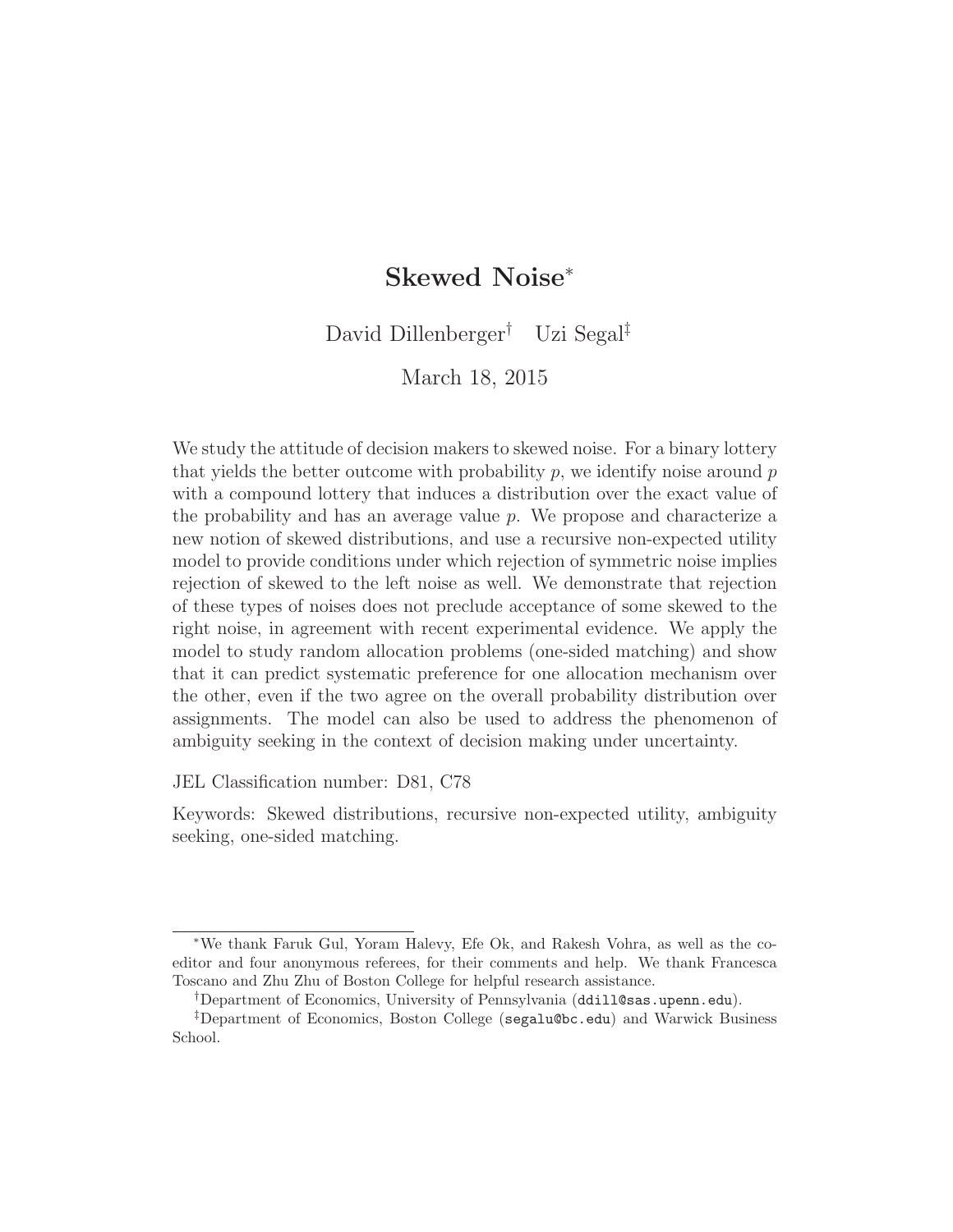# 1 Introduction

Standard models of decision making under risk assume that individuals obey the reduction of compound lotteries axiom, according to which a decision maker is indifferent between any multi-stage lottery and the simple lottery that induces the same probability distribution over final outcomes. Experimental and empirical evidence suggest, however, that this axiom is often violated (see, among others, Kahneman and Tversky [25], Bernasconi and Loomes [5], Conlisk [13], Harrison, Martinez-Correa, and Swarthout [22], and Abdellaoui, Klibanoff, and Placido [1]). Individuals may have preferences over gambles with identical probability distributions over final outcomes if they differ in the form of the timing of resolution of uncertainty. Also, individuals may view ambiguity as lotteries over the true values of the probabilities and may simply like or dislike not knowing their exact values. For example, subjects are typically not indifferent between betting on a known probability p and betting on a known distribution over the value of that probability even when the mean probability of the distribution is  $p$ .

Halevy [21] and recently Miao and Zhong [32], for example, consider preferences over two-stage lotteries and demonstrate that individuals are averse to the introduction of symmetric noise, that is, symmetric mean-preserving spread into the first-stage lottery. One rationale for this kind of behavior is that the realizations in a symmetric noise cancel out each other and simply create an undesired confusion in evaluation. On the other hand, asymmetric noises, and in particular positively skewed ones, may be desirable. Boiney [6] conducted an experiment in which decision makers had to choose one of three investment plans. In all three prospects, the overall probability of success (which results in a prize  $\bar{x} = $200$ ) is  $p = 0.2$ , and with the remaining probability the investment fails and the decision maker receives  $x = $0$ . Option A represents an investment plan in which the decision maker is confident about the probability of success. In  $B$  and  $C$ , on the other hand, the probability of success is uncertain. Prospect  $B$  (resp.,  $C$ ) represents a negatively (positively) skewed distribution around  $p$  in which it is very likely that the true probability slightly exceeds (falls below)  $p$  but it is also possible, albeit unlikely, that the true probability is much lower (higher). Boney's main finding is that decision makers are not indifferent between the three prospects and that most prefer C to A and A to B. Moreover, these preferences are robust to different values of  $\overline{x}$ ,  $\underline{x}$ , and  $\overline{p}$ .

In Boney's experiment, the underlying probability of success  $p$  was the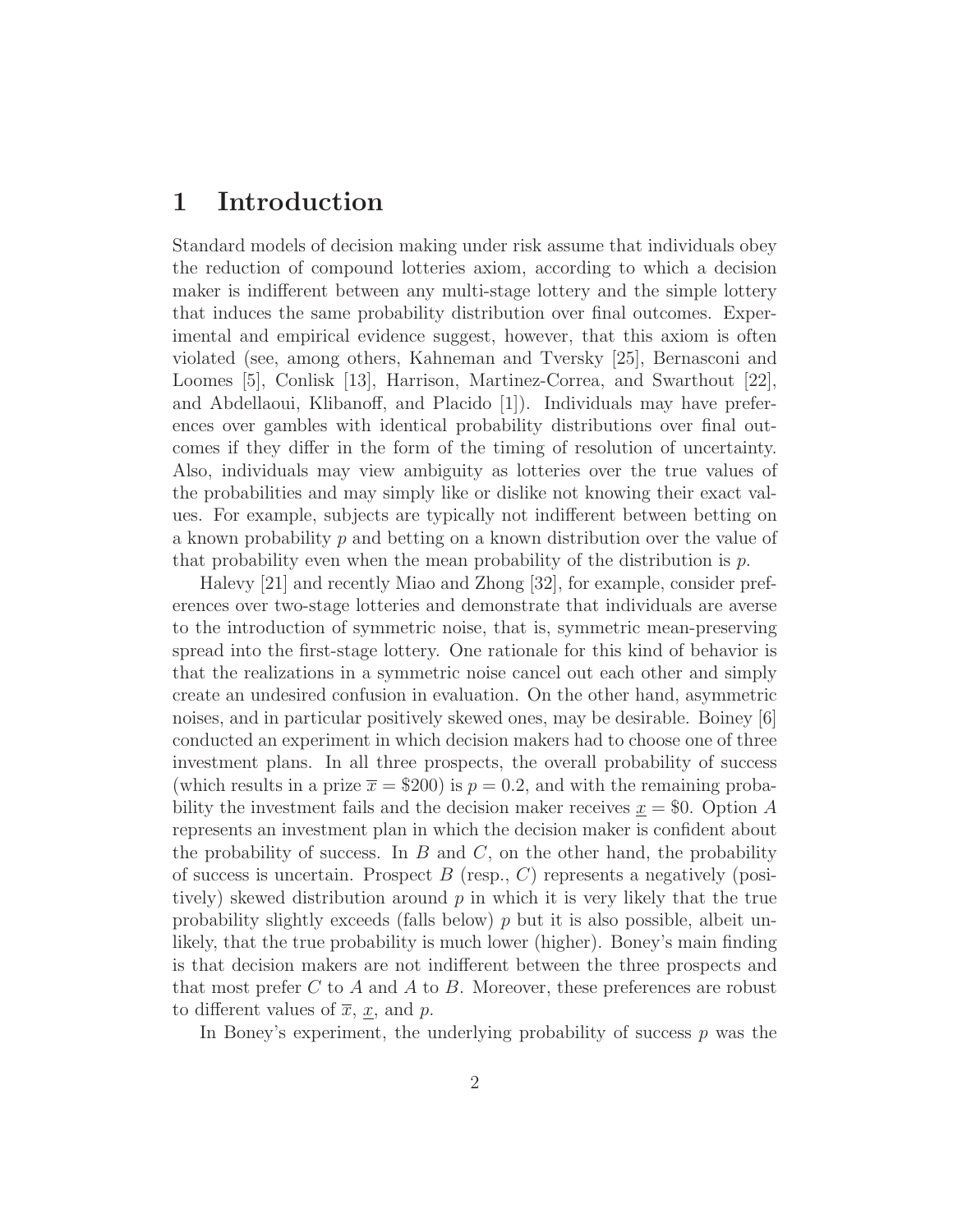same in all three options. In a recent experiment, which we discuss in more detail in Section 3, Abdellaoui, Klibanoff, and Placido [1] found strong evidence that aversion to compound risk (i.e., noise) is an increasing function of  $p$ . In particular, their results are consistent with a greater aversion to negatively skewed noise around high probabilities than to positively skewed noise around small probabilities.

In this paper we propose a model that can accommodate the behavioral patterns discussed above. For a binary lottery that yields the better outcome with probability  $p$ , we identify noise around  $p$  with a two-stage lottery that induces a distribution over the exact value of the probability and has an average value p. We introduce and characterize a new notion of skewness, and use a version of Segal's [38] recursive non-expected utility model to outline conditions under which a decision maker who always rejects symmetric noise will also reject any negatively skewed noise (for instance, will prefer option A to B in the example above) but may seek some positively skewed noise.

We suggest two applications. First, we apply our model to study a simple variant of the house allocation problem (or one-sided matching), where the goal is to look for a systematic way of assigning a set of indivisible objects to a group of individuals having preferences over these objects. We demonstrate that different mechanisms, which agree on the overall probability distribution over assignments and hence are being treated equivalently in the standard model, induce different compound lotteries. Comparing two familiar mechanisms, versions of the random serial dictator and of the random top cycle, our model predicts systematic preference for the latter over the former for a large set of parameters, while permitting the opposite preferences when one type of the goods is scarce, but almost everyone prefers it over the alternative type (see Section 4 for details).

Our second application shows that our model can be used to address the recently documented phenomenon of ambiguity seeking in the context of decision making under uncertainty. The recursive model we study here was first suggested by Segal [37] as a formal way to analyze attitudes towards ambiguity. Under this interpretation, ambiguity is identified as a two-stage lottery, where the first stage captures the decision makers subjective uncertainty about the true probability distribution over the states of the world, and the second stage determines the probability of each outcome, conditional on the probability distribution that has been realized. Our model permits the co-existence of aversion to symmetric ambiguity (as in Ellsberg's famous paradox) and ambiguity seeking, especially in situations where the decision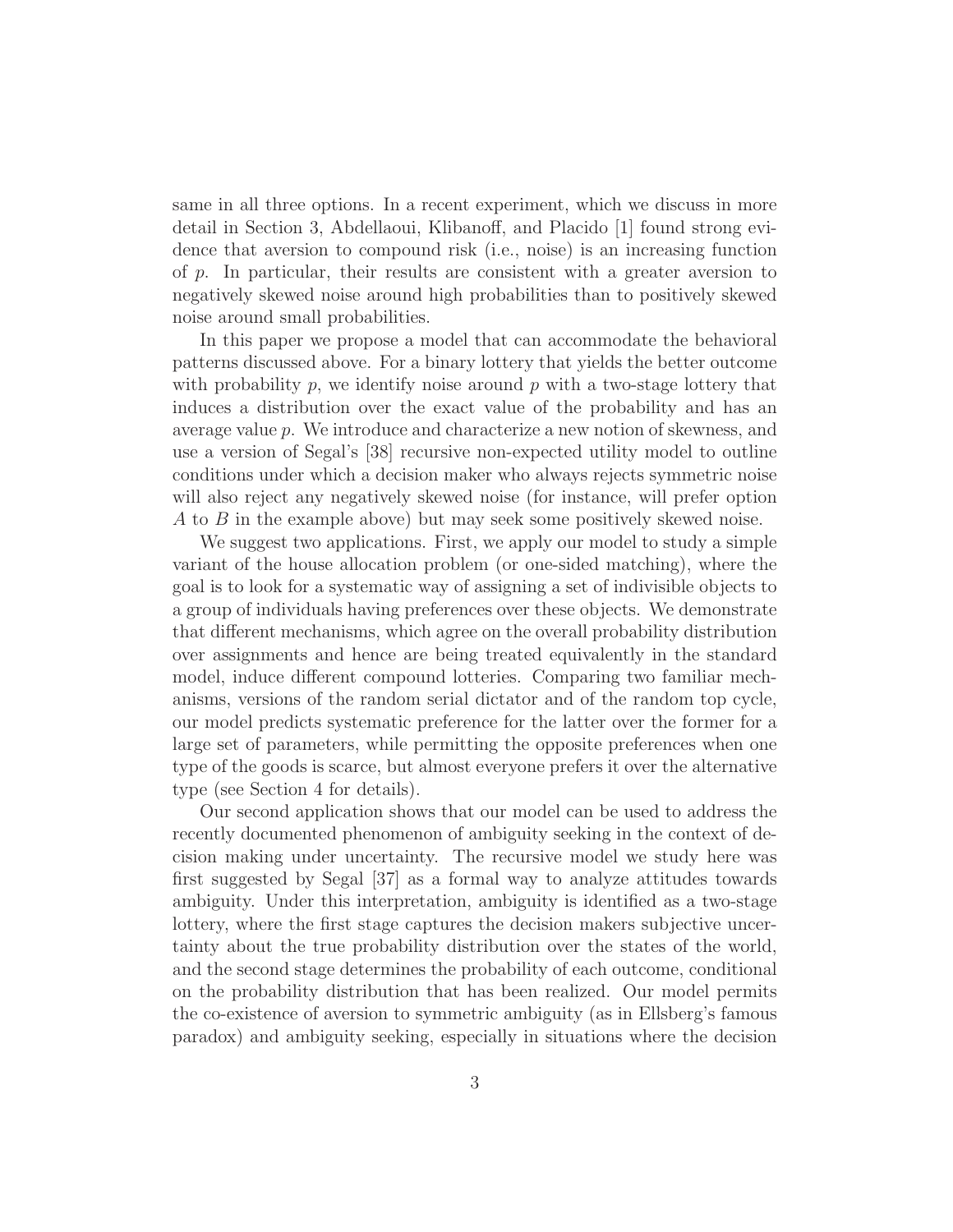maker anticipates a bad outcome, yet believes that there is a small chance that things are not as bad as they seem. In this case, he might not want to know the exact values of the probabilities.

The fact that the recursive evaluation of two-stage lotteries in Segal's model is done using non-expected utility functionals is key to our analysis. It is easy to see that if the decision maker uses the same expected utility functional in each stage he will be indifferent to noise. In Section 6 we further show that a version of the recursive model in which the two stages are evaluated using different expected utility functionals (Kreps and Porteus [26], Klibanoff, Marinacci, and Mukerji [25]) cannot accommodate the co-existence of rejecting all symmetric noise while still accepting some positively skewed noise.

In this paper, we confine our attention to the analysis of attitudes to noise related to the probability p in the binary prospect which pays  $\bar{x}$  with probability p and x otherwise, where  $\bar{x} > x$ . In reality the decision maker may face lotteries with many outcomes and the probabilities of receiving each of them may be uncertain. We prefer to deal only with binary lotteries since when there are many outcomes their probabilities depend on each other and therefore skewed noise over the probability of one event may affect noises over other probabilities in too many ways. This complication is avoided when there are only two outcomes — whatever the decision maker believes about the probability of receiving  $\bar{x}$  completely determines his beliefs regarding the probability of receiving  $\underline{x}$ . Note that while the underlying lottery is binary, the noise itself (that is, the distribution over the value of  $p$ ) may have many possible values or may even be continuous.

The rest of the paper is organized as follows: Section 2 describes the analytical framework and introduces notations and definitions that will be used in our main analysis. Section 3 studies attitudes towards asymmetric noises and states our main behavioral result. Section 4 and Section 5 are devoted to applications. Section 6 comments on the relationship of our paper to other models. All proofs are relegated to the appendix.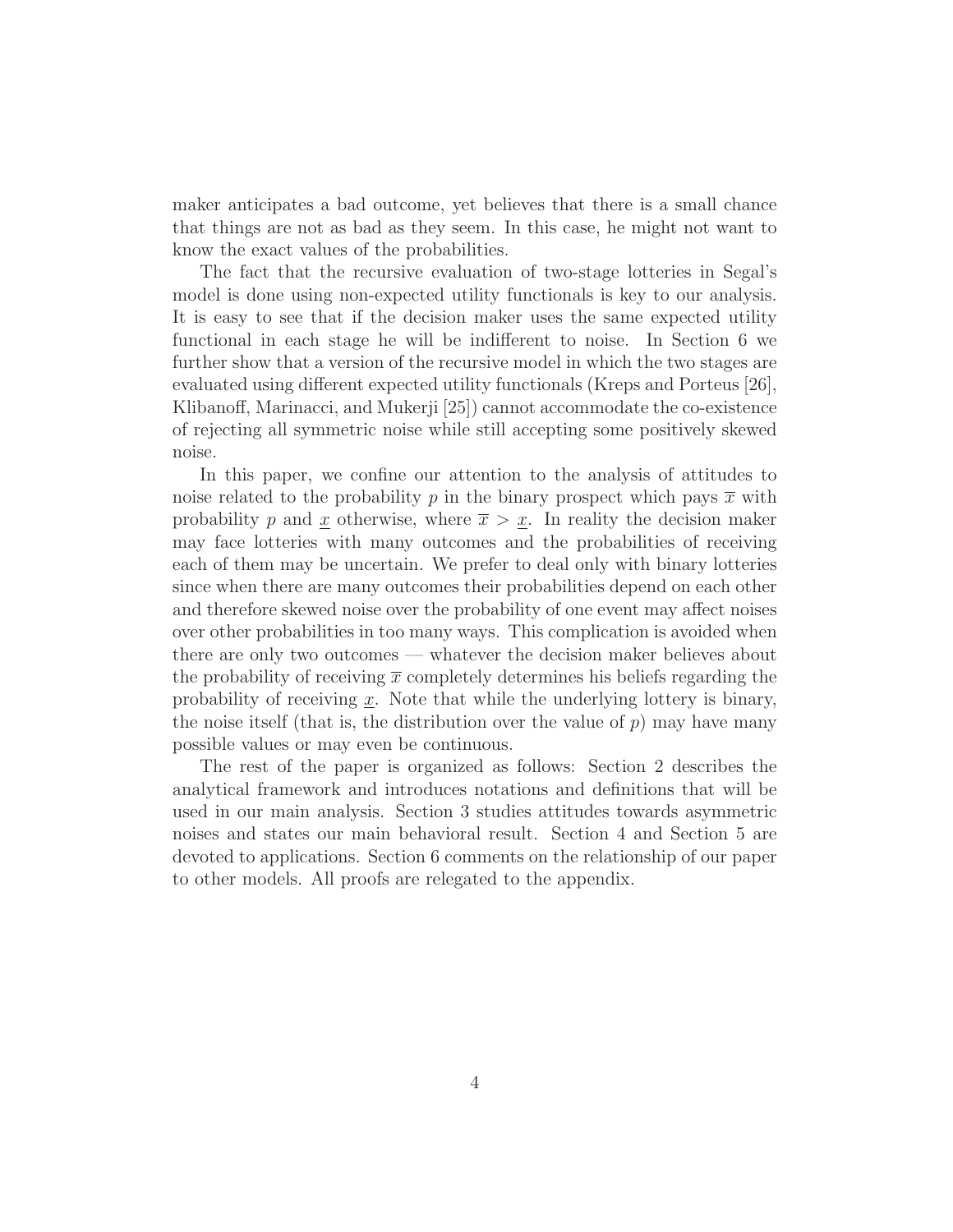# 2 The model

#### 2.1 Preferences

Fix two monetary outcomes  $\bar{x} > x$ . The underlying lottery we consider is the binary prospect  $(\bar{x}, p; x, 1-p)$ , which pays  $\bar{x}$  with probability p and x otherwise. We identify this lottery with the number  $p \in [0,1]$  and analyze noise around p as a two-stage lottery, denoted by  $\langle p_1, q_1; ...; p_n, q_n \rangle$ , that yields with probability  $q_i$  the lottery  $(\overline{x}, p_i; \underline{x}, 1-p_i), i = 1, 2, ..., n$ , and satisfies  $\sum_i p_i q_i = p$ . Let

$$
\mathcal{L}_2 = \left\{ \langle p_1, q_1; ...; p_n, q_n \rangle : p_i, q_i \in [0, 1], i = 1, 2, ..., n, \text{ and } \sum_i q_i = 1 \right\}.
$$

Let  $\succeq$  be a complete and transitive preference relation over  $\mathcal{L}_2$ , which is represented by  $U : \mathcal{L}_2 \to \mathbb{R}$ . Throughout the paper we confine our attention to preferences that admit the following representation:

$$
U(\langle p_1, q_1; ...; p_n, q_n \rangle) = V(c_{p_1}, q_1; ...; c_{p_n}, q_n)
$$
\n(1)

where  $V$  is a functional over simple (finite support) one-stage lotteries over the interval  $[x,\overline{x}]$  and c is a certainty equivalent function (not necessarily the one obtained from  $V$ ).<sup>1</sup> According to this model, the decision maker evaluates a two-stage lottery  $\langle p_1, q_1; ...; p_n, q_n \rangle$  recursively. He first replaces each of the second-stage lotteries with its certainty equivalent,  $c_{p_i}$ . This results in a simple, one-stage lottery over the certainty equivalents,  $(c_{p_1}, q_1; \ldots; c_{p_n}, q_n)$ , which he then evaluates using the functional  $V^2$ . We assume throughout that V is monotonic with respect to first-order stochastic dominance and continuous with respect to the weak topology.

There are several reasons that lead us to study this special case of U. First, it explicitly captures the sequentiality aspect of two-stage lotteries, by distinguishing between the evaluations made in each stage  $(V \text{ and } c \text{ in})$ the first and second stage, respectively). Second, it allows us to state our results using familiar and easy to interpret conditions that are imposed on

<sup>&</sup>lt;sup>1</sup>The function c:  $[0, 1] \rightarrow \Re$  is a certainty equivalent function if for some W over onestage lotteries,  $W(c_p, 1) = W(\overline{x}, p; \underline{x}, 1-p).$ 

<sup>&</sup>lt;sup>2</sup>The functional V thus represents some underlying complete and transitive binary relation over simple lotteries, which is used in the first stage to evaluate lotteries over the certainty equivalents of the second stage. To avoid confusion with the main preferences over  $\mathcal{L}_2$ , we will impose all the assumptions in the text directly on V.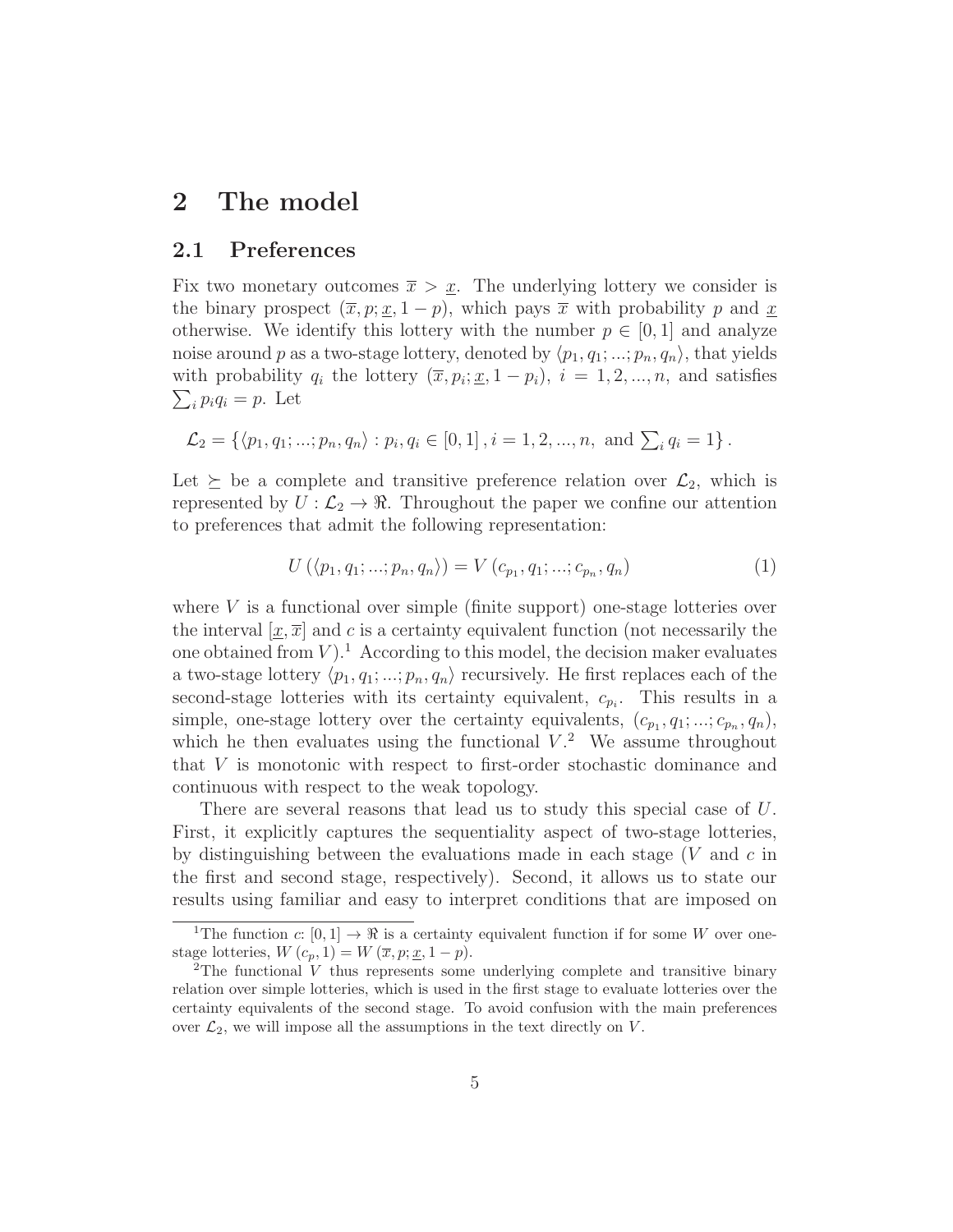the functional  $V$ , which do not necessarily carry over to a general  $U$ . Finally, the model is a special case of the recursive non-expected utility model of Segal [38]. This will facilitate the comparison of our results with other models (see, for example, Section 6).

We identify simple lotteries with their cumulative distribution functions, denoted by capital letters  $(F, G, \text{ and } H)$ . Denote by  $\mathcal F$  the set of all cumulative distribution functions of simple lotteries over  $[x, \overline{x}]$ . We assume that V satisfies the assumptions below (specific conditions on c will be discussed only in the relevant section). These assumptions are common in the literature on decision making under risk.

**Definition 1** The function V is quasi concave if for any  $F, G \in \mathcal{F}$  and  $\lambda \in [0,1],$ 

$$
V(F) \geq V(G) \Longrightarrow V(\lambda F + (1 - \lambda) G) \geq V(G).
$$

Quasi concavity implies preference for randomization among equally valued prospects. Together with risk aversion  $(V(F) \geq V(G)$  whenever G is a mean preserving spread of  $F$ ), quasi concavity implies preference for portfolio diversification (Dekel [15]), which is an important feature when modeling markets of risky assets.<sup>3</sup>

Following Machina [28], we assume that  $V$  is smooth, in the sense that it is Fréchet differentiable, defined as follows.

**Definition 2** The function  $V : \mathcal{F} \to \mathbb{R}$  is Fréchet differentiable if for every  $F \in \mathcal{F}$  there exists a local utility function  $u_F : [\underline{x}, \overline{x}] \to \Re$ , such that for every  $G \in \mathcal{F}$ ,

$$
V(G) - V(F) = \int u_F(x)d[G(x) - F(x)] + o(||G - F||)
$$

where  $\|\cdot\|$  is the  $L_1$ -norm.

For fixed  $x > y > z$ , let  $(p, q)$  represent the distribution of the lottery  $(z, p; y, 1-p-q; x, q)$ , where  $(p, q) \in \mathbb{R}^2_+$  and  $p+q \leq 1$ . Such lotteries are

<sup>3</sup>The evidence regarding the validity of quasi concavity is supportive yet inconclusive: while the experimental literature that documents violations of linear indifference curves (see, for example, Coombs and Huang [14]) found deviations in both directions, that is, either preference for or aversion to randomization, both Sopher and Narramore [40] and Dwenger, Kubler, and Weizsacker [17] found explicit evidence in support of quasi concavity.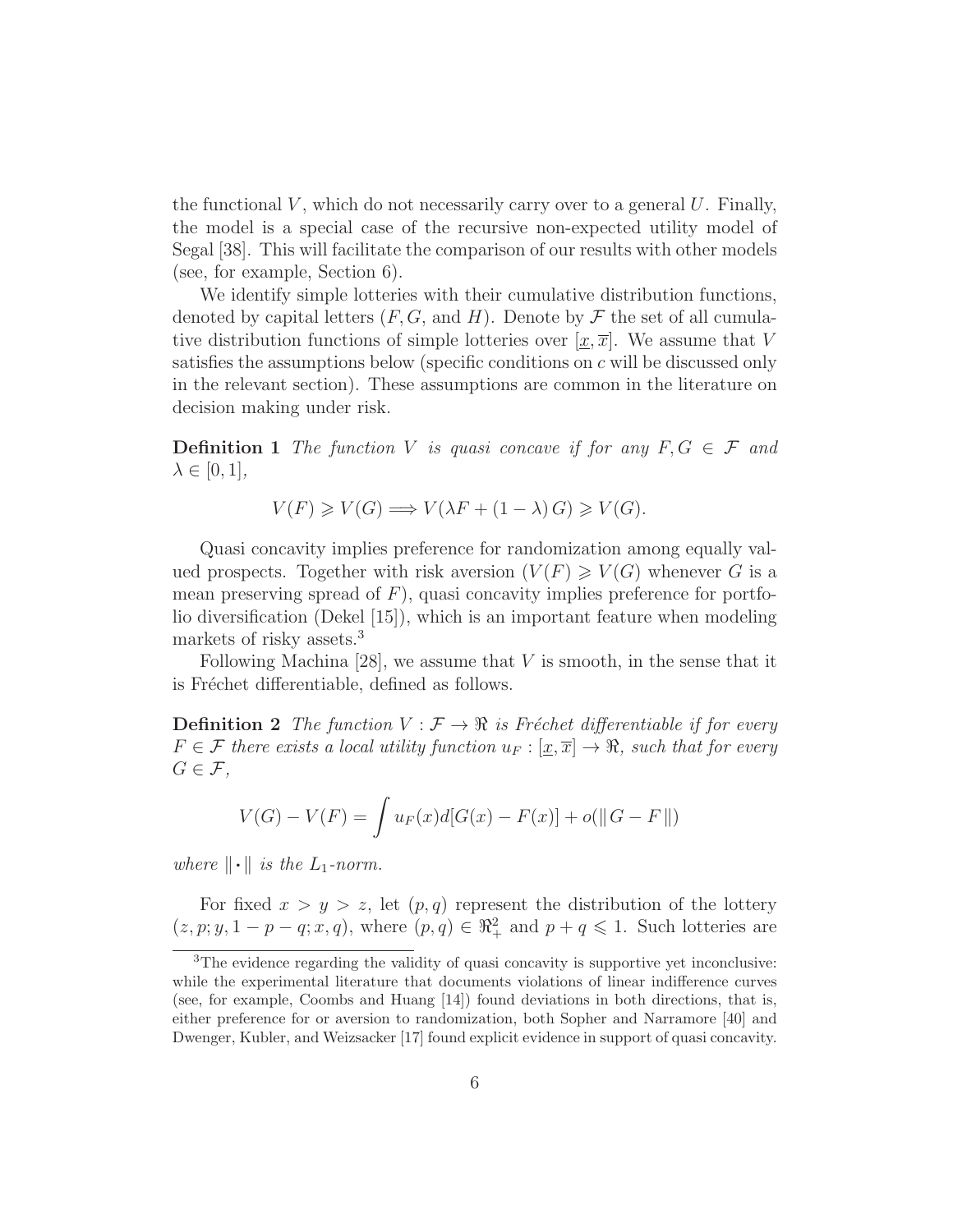represented in a Marschak-Machina triangle (see panel (i) of Fig. 1). The bold curves are the indifference curves of  $V$ . Quasi concavity implies that these curves are convex. The dotted parallels to the tangent line at the distribution  $F$  to the indifference curve through this point are indifference curves of  $u_F(\cdot)$ .



Figure 1: Indifference curves

The following assumption is taken from Machina [28]:

**Definition 3** The Fréchet differentiable functional V satisfies Hypothesis II if for every  $x \in [\underline{x}, \overline{x}],$ 

$$
-\frac{u_G''(x)}{u_G'(x)} \geqslant -\frac{u_F''(x)}{u_F'(x)}
$$

whenever G first-order stochastically dominates F.

In the Marschak-Machina triangle, Hypothesis II means that indifference curves are "fanning out" (see panel (ii) of Fig. 1). The term  $-\frac{u''_F(\cdot)}{u'(\cdot)}$  $\frac{u_F(\cdot)}{u_F'(\cdot)}$ is analogues to the Arrow-Pratt measure of risk aversion and has the same interpretation as in expected utility theory. Hypothesis II was suggested by Machina as a behavioral regularity that can address known violations of expected utility, such as the Allais paradox.<sup>4</sup>

<sup>&</sup>lt;sup>4</sup>While fanning out over some range is necessary to address Allais paradox, the evidence on global fanning out is mixed. Although fanning out in the lower region of the triangle is frequently observed, such pattern is inconsistent with many studies that document "fanning in" indifference curves in the other region. See Camerer [8] for a comprehensive survey of these findings.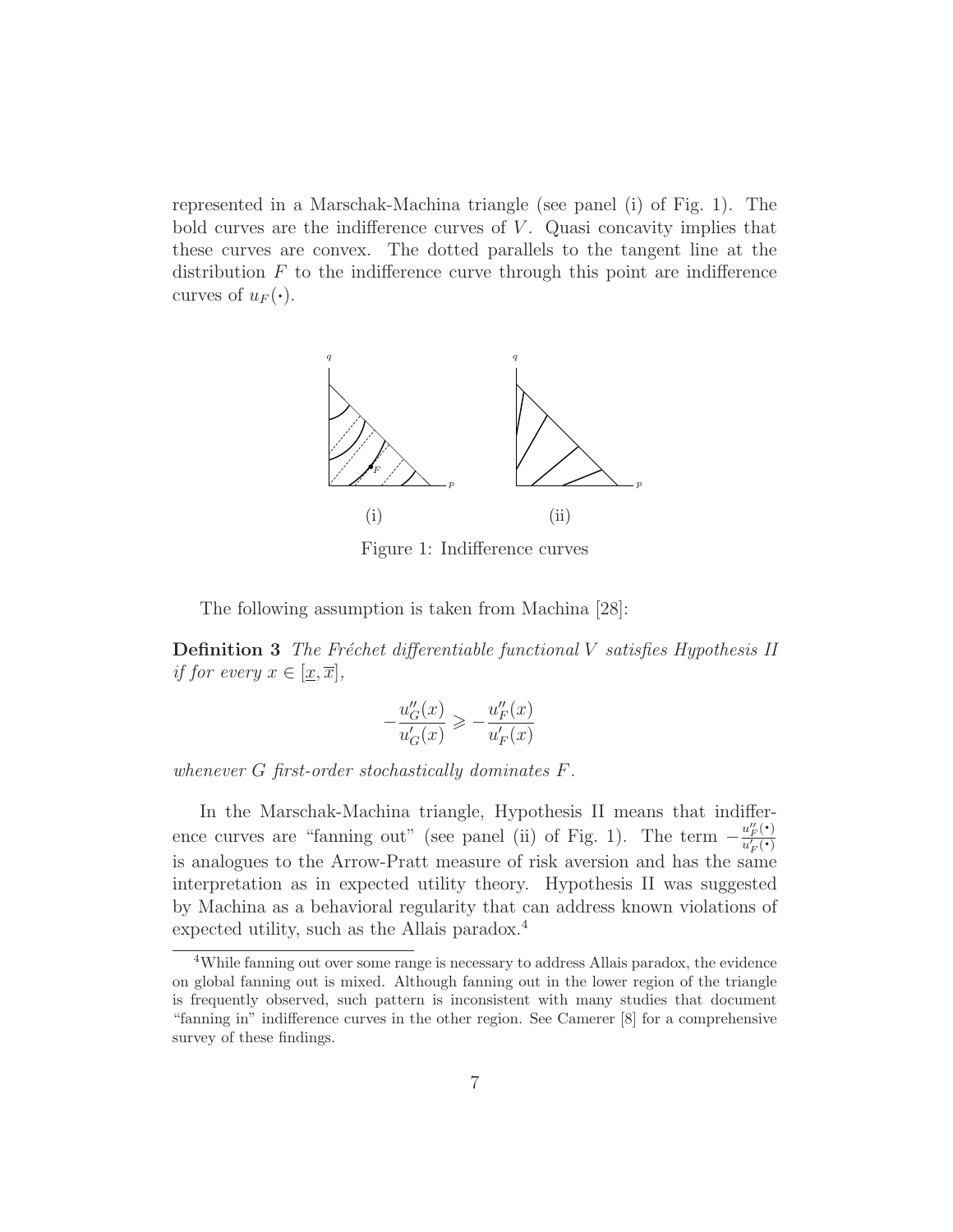For the purpose of our analysis, we only need a weaker notion of Hypothesis II, which requires that property to hold just for degenerate lotteries (i.e., Dirac measures), denoted by  $\delta_{\nu}$ . Formally,

**Definition 4** The Fréchet differentiable functional  $V$  satisfies Weak Hypothesis II if for every x and for every  $y > z$ ,

$$
-\frac{u_{\delta_y}''(x)}{u_{\delta_y}'(x)}\geqslant -\frac{u_{\delta_z}''(x)}{u_{\delta_z}'(x)}.
$$

#### 2.2 Skewed distributions

Our aim in this paper is to analyze attitude to skewed noise, that is, to noise that is not symmetric around its mean. For that we need first to formally define the notion of a skewed distribution. To simplify notation and terminology we only analyze skewness to the left, but all definitions and results can be made with skewness to the right.

For a distribution F on  $[\underline{x}, \overline{x}]$  with expected value  $\mu$  and for  $\delta > 0$ , let

- $\eta_1(F,\delta) = \int_{\underline{x}}^{\mu-\delta} F(x) dx.$
- $\eta_2(F,\delta) = \int_{\mu+\delta}^{\overline{x}} [1 F(x)] dx.$

**Definition 5** The lottery X with the distribution F on  $[x, \overline{x}]$  and expected value  $\mu$  is skewed to the left (or negatively skewed) if for every  $\delta > 0$ ,  $\eta_1(F,\delta) \geq \eta_2(F,\delta)$ , that is, if the area below F between x and  $\mu - \delta$  is larger than the area above F between  $\mu + \delta$  and  $\bar{x}$  (see Fig. 2).

The usefulness of this new notion of skewness will become clear in Section 3.1, where we discuss the proof of our main behavioral result. For now we only demonstrate that it is stronger than a possible alternative definition, according to which the lottery  $X$  with the distribution  $F$  and expected value  $\mu$  is skewed to the left if  $\int_{\underline{x}}^{\overline{x}} (y - \mu)^3 dF(y) \leq 0$ .

**Proposition 1** If X with distribution F and expected value  $\mu$  is skewed to the left as in Definition 5, then for all odd n,  $\int_x^{\overline{x}} (y - \mu)^n dF(y) \leq 0.5$ 

<sup>&</sup>lt;sup>5</sup>The converse of Proposition 1 is false. For example, let  $F$  be the distribution of the lottery  $(-10, \frac{1}{10}; -2, \frac{1}{2}; 0, \frac{4}{35}; 7, \frac{2}{7})$ . Note that its expected value  $\mu$  is zero. Moreover,  $E[(X-\mu)^3]=-6<0$  and  $E[(X-\mu)^{2n+1}]$  is decreasing with n, which means that all odd moments of  $F$  are negative. Nevrtheless, the area below the distribution from  $-10$  to  $-5$  is  $\frac{1}{2}$ , but the area above the distribution from 5 to 10 is  $\frac{4}{7} > \frac{1}{2}$ , which means that F is not skewed to the left according to Definition 5.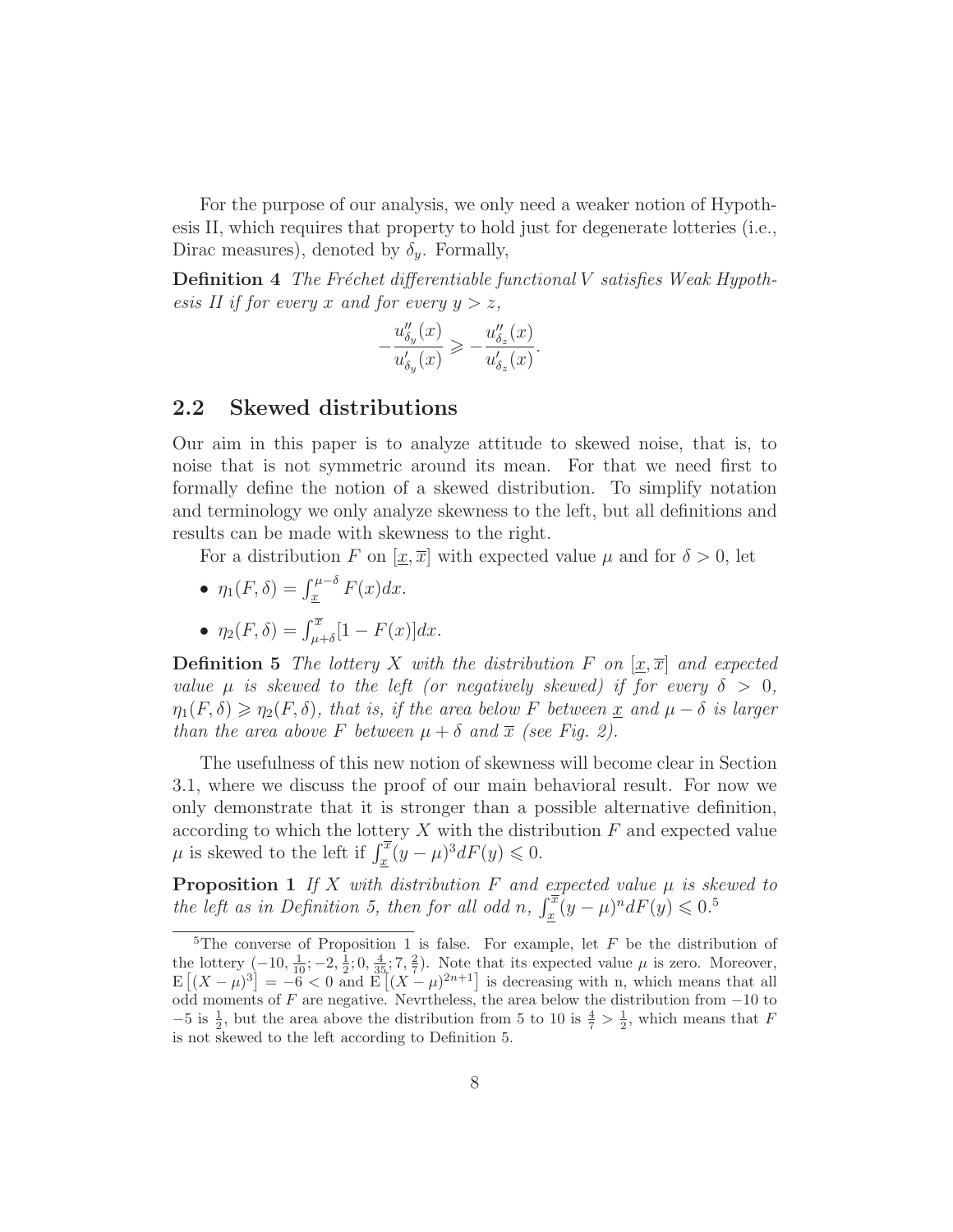

Figure 2: Definition 5,  $\eta_1(F,\delta) \geq \eta_2(F,\delta)$ 

### 3 Asymmetric noise

We now discuss the main topic of the paper, namely the attitude of decision makers to skewed noise. Recall our notation for two-stage lotteries of the form  $\langle p_1, q_1; \ldots; p_m, q_m \rangle$ , where  $p_i = (\overline{x}, p_i; \underline{x}, 1 - p_i)$  and  $\overline{x} > \underline{x}$ .

Definition 6 We say that the decision maker rejects symmetric noise if for all  $p \in (0, 1)$ , for all  $\alpha \leqslant \min\{p, 1-p\}$ , and for all  $\varepsilon \leqslant \frac{1}{2}$  $\frac{1}{2}$ ,

$$
\langle p, 1 \rangle \succeq \langle p - \alpha, \varepsilon; p, 1 - 2\varepsilon; p + \alpha, \varepsilon \rangle.
$$

As before, we assume that the preference relation  $\succeq$  over  $\mathcal{L}_2$  can be represented as in eq. (1) by  $U(\langle p_1, q_1; ...; p_n, q_n \rangle) = V((c_{p_1}, q_1; ...; c_{p_n}, q_n)),$  where  $V$  is a functional over simple lotteries and  $c$  is a certainty equivalent function.

**Theorem 1** Suppose that  $V$  is quasi concave, Fréchet differentiable, and satisfies Weak Hypothesis II. If the decision maker always rejects symmetric noise, then  $\langle p, 1 \rangle \succeq \langle p_1, q_1; ...; p_n, q_n \rangle$  whenever  $\sum_i p_i q_i = p$  and the distribution of  $(p_1, q_1; \ldots; p_n, q_n)$  is skewed to the left.

Furthermore, there are V and c such that the decision maker rejects all symmetric and negatively skewed noise, yet accepts some positively skewed noise (i.e., prefers it to  $\langle p, 1 \rangle$ ).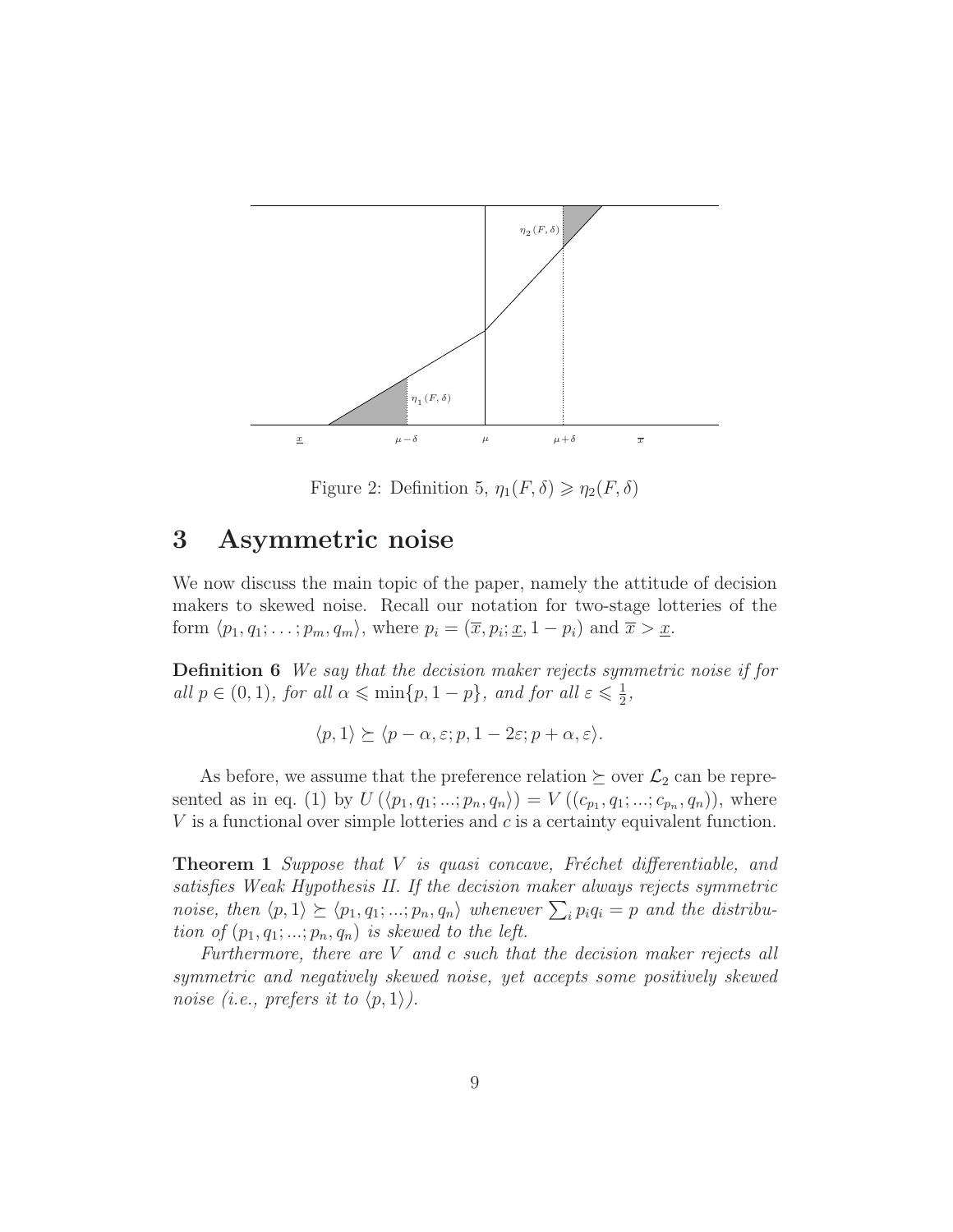The first part of Theorem 1 provides conditions under which if the decision maker always rejects symmetric noise, then he will also reject negativelyskewed noise. The conditions on  $V$  are familiar in the literature and, as we have pointed out in the introduction and will further discuss in Section 5, rejection of symmetric noise is empirically supported. The theoretical link between attitudes toward symmetric and negatively skewed noise will be useful in the applications we consider in subsequent sections. The second part suggests that such behavior is consistent with preference for some positivelyskewed noise. The distinction between positive and negative skewness is the basis for our analysis, and as we argue, is also supported by empirical evidence. It is this part of the theorem that distinguishes our model from other known preferences over compound lotteries that cannot accommodate rejections of all symmetric noise with acceptance of some positively-skewed noise (Section 6).

In Example 1 below we go further and introduce a family of functionals for which we can provide sufficient conditions for acceptance of some positively skewed noise. In particular, for every  $p > 0$ , if the probability q of receiving  $(\bar{x}, p; \underline{x}, 1-p)$  is sufficiently small, then the decision maker will prefer the noise  $\langle p, q; 0, 1 - q \rangle$  over receiving the lottery  $(\overline{x}, pq; x, 1 - pq)$  for sure. To guarantee this property, we show that for the functional form of this example, the first non-zero derivative of  $V(c_{pq}), 1) - V(c_p, q; 0, 1 - q)$  with respect to q at  $q = 0$  is negative (see Appendix A). Note that while Theorem 1 is independent of the function  $c$ , the specification of  $c$  is crucial for this result.

**Example 1** Let  $V(c_{p_1}, q_1; ...; c_{p_n}, q_n) = E[w(c_p)] \times E[c_p]$ , where  $w(x) = \frac{\zeta x - x^{\zeta}}{\zeta - 1}$ ζ−1 and  $c_p = \beta p + (1 - \beta)p^{\kappa}$ .<sup>6</sup> These functions satisfy all the assumptions of Theorem 1, and there is an open neighborhood of  $(\beta, \zeta, \kappa) \in \mathbb{R}^3$  for which for every  $p > 0$  there exists a sufficiently small  $q > 0$  such that  $\langle p, q, 0, 1 - q \rangle \succeq$  $\langle pq, 1\rangle$ .

Theorem 1 does not restrict the location of the skewed distribution, but it is reasonable to find skewed to the left distributions over the value of the probability  $p$  when  $p$  is high, and skewed to the right distributions when  $p$  is low. The theorem is thus consistent with the empirical observation that decision makers reject skewed to the left distributions concerning high probability of a good event, but seek such distributions when the probability of the good event is low.

 ${}^{6}$ The function V belongs to the quadratic utility model of Chew, Epstein, and Segal [10].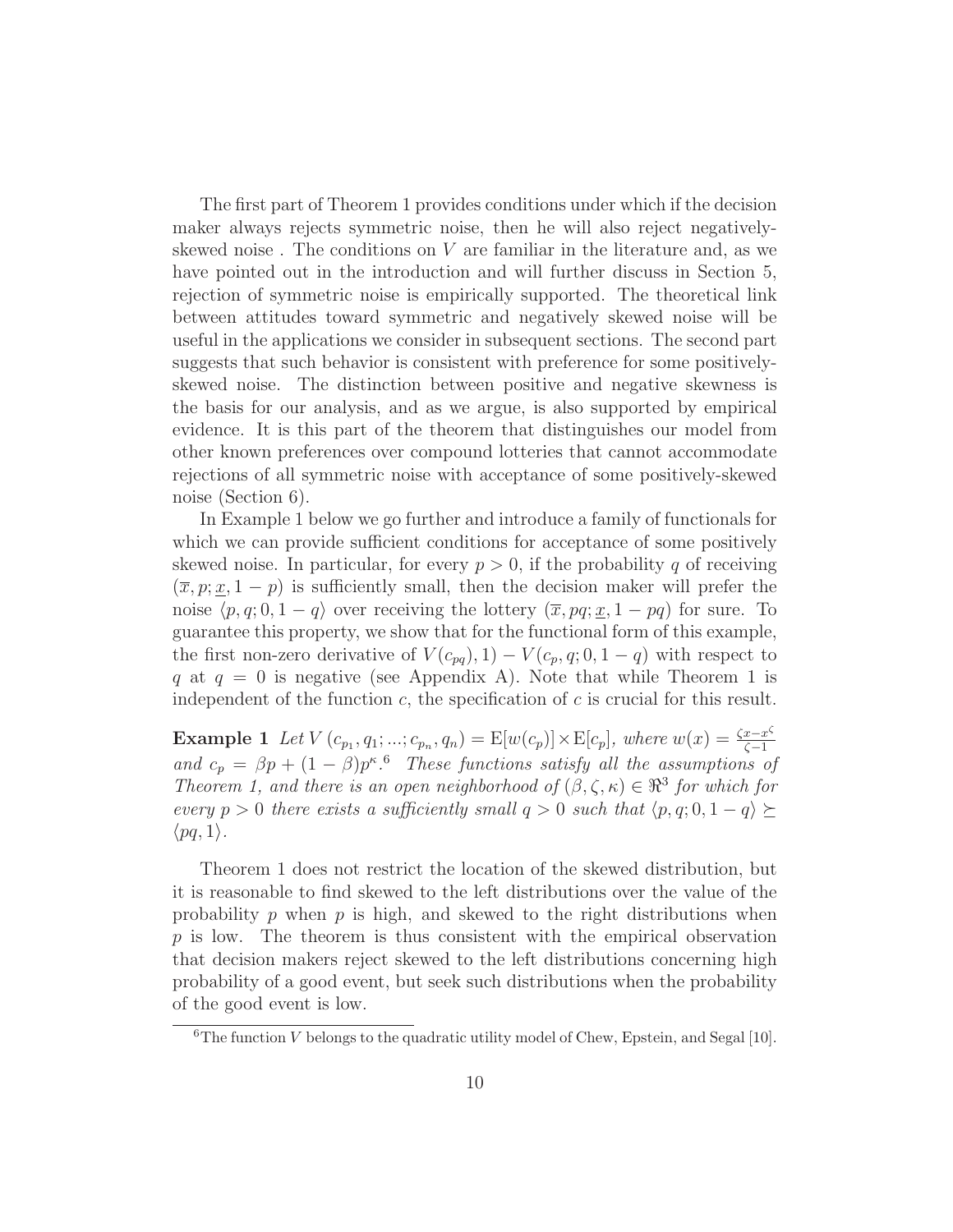Our results can explain some of the findings in a recent paper by Abdellaoui, Klibanoff, and Placido [1]. For three different compound lotteries, subjects were asked for their compound lottery premium (as in Dillenberger [16]), that is, the maximal amount they are willing to pay to replace a compound lottery with its binary, single-stage counterpart. The underlying binary lottery yields  $\epsilon$  50 with probability p and 0 otherwise. The three two-stage lotteries were  $\langle 0.5, \frac{1}{6} \rangle$  $\frac{1}{6}$ ; 0,  $\frac{5}{6}$  $\frac{5}{6}$ ,  $\langle 1, \frac{5}{22}$ ; 0.5,  $\frac{12}{22}$ ; 0,  $\frac{5}{22}$ , and  $\langle 1, \frac{5}{6}$  $\frac{5}{6}$ ; 0.5,  $\frac{1}{6}$  $\frac{1}{6}$ , with base probabilities of winning  $p = \frac{1}{12}, p = \frac{1}{2}$  $\frac{1}{2}$ , and  $\overline{p} = \frac{11}{12}$ , respectively. They found that the compound lottery premium is an increasing function of p. Other studies too provide evidence for the pattern of more compound risk aversion for high probabilities than for low probabilities, and even for compound risk seeking for low probabilities (see, for example, Kahn and Sarin [24] and Viscusi and Chesson [42]). Following Theorem 1, we argue that it is not only the magnitude of the probabilities that drive their results, but the fact that in the three lotteries above, noise is positively skewed, symmetric, and negatively skewed, respectively. Indeed, in a recent paper, Masatlioglu, Orhun, and Raymond [30] found that individuals exhibit a strong preference for positively skewed noise over negatively skewed ones.

#### 3.1 Outline of the proof of Theorem 1

We discuss only the first part of the theorem, according to which rejection of symmetric noise implies rejection of negatively skewed noise (the second part is proved by showing that the functional form in Example 1 satisfies all the required properties). In the recursive model, rejection of symmetric noise implies that for any p, the local utility of V at  $\delta_{c_p}$  prefers  $\langle p, 1 \rangle$  to  $\langle p - a, \frac{1}{2}; p + a, \frac{1}{2} \rangle$ . By Weak Hypothesis II, this ranking prevails also when evaluated using the local utility at  $\delta_{c_{p^*}}$ , for  $p^* > p$ . Pick a lottery  $\langle p, 1 \rangle$ . By Theorem 2 below, any skewed to the left noise  $Q$  around  $p$  can be obtained as the limit of left symmetric splits (Definition 7). By Weak Hypothesis II, each such split will be rejected when evaluated using the local utility at  $\delta_{c_p}$  and, by Fréchet differentiability,  $Q$  itself will also be rejected. Quasi concavity then implies that it will be rejected globally, that is,  $\langle p, 1 \rangle \succeq Q$ .

We conclude by stating Theorem 2, which is a mathematical result of an independent interest.

**Definition 7** Let  $\mu$  be the expected value of a lottery X. Lottery Y is obtained from X by a left symmetric split if Y is the same as X, except for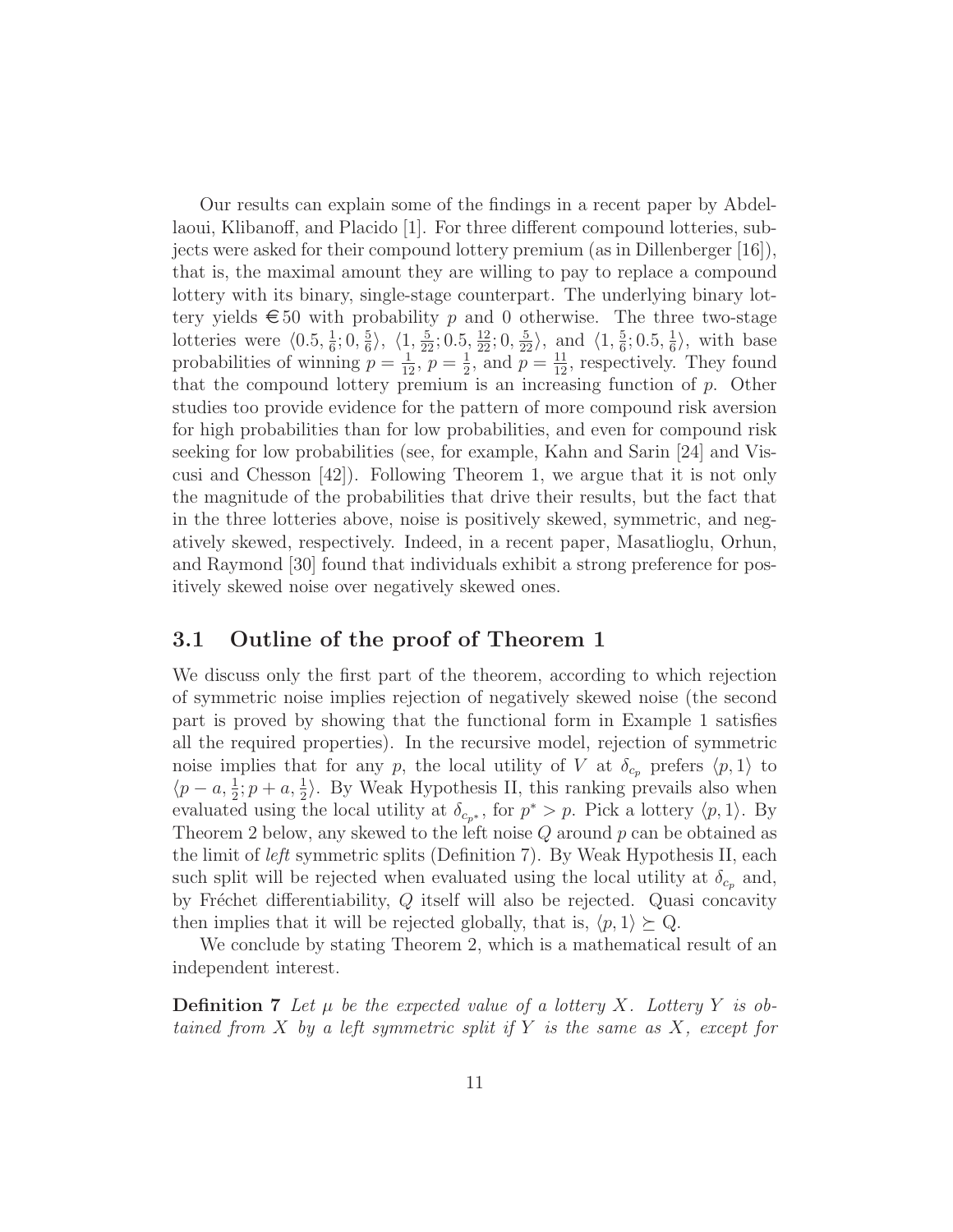that one of the outcomes x of X such that  $x \leq \mu$  was split into  $x + \alpha$  and  $x - \alpha$ , each with half of the probability of x.

#### Theorem 2

- 1. If the lottery  $Y = (y_1, p_1; \ldots; y_n, p_n)$  with expected value  $\mu$  is skewed to the left, then there is a sequence of lotteries  $X_i$ , each with expected value  $\mu$ , such that  $X_1 = (\mu, 1), X_i \to Y$ , and  $X_{i+1}$  is obtained from  $X_i$ by a left symmetric split. Moreover, it can be done such that in each step the size of the spread is bounded by  $\max_i y_i - \mu$ .
- 2. Consider the sequence  $\{X_i\}$  of lotteries where  $X_1 = (\mu, 1)$  and  $X_{i+1}$  is obtained from  $X_i$  by a left symmetric split. Then the distributions  $F_i$ of  $X_i$  converge and the limit distribution  $F$  is skewed to the left.

To illustrate the theorem, consider two examples, one where the procedure terminates in a finite number of steps and one where it does not. In both cases we move from a degenerate lottery  $X$  to a skewed to the left binary lottery  $Y$  with the same expected value as  $X$ . For the first example, let  $X = (3, 1)$  and  $Y = (0, \frac{1}{4})$  $\frac{1}{4}$ ; 4,  $\frac{3}{4}$  $\frac{3}{4}$ ) and obtain

$$
X = (3, 1) \rightarrow (2, \frac{1}{2}; 4, \frac{1}{2}) \rightarrow (0, \frac{1}{4}; 4, \frac{1}{4} + \frac{1}{2}) = Y.
$$

For a sequence that does not terminate, let  $X = (5,1)$  and  $Y = (0,\frac{1}{6})$  $\frac{1}{6}$ ; 6,  $\frac{5}{6}$  $\frac{5}{6}$ . Here we obtain

$$
X = (5,1) \rightarrow (4,\frac{1}{2};6,\frac{1}{2}) \rightarrow (2,\frac{1}{4};6,\frac{3}{4}) \rightarrow (0,\frac{1}{8};4,\frac{1}{8};6,\frac{3}{4}) \rightarrow \dots
$$
  

$$
(0,\frac{1}{2}\sum_{1}^{n}\frac{1}{4^{i}};4,\frac{1}{2\cdot 4^{n}};6,\frac{1}{2}+\sum_{1}^{n}\frac{1}{4^{i}}) \rightarrow \dots (0,\frac{1}{6};6,\frac{5}{6}) = Y.
$$

The main difficulty in proving part 1 of Theorem 2 is the fact that whereas outcomes to the left of  $\mu$  can be manipulated, any split of probabilities that lands some probability to the right of  $\mu$  must hit its exact place according to  $Y$ , as we will not be able to touch it later again.

Remark 1 The two parts of Theorem 2 do not create a simple if and only if statement, because the support of the limit distribution  $F$  in part 2 need not be finite. On the other hand, part 1 of the theorem does not hold for continuous distributions. By the definition of left symmetric splits, if the probability of  $x > \mu$  in  $X_i$  is p, then for all  $j > i$ , the probability of x in  $X_i$  must be at least p. It thus follows that the distribution F cannot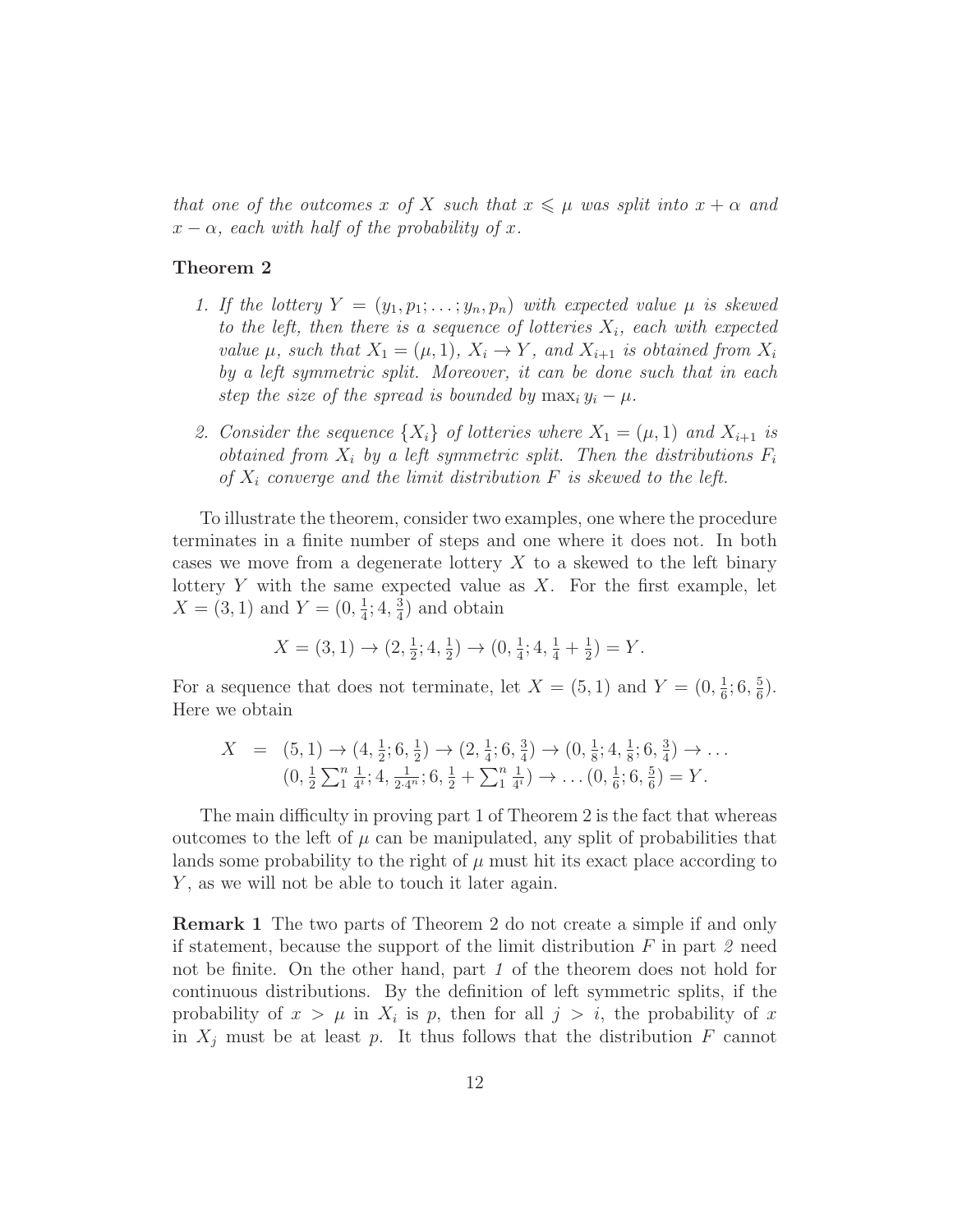be continuous above  $\mu$ . However, it can be shown that if F with expected value  $\mu$  is skewed to the left, then there is a sequence of finite skewed to the left distributions  $F_n$ , each with expected value  $\mu$ , such that  $F_n \to F$ . This enables us to use Theorem 2 even for continuous distributions.

Remark 2 Menezes, Geiss, and Tressler [31] characterize a notion of increasing downside risk by combining a mean-preserving spread of an outcome below the mean followed by a mean-preserving contraction of an outcome above the mean, in a way that the overall result is a transfer of risk from the right to the left of a distribution, keeping the variance intact. Distribution  $F$  has more downsize risk than distribution  $G$  if one can move from  $G$  to  $F$ in a sequence of such mean-variance-preserving transformations. Menezes et al. [31] do not provide a definition (and a characterization as in our Theorem 2) of a skewed to the left distribution. Observe that our characterization involves a sequence of only symmetric left splits, starting in the degenerate lottery that puts all the mass on the mean. In particular, our splits are not mean-variance-preserving and occur only in one side of the mean.

### 4 Allocation Mechanisms

In this section we apply our results to the comparison of two known allocation mechanisms of indivisible goods. We demonstrate that agents with preferences as studied in this paper may systematically prefer one mechanism to the other, even though both mechanisms are considered to be the same in standard models, in the sense that they induce the same probability distribution over successful matchings.

Consider the following variant of the house allocation problem (Hylland and Zeckhauser [23]). Let  $N = \{1, 2, ..., n\}$  be a group of individuals and assume that there are n goods to be allocated among them. The goods are of two types,  $g_1$  and  $g_2$ , and we denote by  $t_1$  and  $t_2 = n - t_1$  the number of units of each type. Each of the  $n$  individuals has the same stochastic preferences, where with probability q he prefers  $g_1$  to  $g_2$  (independently of the preferences of other group members). We normalize payoffs so that the utility from the desired outcome is 1 and the utility from the other outcome is zero.

Many important goods are allocated using randomizing devices. These include, among others, the allocation of public schools, course schedule, or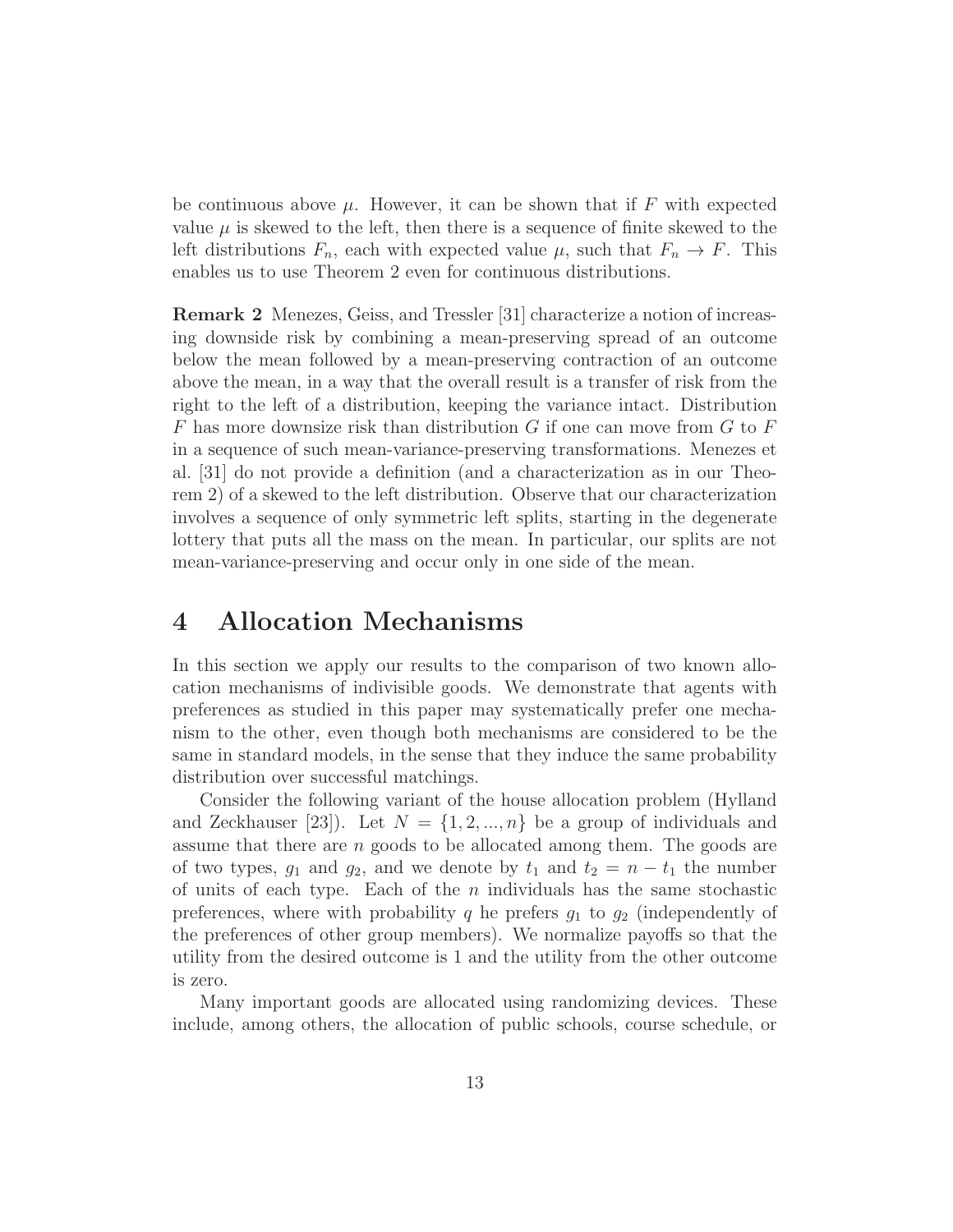dormitory rooms to students, and shifts, offices, or tasks to workers. We consider two familiar mechanisms, each consists of two stages.

- Random Top Cycle (TC): In the first stage, the allocation of the goods among the agents is randomly determined, so that for  $j = 1, 2$ , the probability of person i to hold good of type  $g_j$  is  $\frac{t_j}{n}$ . In the second stage, the entire profile of preferences is revealed. Those who like their holding will keep it. The rest will trade according to the following schedule: If k people holding one type of good and  $\ell \leq k$  people holding the other type are unhappy with their holdings, then the latter  $\ell$  will trade and get their desired outcome, while  $\ell$  out of the former k will be selected at random and get their preferred option. The other  $k - \ell$  will keep their undesired outcome.<sup>7</sup>
- Random Serial Dictatorship (SD): In the first stage the order of the agents is randomly determined, so that the probability of person  $i$  to be in place  $j = 1, \ldots, n$  is  $\frac{1}{n}$ . In the second stage, the entire profile of preferences is revealed. The agents then choose the goods according to the order determined in the first stage. A person will get his desired outcome if when his turn arrives such a unit is still available.

We adopt an ex ante perspective. In the  $TC$  procedure, person  $i$  is facing the following two stage lottery. With probability  $\frac{t_j}{n}$  he will receive good j. Once he knows his holding, he will be able to compute the probability that he'll eventually obtain his desired outcome, denoted  $r_j$ . Using our notation, he'll face the lottery over probabilities  $\langle r_1, \frac{t_1}{n} \rangle$  $\frac{t_1}{n}$ ;  $r_2, \frac{t_2}{n}$  $\frac{t_2}{n}$ . Similarly, once a person knows his position  $j$  in the queue in the SD procedure, he'll be able to calculate the probability he'll win his desired outcome  $s_j$ . This procedure thus translates into the lottery  $\langle s_1, \frac{1}{n} \rangle$  $\frac{1}{n}$ ; ...;  $s_n$ ,  $\frac{1}{n}$  $\frac{1}{n}$ .

The literature on one-sided and two-sided matching (for a recent survey, see Abdulkadiroğlu and Sönmez [3]) typically maintains the assumption that agents are only interested in the overall probability they'll receive their desired outcome. This leads to some results, showing the equivalence of different randomized mechanisms (Abdulkadiroğlu and Sönmez [2]; see also Pathak and Sethuraman [33]). In particular, Abdulkadiroğlu and Sönmez's [2] results

<sup>7</sup>This is a variant of the classic top cycle mechanism. It can, equivalently, be formulated more closely to the familiar top cycle, as a problem of matching with indifferences and using a specific tie-breaking rule. Since the environment we consider is simple, we maintain our formulation and slightly abuse the title "cycle."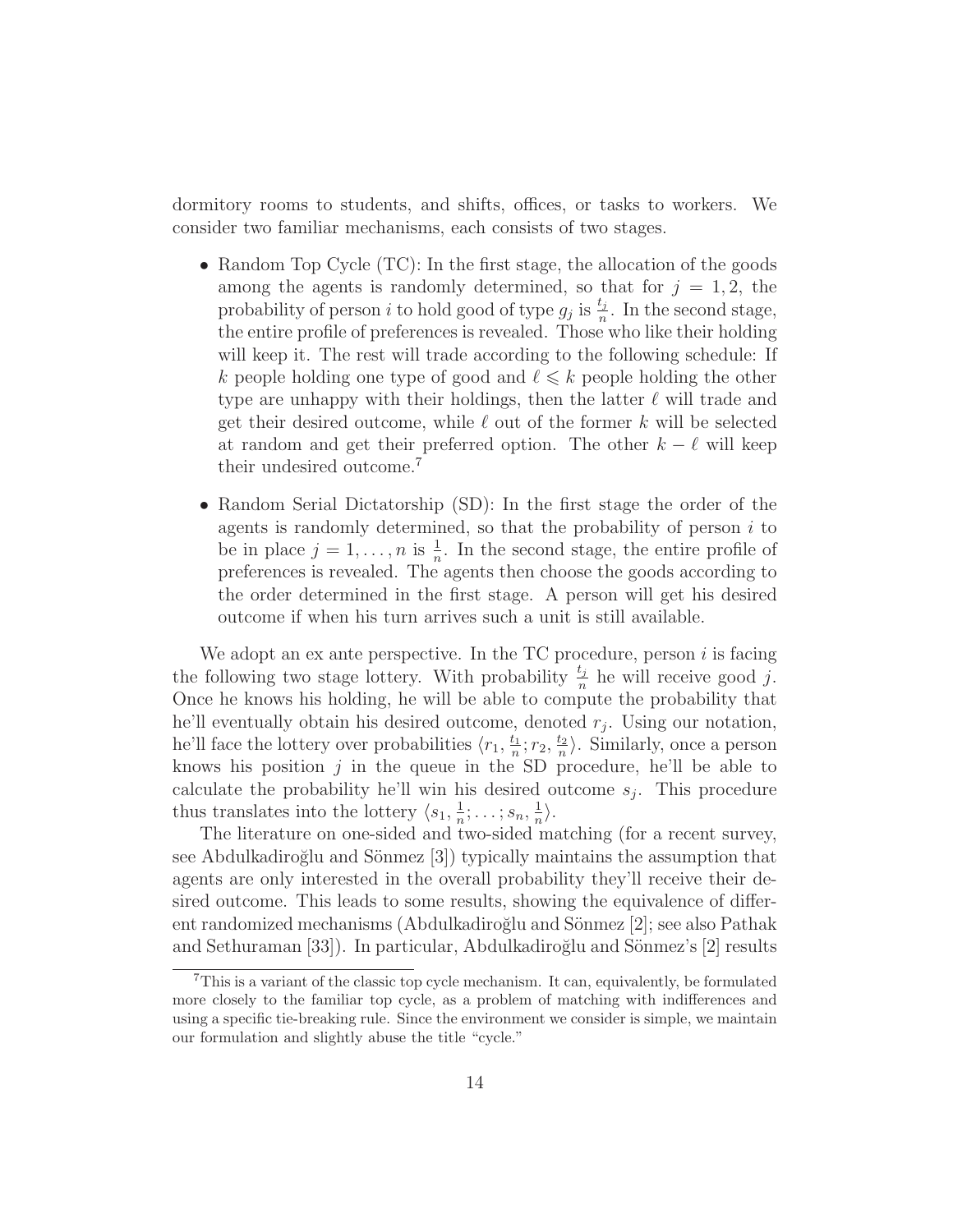imply that both TC and SD lead to the same overall probability of success, that is,  $r_1t_1 + r_2t_2 = \sum_j s_j$ .

Recently, Budish et al. [7] pointed out that even if two lotteries are exante equivalent, one may still prefer one to the other because of the nature of the probabilities they assign to different ex-post outcomes; for example, one may wish to control for envy ex-post. We show here that our analysis of preferences for lotteries over probabilities imply some clear cut results regarding preferences over the aforementioned mechanisms.

Suppose for example that  $q=\frac{1}{2}$  $\frac{1}{2}$  and  $g_1 = g_2$ . This of course does not mean that everyone will be satisfied, which will be the case only if exactly half of the population prefer each option. Under TC, receiving  $g_1$  or  $g_2$  yields exactly the same lottery and hence the same probability of getting the desired outcome. TC therefore leads to the degenerate lottery over probabilities  $\langle p, 1 \rangle$ , for some  $p \in (0, 1)$ . Under RD, the first half of the group will be able to choose their desired outcomes regardless of their preferences. The next person cannot be certain that his desires will be satisfied, as it may happen that he and everyone above him will have the same preferences. Denote the obtained distribution over probabilities by  $F$ . As before (see [2]), its expected value is p. Since for every  $\delta$ ,  $1 - F(p + \delta) \geq \frac{1}{2} \geq F(p - \delta)$ , it follows that F is skewed to the left. By Theorem 1, TC is preferred to RD. Observe that for this result we didn't need to compute the exact lotteries induced by TC and SD.

In the formal analysis to follow, we confine attention to the case of large (continuum) economies. Let  $p$  be the proportion of the  $g_1$  units and assume, without loss of generality, that  $p \geqslant \frac{1}{2}$  $\frac{1}{2}$ . As before, let q be the probability that an individual prefers  $g_1$  to  $g_2$ .

Consider first the case  $p < q$ . In the TC mechanism, each individual receives  $g_1$  with probability p, hence qp individuals will receive  $g_1$  and will be satisfied with it. The other  $(1 - q)p$  who received  $g_1$  will try to replace it with  $g_2$ . Of the  $1 - p$  who received  $g_2$ ,  $q(1 - p)$  will try to replace it with  $g_1$ . Since  $q > p$ ,  $(1 - q)p < q(1 - p)$  and therefore the  $(1 - q)p$  individuals who want to replace  $g_1$  with  $g_2$  will be able to do so. In other words, all those who received  $g_1$  are satisfied. Of the  $1-p$  who received  $g_2$ ,  $(1-q)(1-p)$  will keep it, and out of the other  $q(1-p)$ ,  $\frac{(1-q)p}{q(1-p)}$  will be able to replace  $g_2$  with  $g_1$ . Their probability of success is therefore

$$
(1-q) + q\frac{(1-q)p}{q(1-p)} = \frac{(1-q)}{(1-p)} < 1.
$$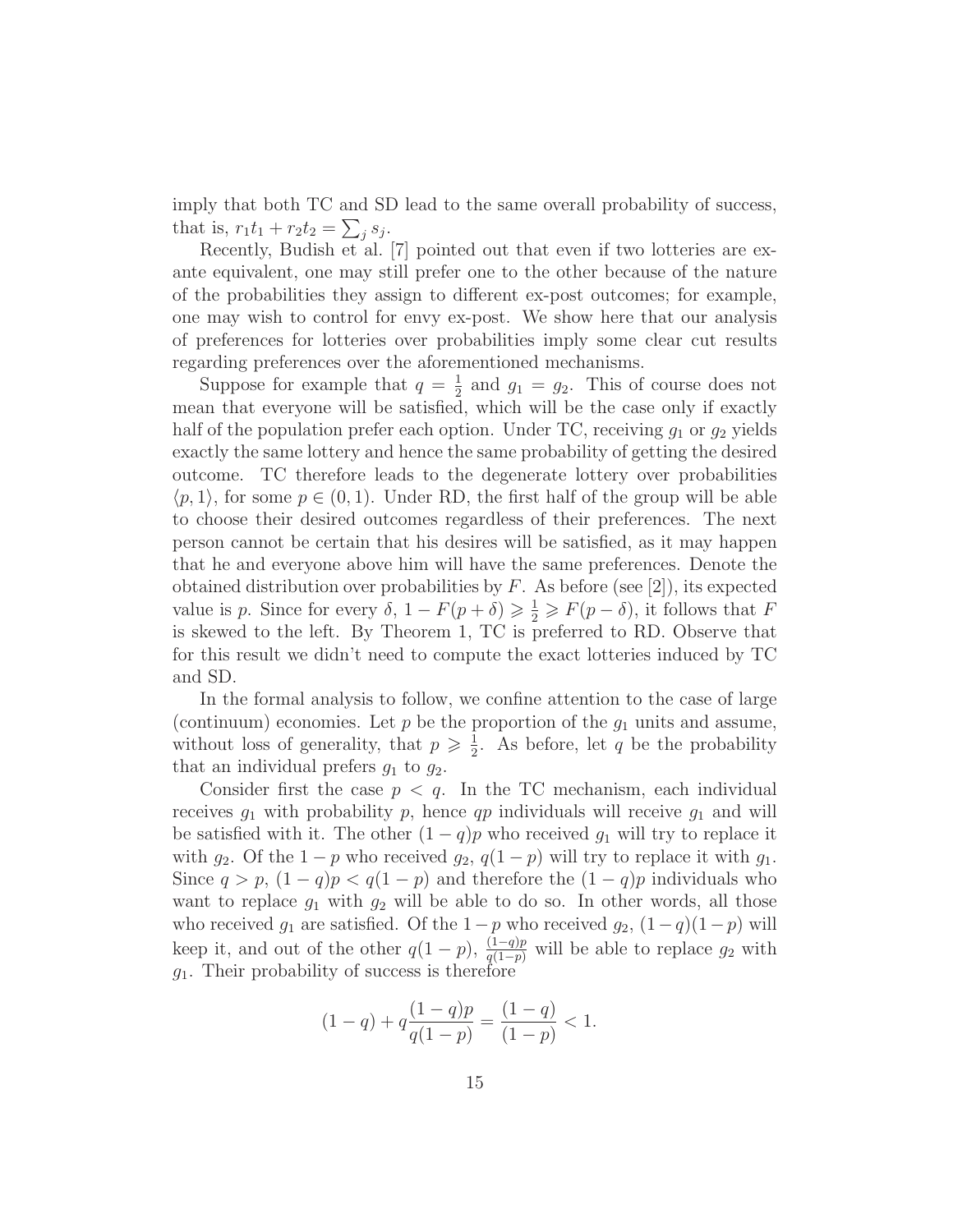The TC mechanism thus yields the lottery over probabilities of receiving the desired outcome given by  $X_1 = \langle 1, p; \frac{(1-q)}{(1-p)} \rangle$  $\frac{(1-q)}{(1-p)}, 1-p\rangle.$ 

Consider now the SD mechanism (still assuming  $p < q$ ). Out of the first p  $\frac{p}{q}$ ,  $q \times \frac{p}{q} = p$  will choose  $g_1$  and  $(1-q) \times \frac{p}{q}$  $\frac{p}{q} < 1-p$  will choose  $g_2$ . As  $g_1$ is exhausted by the first  $\frac{p}{q}$ , the other  $\frac{q-p}{q}$  will be able to satisfy their desires only if they prefer  $g_2$  to  $g_1$ . The probability of this event is  $1 - q$ . SD thus leads to the lottery over probabilities given by  $Y_1 = \langle 1, \frac{p}{q} \rangle$  $\frac{p}{q}; 1-q, \frac{q-p}{q}.$ 

Similarly, if  $p > q$  then TC leads to the lottery  $X_2 = \langle 1, 1 - p; \frac{q}{p} \rangle$  $_p^q, p$  and SD leads to  $Y_2 = \langle 1, \frac{1-p}{1-q} \rangle$  $\frac{1-p}{1-q}$ ;  $q, \frac{p-q}{1-q}$ . Observe that independently of the relative magnitude of  $p$  and  $q$ , the expected probability of receiving the preferred good is the same under both mechanisms. Also observe that if  $p = q$ , then in a large economy both TC and SD will yield (almost) everyone his desired outcome for sure.

For the main result in this section, we look at preferences that satisfy the assumptions of Theorem 1 and in addition satisfy the following property:

**Definition 8** The relation  $\geq$  displays aversion to larger left-symmetric noise if for every  $p_i$  below the average probability  $\bar{p}$ , which is obtained with probability  $q_i$ , and for every  $\varepsilon' > \varepsilon \geqslant 0$ ,

$$
\langle \ldots; p_i - \varepsilon, \frac{q_i}{2}; p_i + \varepsilon, \frac{q_i}{2}; \ldots \rangle \succeq \langle \ldots; p_i - \varepsilon', \frac{q_i}{2}; p_i + \varepsilon', \frac{q_i}{2}; \ldots \rangle.
$$

We assumed that  $p \geqslant \frac{1}{2}$  $\frac{1}{2}$ . It is easy to verify that for all  $q \geqslant p$ ,  $Y_1$  is a mean preserving spread of  $X_1$ , and for all  $p \ge q$ ,  $Y_2$  is a mean preserving spread of  $X_2$ . As argued before, this may not be enough to guarantee preference for the  $X$  lotteries over the  $Y$  lotteries. The next theorem analyzes these preferences.

**Theorem 3** Suppose that  $\succeq$  satisfies the assumptions of Theorem 1 and displays aversion to larger left-symmetric noise (Definition 8). If  $q \geq 2p-1$ , then in large economies TC is preferred to SD.

Since  $p \geqslant \frac{1}{2}$  $\frac{1}{2}$ ,  $X_1 = \langle 1, p; \frac{(1-q)}{(1-p)} \rangle$  $\frac{(1-q)}{(1-p)}, 1-p$  is skewed to the left and  $X_2 =$  $\langle 1, 1 - p; \frac{q}{n} \rangle$  $\binom{q}{p}, p$  is skewed to the right. For  $p < q < 1, \frac{p}{q} > \frac{1}{2}$  $\frac{1}{2}$  and therefore  $Y_1 = \langle 1, \frac{p}{a} \rangle$  $\frac{p}{q}$ ; 1 – q,  $\frac{q-p}{q}$  is skewed to the left. As long as  $\frac{1-p}{1-q} \geqslant \frac{1}{2}$  $\frac{1}{2}$ ,  $Y_2$  =  $\langle 1, \frac{1-p}{1-q}$  $\frac{1-p}{1-q}$ ;  $q, \frac{p-q}{1-q}$  is skewed to the left. However, when  $p > 2p - 1 > q$ , we obtain that  $\frac{1-p}{1-q} < \frac{1}{2}$  $\frac{1}{2}$  and  $Y_2$  too is skewed to the right. Consider now the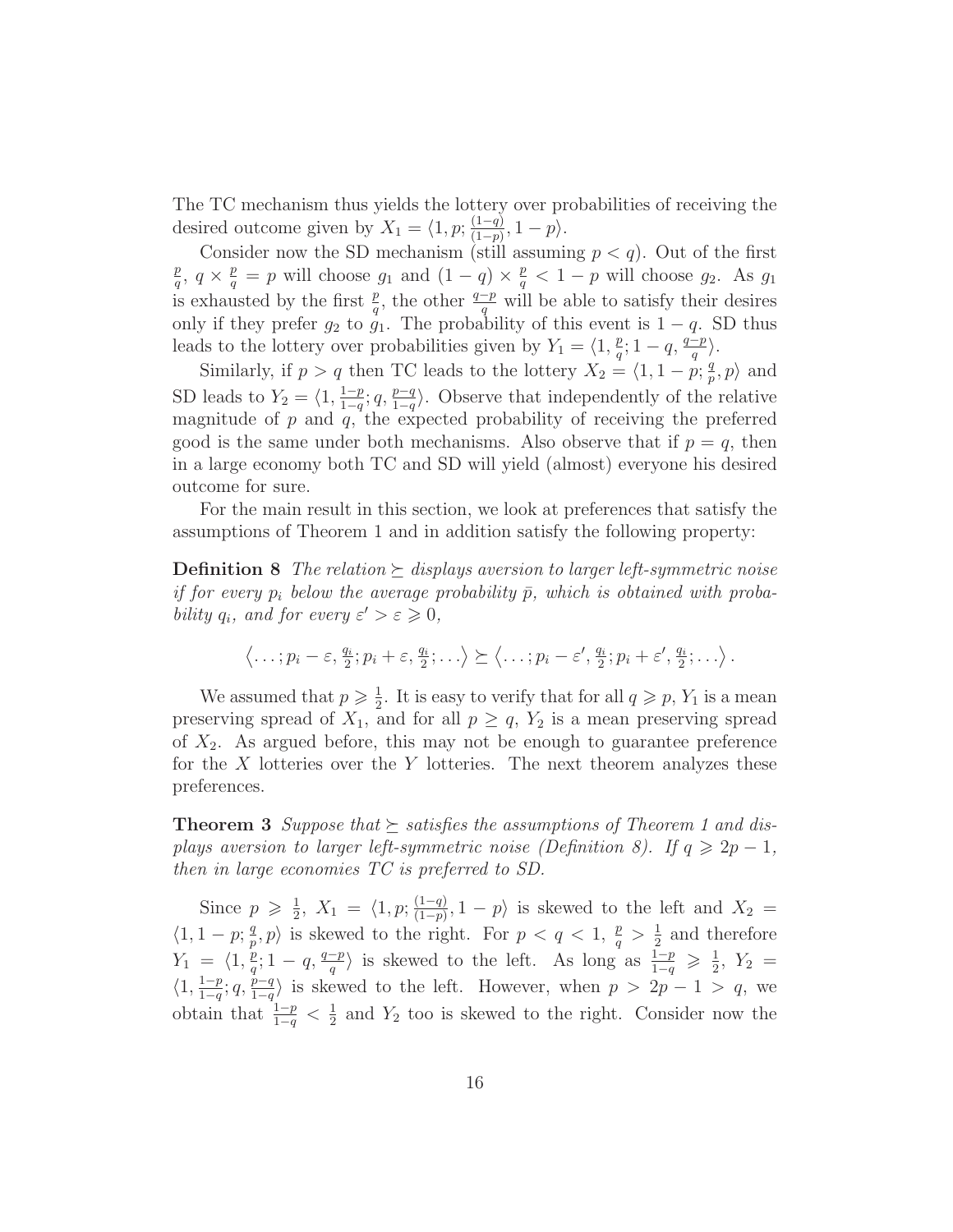case where  $p$  is large and  $q$  is small.<sup>8</sup> In this case most of the outcomes are of one type, but individuals are not likely to like it. Both  $X_2$  and  $Y_2$  are then lotteries that yield with high probability a bad outcome and a good outcome with a small probability. Following Theorem 1, we know that there are functionals that satisfy our assumptions but that for sufficiently small  $q$ and sufficiently large  $p$ , both mechanisms will be considered better than a (hypothetical) mechanism that will offer the desired outcome with the (same) expected probability  $1 - p + q$ .

The lottery  $Y_2$  is a mean preserving spread of  $X_2$ . It yields the good outcome (probability 1) with a higher probability than  $X_2$ , but its bad outcome is worse than the bad outcome under  $X_2$ . Moving from  $X_2$  to  $Y_2$  thus increases the small probability of the good probability (1) at the cost of (slightly) reducing the desirability of the bad probability. This has the flavor of our arguments for preference for a lottery that yields with a small probability a good chance of getting a good outcome over a simple lottery that yields the good with the expected probability. The following proposition establishes this connection.

**Proposition 2** The following two statements are equivalent:

- 1. For a sufficiently small q,  $\langle 1, q; 0, 1 q \rangle \succeq \langle q, 1 \rangle$ .
- 2. For a sufficiently small q and sufficiently large p,  $Y_2 \succeq X_2$  (that is, SD is preferred to TC).

Once again, the preferences of Example 1 are consistent with our analysis (see Appendix A). These preferences satisfy all the assumptions of Theorem 3, except for the regions  $2p - 1 < q < p^2$  and  $\frac{2p}{1+p} < q < 2p - p^2$ . Nevertheless, we show by means of numerical analysis that on these regions too TC is preferred to SD. Following Proposition 2, for a sufficiently high  $p$ and sufficiently small  $q$ , the preferences of Example 1 rank SD above TC.

### 5 Ambiguity aversion and seeking

Ambiguity aversion is one of the most investigated phenomena in decision theory. Consider the classic Ellsberg [18] thought experiment: subjects are

 ${}^{8}$ This case is not covered by Theorem 3, where Case 2.3 in its proof strongly depends on the assumption that  $q \geq 2p - 1$ .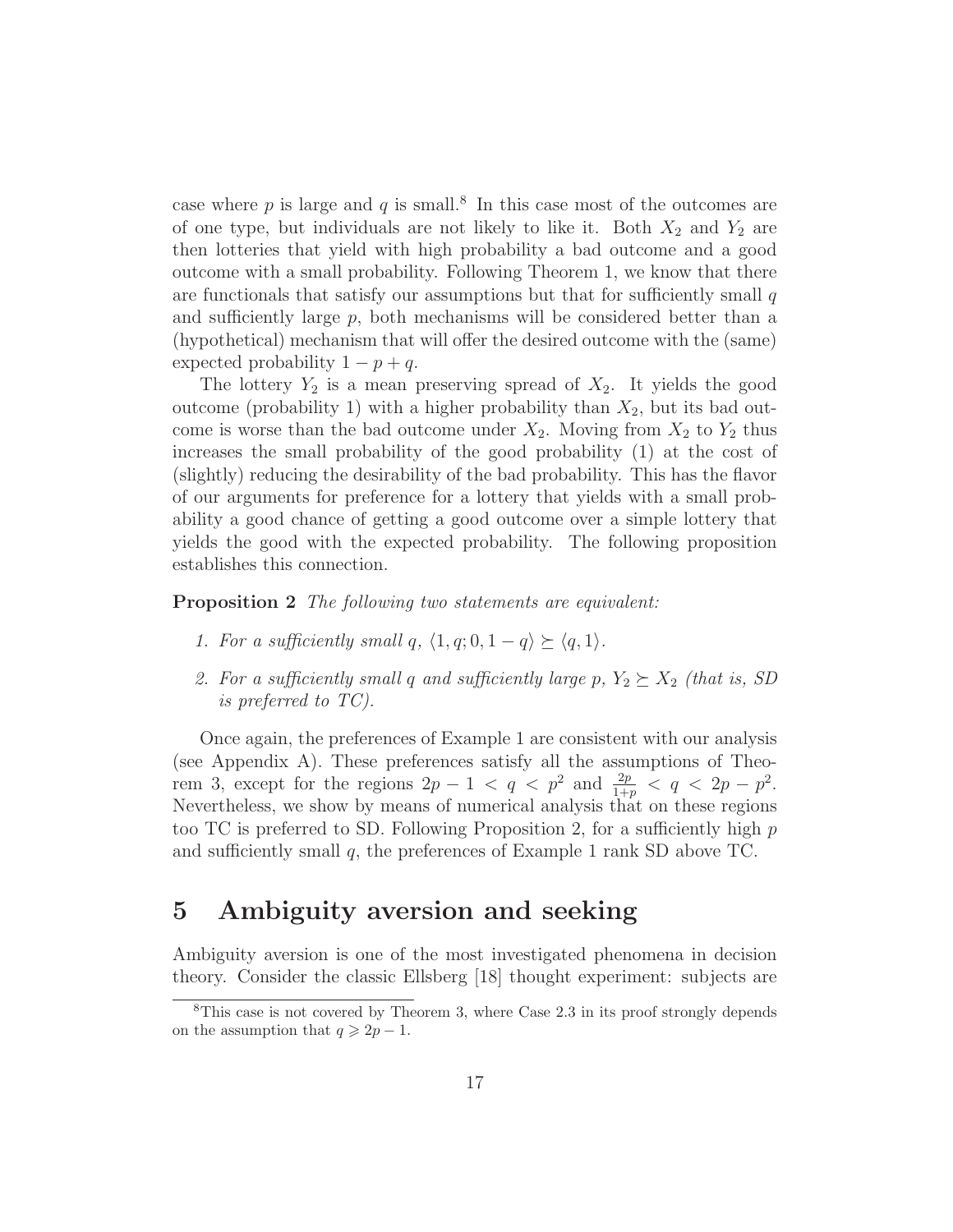presented with two urns. Urn 1 contains 100 red and black balls, but the exact color composition is unknown. Urn 2 has exactly 50 red and 50 black balls in it. Subjects are asked to choose an urn from which a ball will be drawn, and to bet on the color of this ball. If a bet on a specific urn is correct the subject wins \$100, zero otherwise. Let  $C_i$  be the bet on a color (Red or Black) draw from Urn i. Ellsberg predicted that most subjects will be indifferent between  $R_1$  and  $B_1$  as well as between  $R_2$  and  $B_2$ , but will strictly prefer  $R_2$  to  $R_1$ and  $B_2$  to  $B_1$ . While, based on symmetry arguments, it seems plausible that the number of red balls in urn 1 equals the number of black balls, Urn 1 is ambiguous in the sense that the exact distribution is unknown whereas urn 2 is risky, as the probabilities are known. An ambiguity averse decision maker will prefer to bet on the risky urn to bet on the ambiguous one. Ellsberg's predictions were confirmed in many experiments.<sup>9</sup>

The recursive model we study here was first suggested by Segal [37] as a formal way to capture ambiguity aversion.<sup>10</sup> Under this interpretation, ambiguity is identified as two-stage lotteries. The first stage captures the decision maker's uncertainty about the true probability distribution over the states of the world (the true composition of the urn in Ellsberg's example), and the second stage determines the probability of each outcome, conditional on the probability distribution that has been realized. Holding the prior probability distribution over states fixed, an ambiguity averse decision maker prefers the objective (unambiguous) simple lottery to any (ambiguous) compound one. Note that according to Segal's model, preferences over ambiguous prospects are induced from preferences over the compound lotteries that reflect the decision maker's beliefs. That is, the first stage is imaginary and corresponds to the decision maker's subjective beliefs over the values of the true probabilities.

While Ellsberg-type behavior seems intuitive and is widely documented, there are situations where decision makers actually prefer not to know the probabilities with much preciseness. Becker and Bronwson [4, fnt. 4] describe

<sup>9</sup>A comprehensive reference to the evidence on Ellsberg-type behavior, and on attitude towards ambiguity in general, can be found in Peter Wakker's annotated bibliography, posted at his website under http://people.few.eur.nl/wakker/refs/webrfrncs.doc.

<sup>&</sup>lt;sup>10</sup>There are many other ways to model ambiguity aversion. Prominent examples include Choquet expected utility (Schmeidler [36]), maximin expected utility (Gilboa and Schmeidler [20]), variational preferences (Maccheroni, Marinacci, and Rustichini [29]), α-maxmin (Ghirardato, Maccheroni, and Marinacci [19])), and the smooth model of ambiguity aversion (Klibanoff, Marinacci, and Mukerji [27]).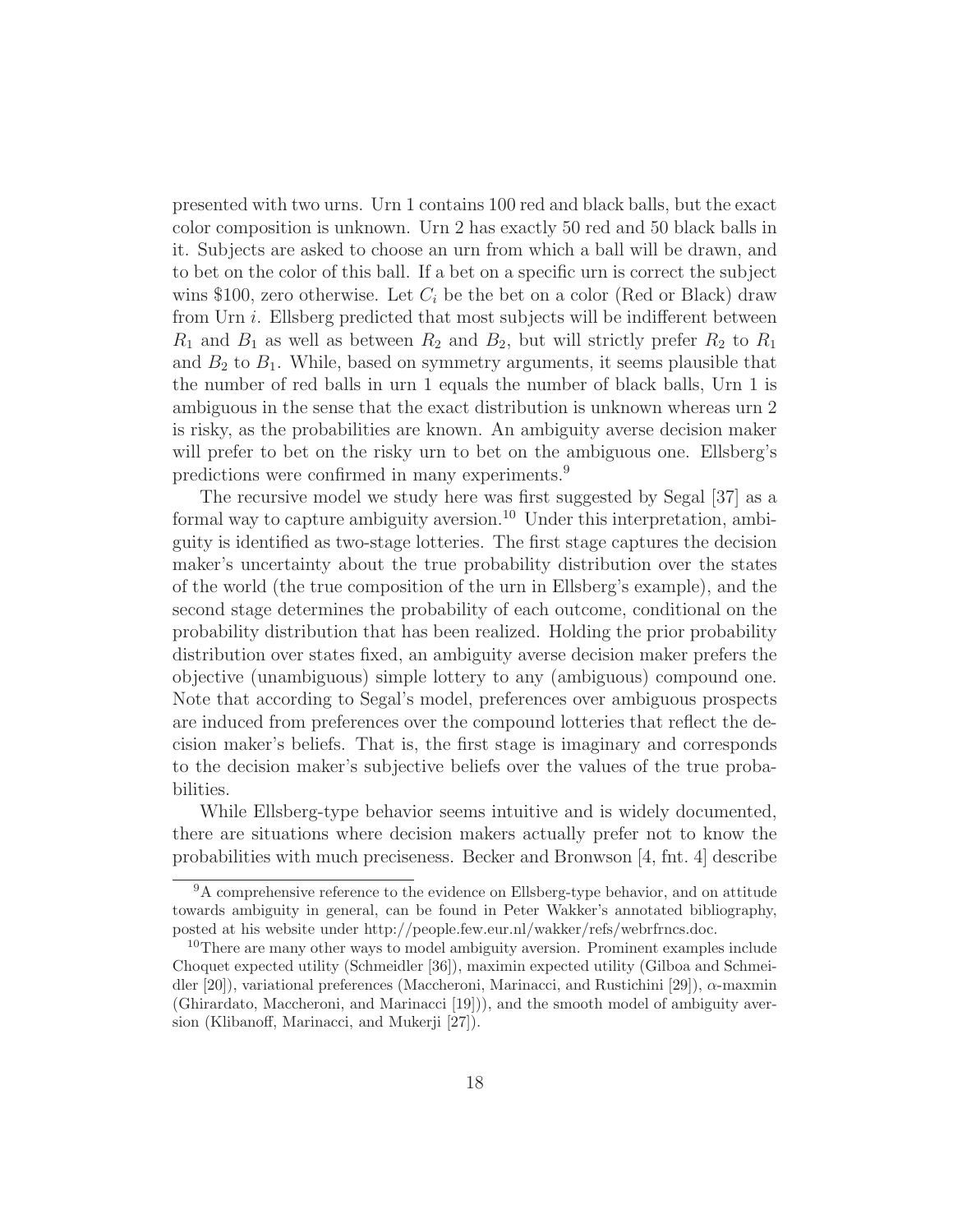a conversation where Ellsberg himself suggested that people may prefer ambiguity with respect to a low-probability good event. There is indeed a growing experimental literature that challenges the assumption that people are globally ambiguity averse. See, among others, Chew, Miao, and Zhong [11], and van de Kuilen and Wakker [41]. Consider the following situation. A person suspects that there is a high probability that he will face a bad outcome (severe loss of money, serious illness, criminal conviction, etc.). Yet he believes that there is some (small) chance things are not as bad as they seem (Federal regulations will prevent the bank from taking possession of his home, it is really nothing, they won't be able to prove it). These beliefs might emerge, for example, from consulting with a number of experts (such as accountants, doctors, lawyers) who disagree in their opinions; the vast majority of which are negative but some believe the risk is much less likely. Does the decision maker really want to know the exact probabilities of these events? The main distinction between the sort of ambiguity in Ellsberg's experiment and the ambiguity in the last examples is that the latter is asymmetric and, in particular, positively skewed. On the other hand, if the decision maker expects a good outcome with high probability, he would probably prefer to know this probability for sure, rather than knowing that there is actually a small chance that things are not that good. In other words, asymmetric but negatively skewed ambiguity may well be undesired.

To illustrate attitudes towards skewed ambiguity, reconsider Boiney's [6] experiment given in the introduction.<sup>11</sup> A decision maker can choose one of three investment plans, for each of which he believes that the overall probability that the investment be successful is the same, p. The decision maker prefers an investment plan  $A$ , in which he is confident about its probability of success over plan B that describes a negatively skewed distribution around  $p$ , where it is very likely that the true probability slightly exceeds  $p$  but it is also possible (albeit unlikely) that the true probability is very low. Yet, he prefers Option C, which describes a positively skewed distribution around p, where it is very likely that the true probability falls slightly below  $p$  but there is a small chance it is actually a decent probability, over both A and B.

Our model is consistent with this type of behavior. Let  $(\overline{x}, p; \underline{x}, 1-p)$ 

<sup>&</sup>lt;sup>11</sup>This example is slightly different from the intuition given in the previous paragraph; it demonstrates different ambiguity attitude towards different patterns of noise around a given average value, rather than towards skewed to the right (left) noise around low (high) average probability.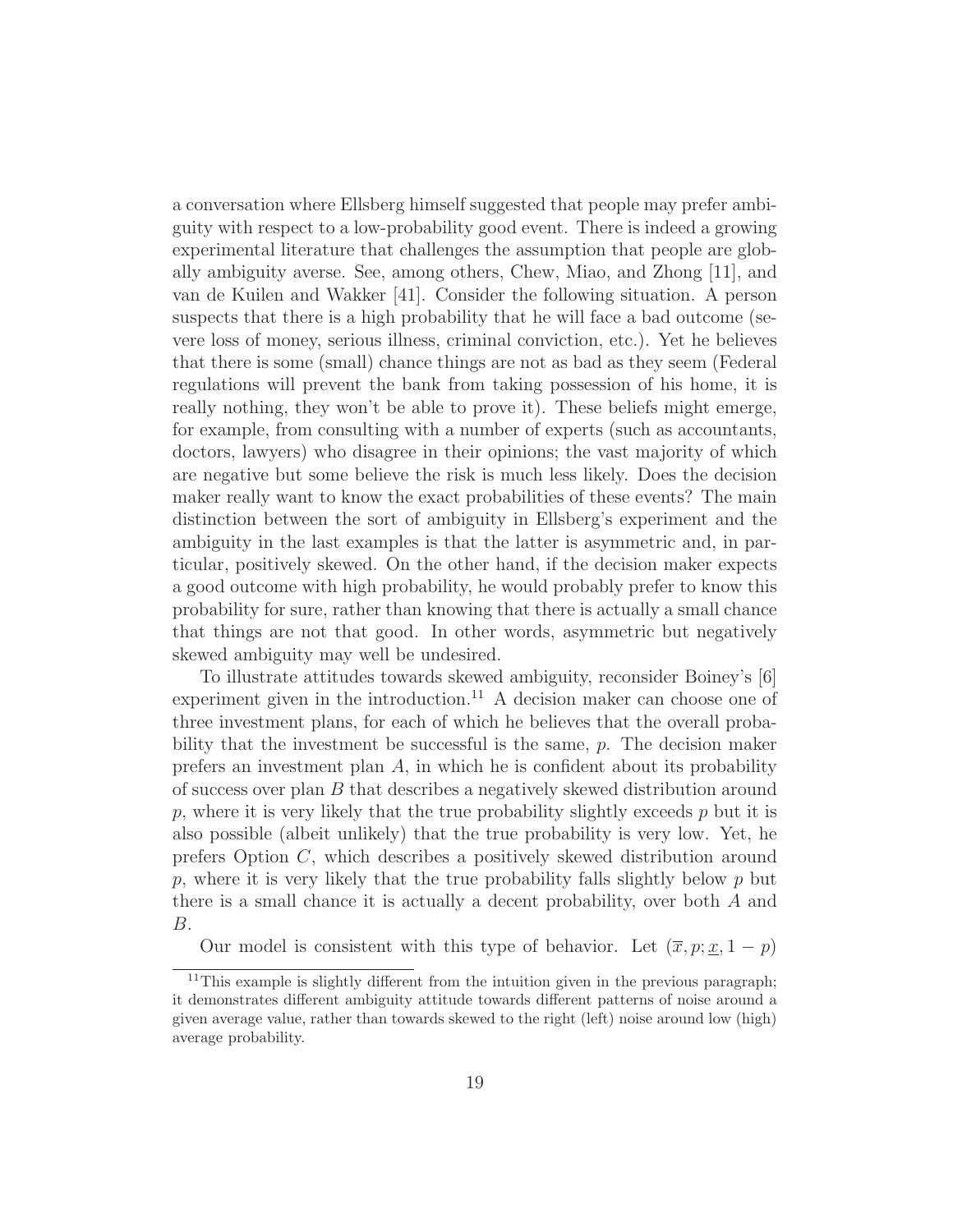denote a conceivable probability distribution over the two possible states (success, prize  $\bar{x}$ , and failure, prize  $\underline{x} < \bar{x}$ ). For some  $q_1, q_2 \geq \frac{1}{2}$  $rac{1}{2}$  and  $p_1$  <  $p_2 < p < p_3 < p_4$  such that  $q_1p_3 + (1-q_1)p_1 = q_2p_2 + (1-q_2)p_4 = p$ , the three investment options  $A, B$ , and  $C$  can be described as the two-stage lotteries  $\langle p, 1 \rangle$ ,  $\langle p_3, q_1; p_1; 1-q_1 \rangle$ , and  $\langle p_2, q_2; p_4, 1-q_2 \rangle$ , respectively. Since B is skewed to the left, the Hypothesis of Theorem 1 implies that  $A$  is preferred to  $B$ . And since C is skewed to the right, we have no implication for the ranking of C and A. In particular, the model permits having strict preference for C (for instance, using the functional form of Example 1), in line with our intuition and with the observed data.<sup>12</sup>

### 6 Relations to the literature

The proofs of the theorems presented in this paper are quite complicated, and it is therefore natural to ask whether simpler models can deliver the same results.

Consider first a recursive model in which the decision maker is an expected utility maximizer in each of the two stages. Let  $u$  and  $v$  be the vNM utility functions over outcomes in the first and in the second stages. The decision maker evaluates a two-stage lottery  $\langle p_1, q_1; ...; p_n, q_n \rangle$  recursively by

$$
U(\langle p_1, q_1; \ldots; p_n, q_n \rangle) = \sum_i q_i u\left(v^{-1}(\mathcal{E}_v[p_i])\right)
$$
 (2)

where  $v^{-1}$  (E<sub>v</sub>[p]) is the certainty equivalent of lottery p calculated using the function v. In the context of temporal lotteries, this model is a special case of the one studied by Kreps and Porteus [26]. In the context of ambiguity, this is the model of Klibanoff, Marinacci, Mukerji [27]. We now argue that while this model is consistent with the rejection of all symmetric noise, it cannot accommodate preferences that reject all symmetric noise while still accepting some positively skewed noise. To see this, note that by eq. (2), for any p, the value of the noise  $\langle p + \alpha, \frac{1}{2} ; p - \alpha, \frac{1}{2} \rangle$  is

$$
\frac{1}{2}u (v^{-1}[(p+\alpha)v(x) + (1-p-\alpha)v(y)] +
$$

<sup>12</sup>Boiney [6] used a two-stage lottery as an operational definition of ambiguity. His experiment involves prospects like the ones describe in the text, with the specification  $\overline{x} = $200, \underline{x} = $0, p = 0.2, q_1 = q_2 = 0.9, p_1 = 0.02, p_2 = 0.18, p_3 = 0.22, \text{ and } p_4 = 0.38.$ His data strongly supports the ranking  $C \succ A \succ B$ . He further showed that this ranking is robust for a wide range of parameters.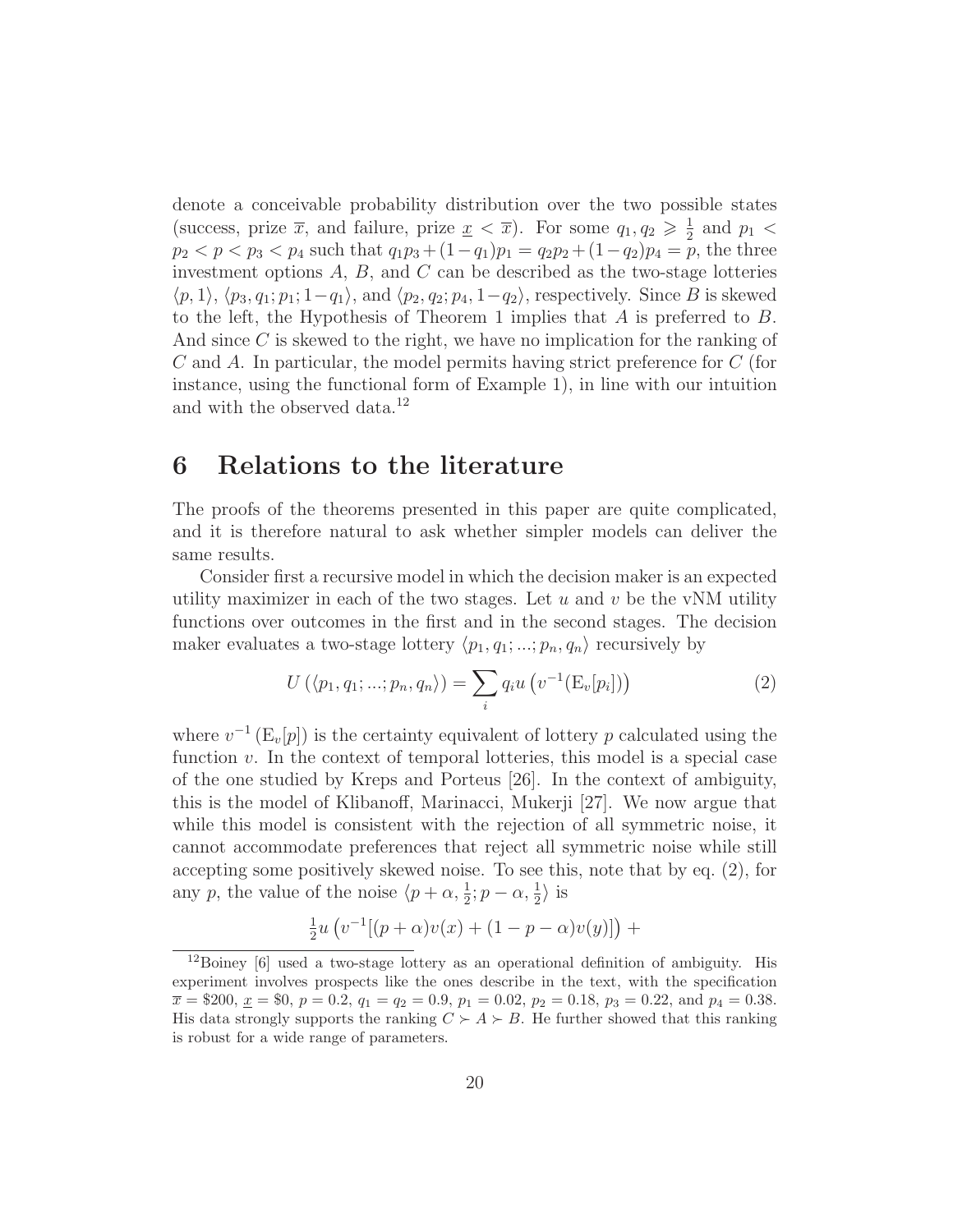$$
\frac{1}{2}u (v^{-1}[(p - \alpha)v(x) + (1 - p + \alpha)v(y)]).
$$

The value of the simple lottery  $(\overline{x}, p; \underline{x}, 1-p)$  is<sup>13</sup>

$$
u\left(v^{-1}[pv(\overline{x})+(1-p)v(\underline{x})]\right).
$$

Rejection of symmetric noise implies that for any p and  $\alpha$  in the relevant range,

$$
u\left(v^{-1}[pv(\overline{x}) + (1-p)v(\underline{x})]\right) \geq \frac{\frac{1}{2}u\left(v^{-1}[(p+\alpha)v(\overline{x}) + (1-p-\alpha)v(\underline{x})]\right) + \frac{\frac{1}{2}u\left(v^{-1}[(p-\alpha)v(\overline{x}) + (1-p+\alpha)v(\underline{x})]\right).
$$
\n(3)

Pick any two numbers  $a > b$  in [0, 1] and note that by setting  $p = \frac{1}{2}$  $rac{1}{2}(a + b)$ and  $\alpha = \frac{1}{2}$  $\frac{1}{2}(a - b)$ , inequality (3) is equivalent to the requirement that

$$
u\left(v^{-1}[\frac{1}{2}(a+b)v(\overline{x}) + (1-\frac{1}{2}(a+b))v(\underline{x})]\right) \geq \frac{1}{2}u\left(v^{-1}[av(\overline{x}) + (1-a)v(\underline{x})]\right) + \frac{1}{2}u\left(v^{-1}[bv(\overline{x}) + (1-b)v(\underline{x})]\right).
$$

Since  $a$  and  $b$  are arbitrary, this inequality should hold for all such pairs. This is the case if and only if the function  $u \circ v^{-1}$  is mid-point concave, which by continuity implies that  $u \circ v^{-1}$  is concave. But then the decision maker would reject any noise.

This feature of the recursive expected utility model implies that it cannot accommodate the pattern of preferences over allocation mechanisms of Section 4. In particular, since the lottery over probabilities induced by SD is a mean preserving spread of the one induced by TC, the recursive expected utility model predicts that independently of the values of  $p$  and  $q$ , a decision maker who rejects symmetric noise will always prefer TC to SD. In contrast, as we establish in Theorem 3 and Proposition 2, while rejection of symmetric noise in our model implies preference for TC over SD for many possible

<sup>&</sup>lt;sup>13</sup>Alternatively, the simple lottery can be translated into the two-stage lottery that pays  $\delta_{\overline{x}}$  with probability p and  $\delta_{\underline{x}}$  with probability 1-p, where  $\delta_x$  is the distribution of the lottery that yields  $x \in [\underline{x}, \overline{x}]$  with probability one. Its recursive value is

 $pu(v^{-1}[v(\overline{x})]) + (1-p)u(v^{-1}[v(\underline{x})]) = pu(\overline{x}) + (1-p)u(\underline{x}).$ 

The result in this section is independent of this specification; in the analysis below, rejecting symmetric noises would imply that  $u \circ v^{-1}$  is convex, which again implies rejection of any noise.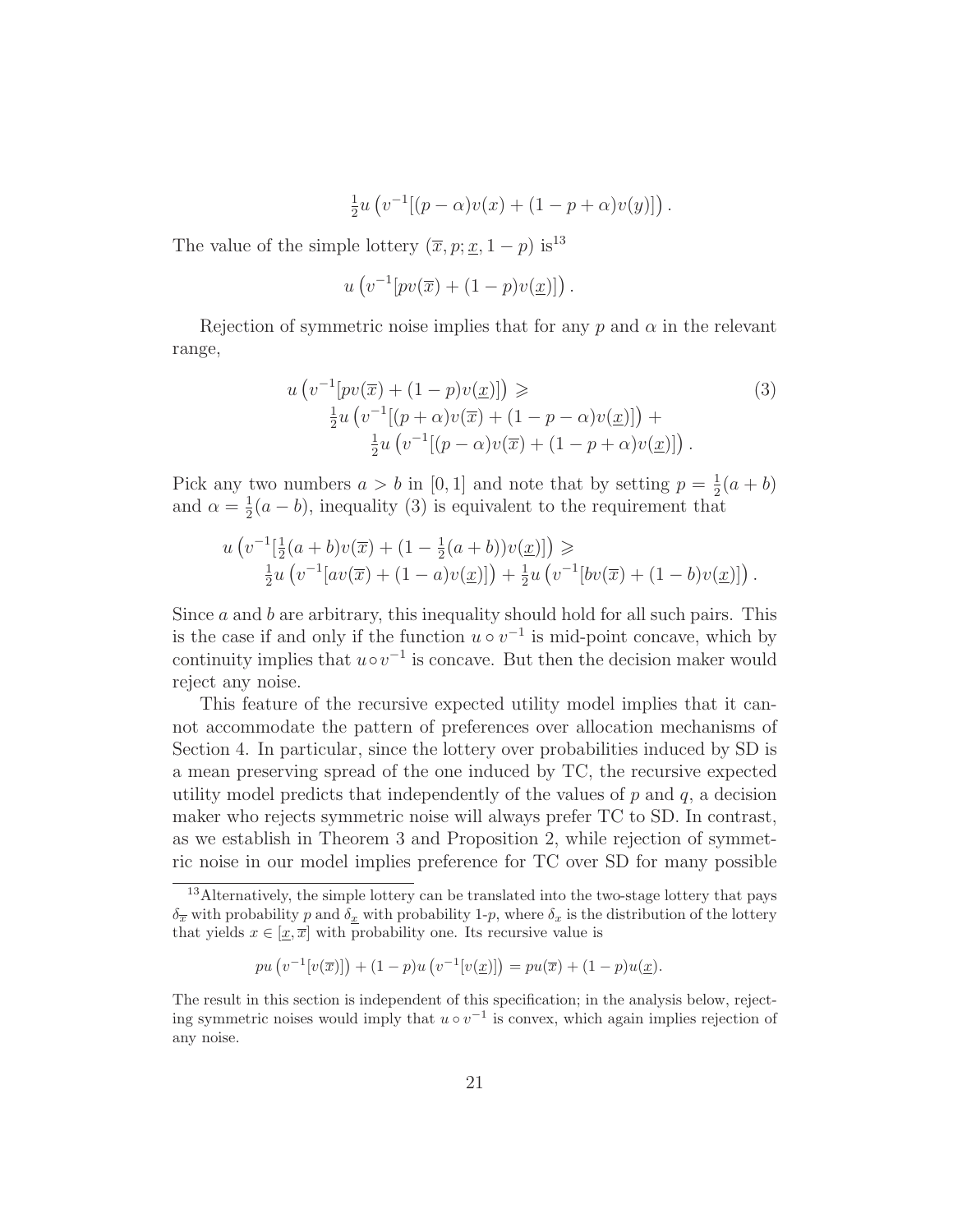combinations of  $p$  and  $q$ , it does not preclude preferring SD to TC, especially when the induced lotteries over probabilities are skewed to the right.

Dillenberger [16] studied a property called preferences for one-shot resolution of uncertainty, which, in the language of this paper, means that the decision maker rejects all noise. Dillenberger confined his attention to recursive preferences over two-stage lotteries in which the certainty equivalent functions in the second stage are calculated using the same V that applied in the first stage.<sup>14</sup> He showed an equivalence between preferences for one-shot resolution of uncertainty and a static property called negative certainty independence (NCI). Recently, Cerreia Vioglio, Dillenberger, and Ortoleva [9] derived a utility representation — termed cautious expected utility — of all preferences that satisfy NCI together with basic rationality postulates.

Our analysis in this paper is based on functionals  $V$  that are Fréchet differentiable. Segal and Spivak [39] defined a preference relation as exhibiting second-order (resp., first-order) risk aversion if the derivative of the implied risk premium on a small, actuarially fair gamble vanishes (resp., does not vanish) as the size of the gamble converges to zero.<sup>15</sup> If V is Fréchet differentiable, then it satisfies second-order risk aversion. There are interesting preference relations that are not Fréchet differentiable (and that do not satisfy second-order risk aversion), e.g., the rank-dependent utility model of Quiggin [34]. The analysis of attitudes towards skewed noise in the recursive model for general first-order risk aversion preferences is not vacuous, but is significantly different than the one presented in this paper and will be developed in future work.

# Appendix: Proofs

**Proof of Proposition 1:** Let the lottery Y be obtained from the lottery Z by a left symmetric split and denote by  $x$  their common mean. For example, the outcome  $z_i \leq x$  with probability  $p_i$  of Z is split into  $z_i-\alpha$  and  $z_i+\alpha$ , each with probability  $\frac{p_i}{2}$ . Denote the distributions of Y and Z by F and G. Since for  $t < 0$  and odd n,  $t^n$  is a concave function, it follows that if  $z_i + \alpha \leqslant x$ ,

<sup>&</sup>lt;sup>14</sup>This is known as the time neutrality axiom (Segal  $[38]$ ).

<sup>&</sup>lt;sup>15</sup>Formally, if  $\pi(t)$  is the amount of money that an agent would pay to avoid the nondegenerate gamble  $x + t\tilde{\varepsilon}$ , where  $E(\tilde{\varepsilon}) = 0$ , then  $\pi(t)$  is  $O(t)$  and  $o(t)$  for first and secondorder risk averse preferences, respectively.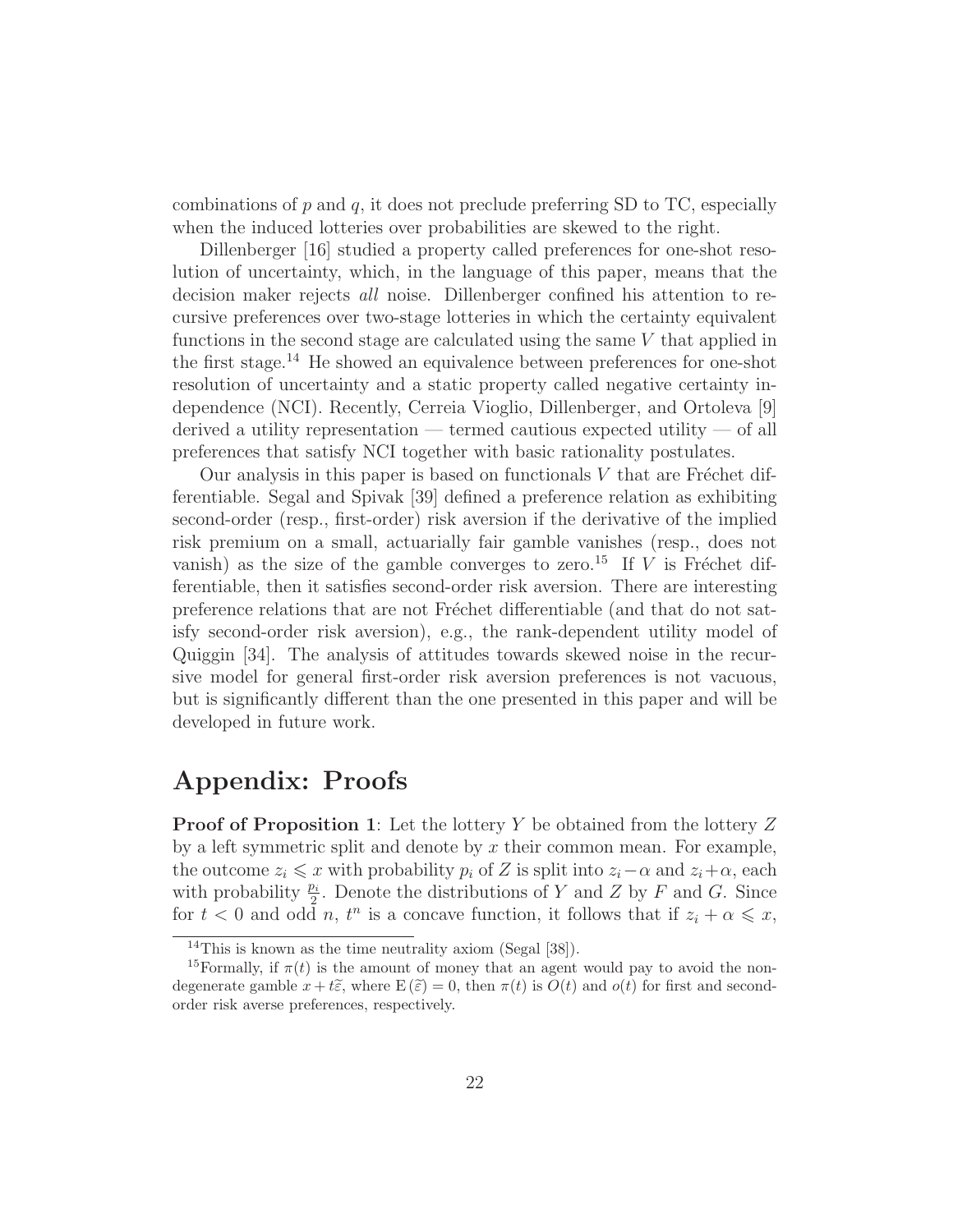then

$$
\int_{\underline{x}}^{\overline{x}} (t-x)^n dF(t) - \int_{\underline{x}}^{\overline{x}} (t-x)^n dG(t) =
$$
\n
$$
\frac{p_i}{2} [(z_i - \alpha - x)^n + (z_i + \alpha - x)^n] - p_i (z_i - x)^n \leq 0.
$$
\n(4)

If  $z_i + \alpha > x$  we need to manipulate eq. (4) a little further. Let  $\xi = z_i - x$ and obtain

$$
\frac{p_i}{2} [(z_i - \alpha - x)^n + (z_i + \alpha - x)^n] - p_i (z_i - x)^n =
$$
\n
$$
\frac{p_i}{2} [(\xi - \alpha)^n + (\xi + \alpha)^n] - p_i \xi^n =
$$
\n
$$
\frac{p_i}{2} \xi^n + \frac{p_i}{2} \sum_{j=1}^{\frac{n-1}{2}} {n \choose 2j-1} \xi^{2j-1} \alpha^{n-2j+1} - \frac{p_i}{2} \sum_{j=0}^{\frac{n-1}{2}} {n \choose 2j} \xi^{2j} \alpha^{n-2j} +
$$
\n
$$
\frac{p_i}{2} \xi^n + \frac{p_i}{2} \sum_{j=1}^{\frac{n-1}{2}} {n \choose 2j-1} \xi^{2j-1} \alpha^{n-2j+1} + \frac{p_i}{2} \sum_{j=0}^{\frac{n-1}{2}} {n \choose 2j} \xi^{2j} \alpha^{n-2j} - p_i \xi^n =
$$
\n
$$
p_i \sum_{j=1}^{\frac{n-1}{2}} {n \choose 2j-1} \xi^{2j-1} \alpha^{n-2j+1} \leq 0
$$

where the last inequality follows by the fact that  $\xi \leq 0$ . Since X with expected value  $\mu$  is skewed to the left it follows by Theorem 2 that it can be obtain as the limit of a sequence of left symmetric splits. At  $\delta_\mu$  (the distribution of  $(\mu, 1)$ ),  $\int_{\underline{x}}^{\overline{x}} (y - \mu)^n d\delta_\mu = 0$ . The claim follows by the fact that each left symmetric split reduces the value of the integral.  $\blacksquare$ 

**Proof of Theorem 1:** Let  $c_p$  be the certainty equivalent of the lottery  $(\overline{x}, p; \underline{x}, 1-p)$ . The two-stage lottery  $\langle p - \alpha, \varepsilon; p, 1 - 2\varepsilon; p + \alpha, \varepsilon \rangle$  translates in the recursive model into the lottery  $(c_{p-\alpha}, \varepsilon; c_p, 1-2\varepsilon; c_{p+\alpha}, \varepsilon)$ . Since the decision maker always rejects symmetric noise, it follows that the local utility  $u_{\delta c_p}$  satisfies

$$
u_{\delta_{c_p}}(c_p) \geq \frac{1}{2}u_{\delta_{c_p}}(c_{p-\alpha}) + \frac{1}{2}u_{\delta_{c_p}}(c_{p+\alpha}).
$$

By Weak Hypothesis II, for every  $r \geq p$ ,

$$
u_{\delta_{c_r}}(c_p) \geq \frac{1}{2} u_{\delta_{c_r}}(c_{p-\alpha}) + \frac{1}{2} u_{\delta_{c_r}}(c_{p+\alpha}).
$$
\n(5)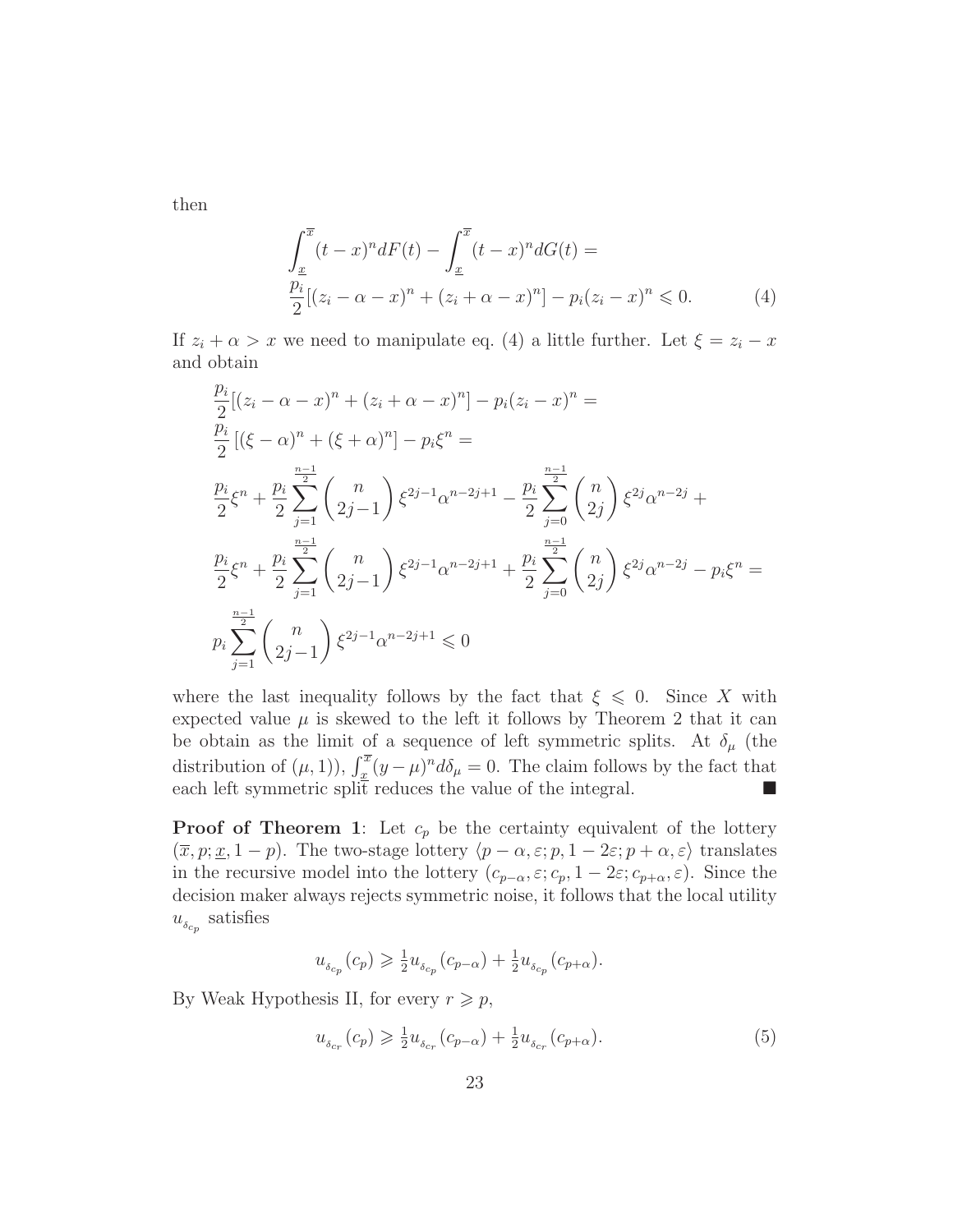Consider first the lottery over the probabilities given by  $Q = \langle p_1, q_1; \dots;$  $p_m, q_m$  where  $\sum q_i p_i = p$  (we deal with the distributions with non-finite support at the end of the proof). If  $Q$  is skewed to the left, then it follows by Theorem 2 that there is a sequence of lotteries  $Q_i = \langle p_{i,1}, q_{i,1}, \ldots, p_{i,n_i}, q_{i,n_i} \rangle \rightarrow Q$ such that  $Q_1 = \langle p, 1 \rangle$  and for all i,  $Q_{i+1}$  is obtained from  $Q_i$  by a left symmetric split. For each i, let  $\tilde{Q}_i = (c_{p_{i,1}}, q_{i,1}; \ldots; c_{p_{i,n_i}}, q_{i,n_i})$ . Suppose  $p_{i,j}$  is split into  $p_{i,j} - \alpha$  and  $p_{i,j} + \alpha$ . By eq. (5), as  $p > p_{i,j}$ ,

$$
\begin{aligned} &\mathbf{E}[u_{\delta_p}(\tilde{Q}_i)] = \\ &q_{i,j}u_{\delta_{cp}}(c_{p_{i,j}}) + \sum_{m \neq j} q_{i,m}u_{\delta_{cp}}(c_{p_{i,m}}) \geqslant \\ &\frac{1}{2}q_{i,j}u_{\delta_{cp}}(c_{p_{i,j}-\alpha}) + \frac{1}{2}q_{i,j}u_{\delta_{cp}}(c_{p_{i,j}+\alpha}) + \sum_{m \neq j} q_{i,m}u_{\delta_{cp}}(c_{p_{i,m}}) = \\ &\mathbf{E}[u_{\delta_{cp}}(\tilde{Q}_{i+1})]. \end{aligned}
$$

As  $Q_i \to Q$ , and as for all i,  $u_{\delta_{c_p}}(c_p) \geq E[u_{\delta_p}(\tilde{Q}_i)]$ , it follows by continuity that  $u_{\delta_{cp}}(c_p) \geqslant E[u_{\delta_{cp}}(\tilde{Q})]$ . By Fréchet Differentiability

$$
\frac{\partial}{\partial \varepsilon} V \left( \varepsilon \tilde{Q} + (1-\varepsilon) \delta_{c_p} \right) \bigg|_{\varepsilon = 0} \leqslant 0.
$$

Quasi-concavity now implies that  $V(\delta_{c_p}) \geq V(\tilde{Q})$ , or  $\langle p, 1 \rangle \succeq Q$ . Finally, as preferences are continuous, it follows by Remark 1 that the theorem holds for all Q, even if its support is not finite.

For the second part of the theorem, we show in Appendix A that the functional form in Example 1 satisfies all the assumptions of the theorem and always accepts some positively skewed noise.

**Proof of Theorem 2:** Lemma 1 proves part 1 of the theorem for binary lotteries  $Y$ . After a preparatory claim (Lemma 2), the general case of this part is proved in Lemma 3 for lotteries Y with  $F_Y(\mu) \geq \frac{1}{2}$  $\frac{1}{2}$ , and for all lotteries in Lemma 4. That this can be done with bounded shifts is proved in Lemma 5. Part 2 of the theorem is proved in Lemma 6.

**Lemma 1** Let  $Y = (x, r; z, 1 - r)$  with mean  $E[Y] = \mu, x < z$ , and  $r \leq$ 1  $\frac{1}{2}$ . Then there is a sequence of lotteries  $X_i$  with expected value  $\mu$  such that  $X_1 = (\mu, 1), X_i \rightarrow Y$ , and  $X_{i+1}$  is obtained from  $X_i$  by a left symmetric split. Moreover, if  $r_i$  and  $r'_i$  are the probabilities of x and z in  $X_i$ , then  $r_i \uparrow r$  and  $r'_i \uparrow 1-r$ .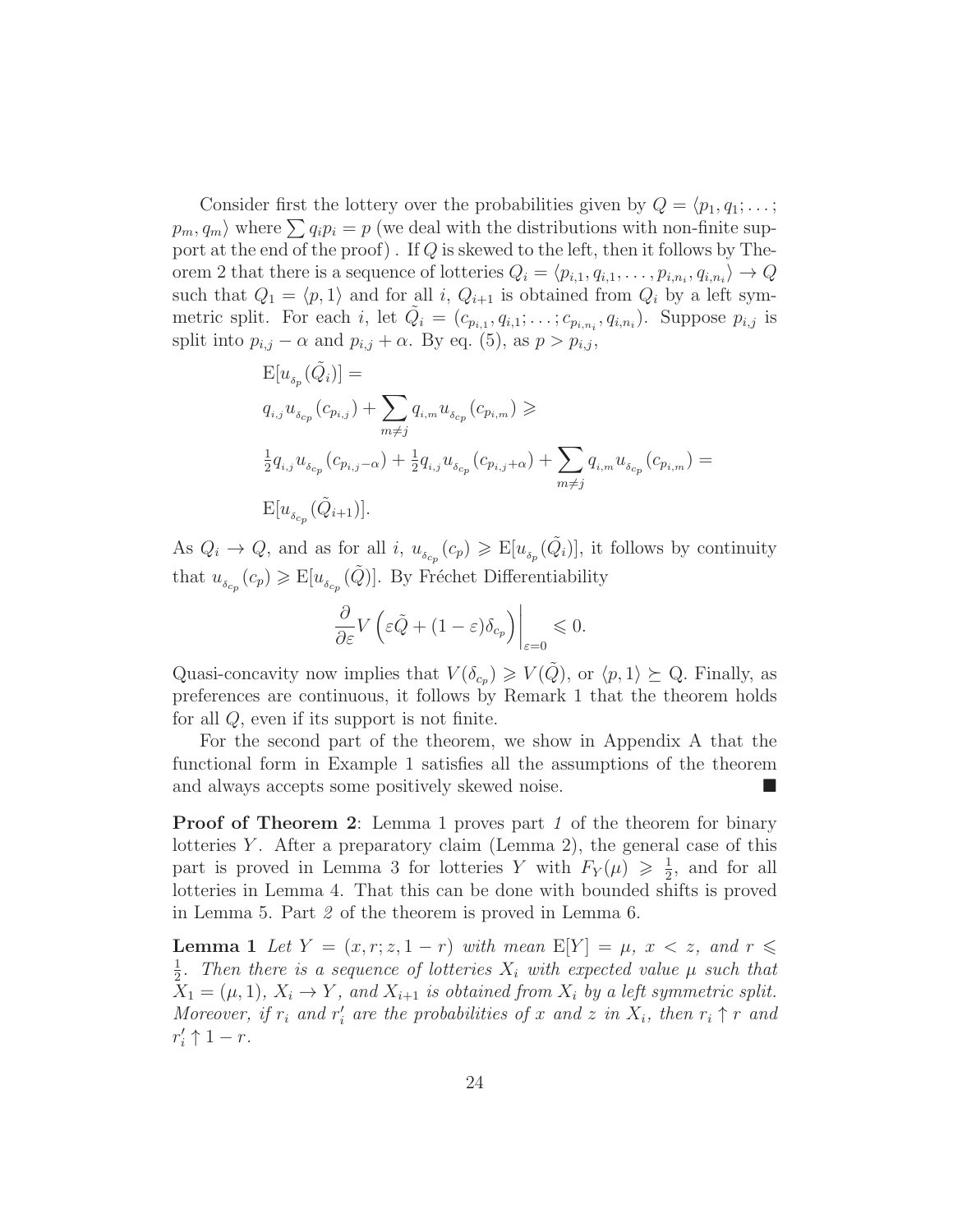Proof: The main idea of the proof is to have at each step at most five outcomes:  $x, \mu, z$ , and up to two outcomes between x and  $\mu$ . In a typical move either  $\mu$  or one of the outcomes between x and  $\mu$ , denote it w, is split "as far as possible," which means:

- 1. If  $w \in (x, \frac{x+\mu}{2}]$ , then split its probability between x and  $w + (w x) =$  $2w - x$ . Observe that  $x < 2w - x \leq \mu$ .
- 2. If  $w \in \left[\frac{x+z}{2}\right]$  $\frac{1}{2}$ ;  $\mu$ , then split its probability between z and  $w - (z - w) =$  $2w - z$ . Observe that  $x \leq 2w - z < \mu$ .
- 3. If  $w \in (\frac{x+\mu}{2})$  $\frac{+\mu}{2}, \frac{x+z}{2}$  $\frac{+z}{2}$ ), then split its probability between  $\mu$  and  $w-(\mu-w)$  =  $2w - \mu$ . Observe that  $x < 2w - \mu < \mu$ .

If  $r=\frac{1}{2}$  $\frac{1}{2}$ , that is, if  $\mu = \frac{x+z}{2}$  $\frac{+z}{2}$  then the sequence terminates after the first split. We will therefore assume that  $r < \frac{1}{2}$ . Observe that the this procedures never split the probabilities of  $x$  and  $z$  hence these probabilities form increasing sequences. We identify and analyze three cases:  $a$ . For every  $i$  the support of  $X_i$  is  $\{x, y_i, z\}$ . b. There is  $k > 1$  such that the support of  $X_k$  is  $\{x, \mu, z\}$ . c. Case b does not happen, but there is  $k > 1$  such that the support of  $X_k$ is  $\{x, w_k, \mu, z\}$ . We also show that if for all  $i > 1$ ,  $\mu$  is not in the support of  $X_i$ , then case a prevails.

a. The simplest case is when for every i the support of  $X_i$  has three outcomes at most,  $x < y_i < z$ . By construction, the probability of  $y_i$  is  $\frac{1}{2^i}$ , hence  $X_i$ puts  $1-\frac{1}{2^n}$  $\frac{1}{2^i}$  probability on x and z. In the limit these converge to a lottery over x and z only, and since for every i,  $E[X_i] = \mu$ , this limit must be Y. The two examples of Section 2.2 show that this procedure may or may not terminate after a finite number of steps.

b. Suppose now that even though at a certain step the obtained lottery has more than three outcomes, it is nevertheless the case that after  $k$  splits we reach a lottery of the form  $X_k = (x, p_k; \mu, q_k; z, 1 - p_k - q_k)$ . For example, let  $X = (17, 1)$  and  $Y = (24, \frac{17}{24}; 0, \frac{7}{24})$ . The first five splits are

$$
X = (17, 1) \rightarrow (10, \frac{1}{2}; 24, \frac{1}{2}) \rightarrow (3, \frac{1}{4}; 17, \frac{1}{4}; 24, \frac{1}{2}) \rightarrow (0, \frac{1}{8}; 6, \frac{1}{8}; 17, \frac{1}{4}; 24, \frac{1}{2}) \rightarrow (0, \frac{3}{16}; 12, \frac{1}{16}; 17, \frac{1}{4}; 24, \frac{1}{2}) \rightarrow (6)
$$
  

$$
(0, \frac{7}{32}; 17, \frac{1}{4}; 24, \frac{17}{32})
$$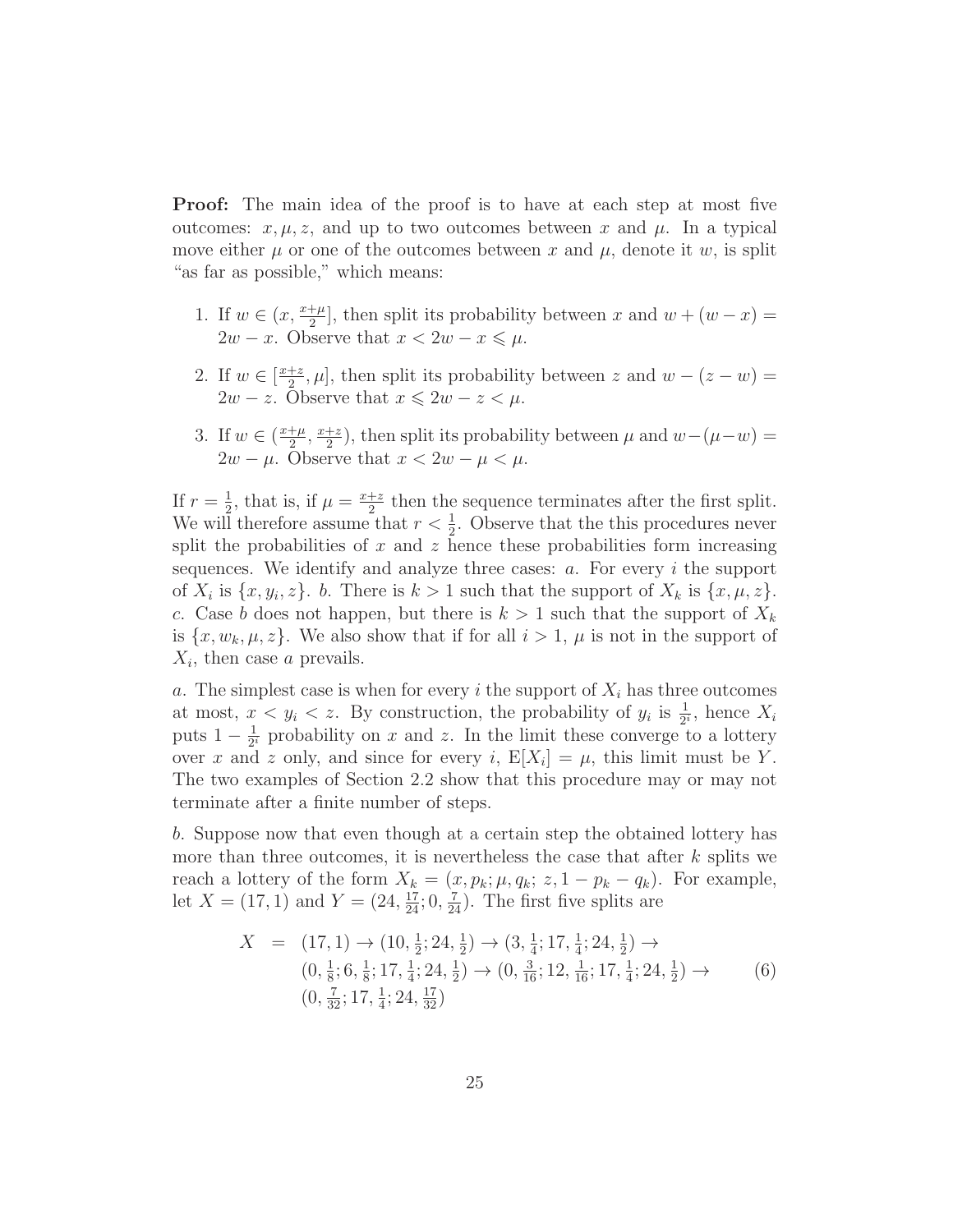By construction  $k \geqslant 2$  and  $q_k \leqslant \frac{1}{4}$  $\frac{1}{4}$ . Repeating these k steps j times will yield the lottery  $X_{jk} = (x, p_{jk}; \mu, q_k^j)$  $x^j, z, 1-p_{jk} - q^j_k$  $\chi_k^j$   $\rightarrow$  Y as  $q_k^j$   $\rightarrow$  0 and as the expected value of all lotteries is  $\mu$ ,  $p_{jk} \uparrow r$  and  $1 - p_{jk} - q_j^i \uparrow 1 - r$ .

c. If at each stage  $X_i$  puts no probability on  $\mu$  then we are in case a. The reason is that as splits of type 3 do not happen, in each stage the probability of the outcome between x and z is split between a new such outcome and either  $x$  or  $z$ , and the number of different outcomes is still no more than three. Suppose therefore that at each stage  $X_i$  puts positive probability on at least one outcome w strictly between x and  $\mu$  (although these outcomes w may change from one lottery  $X_i$  to another) and at some stage  $X_i$  puts (again) positive probability on  $\mu$ . Let  $k \geq 2$  be the first split that puts positive probability on  $\mu$ . We consider two cases.

 $c_1$ .  $k = 2$ : In the first step, the probability of  $\mu$  is divided between z and  $2\mu - z$  and in the second step the probability of  $2\mu - z$  is split and half of it is shifted back to  $\mu$  (see for example the second split in eq. (6) above). In other words, the first split is of type 2 while the second is of type 3. By the description of the latter,

$$
\frac{x+\mu}{2} < 2\mu - z < \frac{x+z}{2} \Longleftrightarrow \frac{2}{3} < \frac{\mu - x}{z - x} < \frac{3}{4} \tag{7}
$$

The other one quarter of the original probability of  $\mu$  is shifted from  $2\mu - z$ to

$$
2\mu - z - (\mu - [2\mu - z]) = 3\mu - 2z \le \frac{x + \mu}{2} \iff 4(z - x) \ge 5(\mu - x)
$$

Which is satisfied by eq. (7). Therefore, in the next step a split of type 1 will be used, and one eighth of the original probability of  $\mu$  will be shifted away from  $2\mu - z$  to x. In other words, in three steps  $\frac{5}{8}$  of the original probability of  $\mu$  is shifted to x and z, one quarter of it is back at  $\mu$ , and one eighth of it is now on an outcome  $w_1 < \mu$ .

 $c_2$ .  $k \geq 3$ : For example,  $X = (29, 1)$  and  $Y = (48, \frac{29}{48}; 0, \frac{19}{48})$ . Then

$$
X = (29, 1) \rightarrow (10, \frac{1}{2}; 48, \frac{1}{2}) \rightarrow (0, \frac{1}{4}; 20, \frac{1}{4}; 48, \frac{1}{2}) \rightarrow (0, \frac{1}{4}; 11, \frac{1}{8}; 29, \frac{1}{8}; 48, \frac{1}{2}) \rightarrow \dots
$$
\n(8)

After k splits  $\frac{1}{2^k}$  of the original probability of  $\mu$  is shifted back to  $\mu$  and  $\frac{1}{2^k}$ is shifted to another outcome  $w_1 < \mu$ . The rest of the original probability is split (not necessarily equally) between x and z.  $\Diamond$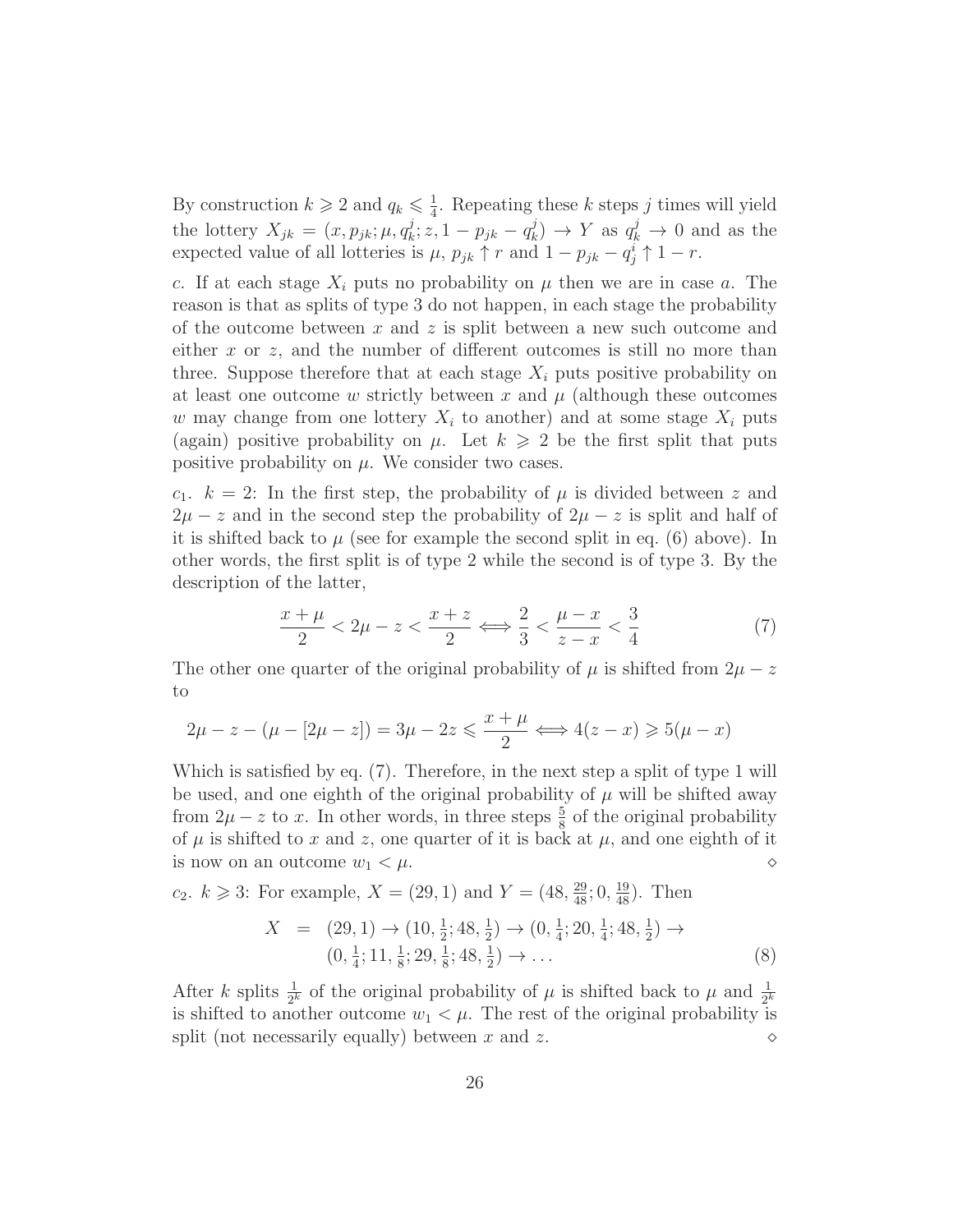Let  $\ell = \max\{k, 3\}$ . We now construct inductively a sequence of cycles, where the length of cycle j is  $\ell + j - 1$ . Such a cycle will end with the probability distributed over  $x < w_j < \mu < z$ . Denote the probability of  $\mu$  by  $p_j$  and that of  $w_j$  by  $q_j$ . We show that  $p_j + q_j \to 0$ . The probabilities of x and z are such that the expected value is kept at  $\mu$ , and as  $p_j + q_j \to 0$ , it will follow that the probabilities of x and z go up to r and  $1-r$ , respectively. In the example of eq. (8),  $\ell = 3$ , the length of the first cycle (where  $j = 1$ ) is 3, and  $w_1 = 11$ .

Suppose that we've finished the first j cycles. Cycle  $j + 1$  starts with splitting the  $p_j$  probability of  $\mu$  to  $\{x, w_1, \mu, z\}$  as in the first cycle. One of the outcomes along this sequence may be  $w_j$ , but we will continue to split only the "new" probability of this outcome (and will not yet touch the probability  $q_i$  of  $w_i$ ). At the end of this part of the new cycle, the probability is distributed over  $x, w_1, w_j, \mu$ , and z. At least half of  $p_j$ , the earlier probability of  $\mu$ , is shifted to  $\{x, z\}$ , and the probabilities of both these outcomes did not decrease. Continuing the example of eq. (8), the first part of the second cycle (where  $j = 1$ ) is

$$
\begin{array}{c} (0,\frac{1}{4};11,\frac{1}{8};29,\frac{1}{8};48,\frac{1}{2})\rightarrow (0,\frac{1}{4};10,\frac{1}{16};11,\frac{1}{8};48,\frac{9}{16})\rightarrow \\ (0,\frac{9}{32};11,\frac{1}{8};20,\frac{1}{32};48,\frac{9}{16})\rightarrow (0,\frac{9}{32};11,\frac{9}{64};29,\frac{1}{64};48,\frac{9}{16}) \end{array}
$$

The second part of cycle  $j + 1$  begins with  $j - 1$  splits starting with  $w_1$ . At the end of these steps, the probability is spread over  $x, w_j, \mu$ , and z. Split the probability of  $w_i$  between an element of  $\{x, \mu, z\}$  and  $w_{i+1}$  which is not in this set to get  $p_{j+1}$  and  $q_{j+1}$ . In the above example, as  $j = 1$  there is only one split at this stage to

$$
(0, \frac{45}{128}; 22, \frac{9}{128}; 29, \frac{1}{64}; 48, \frac{9}{16})
$$

And  $w_2 = 22$ . The first part of the third cycle  $(j = 2)$  leads to

$$
(0,\tfrac{91}{256};11,\tfrac{1}{512};22,\tfrac{9}{128};29,\tfrac{1}{512};48,\tfrac{73}{128})
$$

The second part of this cycle has two splits. Of  $w_1 = 11$  into 0 and 22, and then of  $w_2 = 22$  into  $\mu = 29$  and  $w_3 = 15$ .

$$
\rightarrow (0,\tfrac{365}{1024};22,\tfrac{73}{1024};29,\tfrac{1}{512};48,\tfrac{73}{128}) \rightarrow (0,\tfrac{365}{1024};15,\tfrac{73}{2048};29,\tfrac{77}{2048};48,\tfrac{73}{128})
$$

We now show that for every  $j$ ,

$$
p_{j+2} + q_{j+2} \leq \frac{3}{4}(p_j + q_j) \tag{9}
$$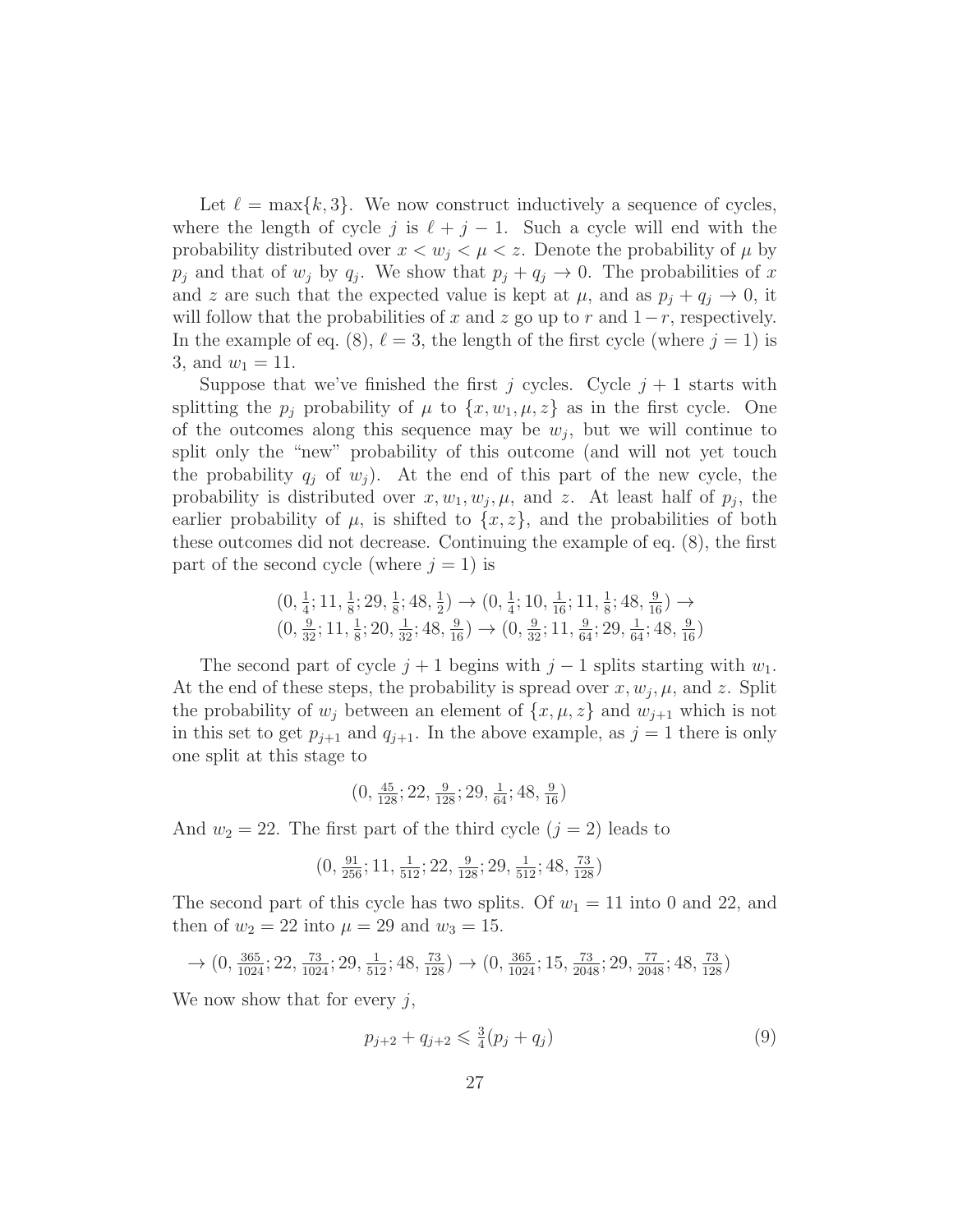We first observe that for every  $j, p_{j+1} + q_{j+1} < p_j + q_j$ . This is due to the fact that the rest of the probability is spread over x and z, the probability of z must increase (because of the initial split in the probability of  $\mu$ ), and the probabilities of  $x$  and  $z$  cannot go down.

When moving from  $(p_j, q_j)$  to  $(p_{j+2}, q_{j+2})$ , half of  $p_j$  is switched to z. Later on, half of  $q_j$  is switched either to x or z, or to  $\mu$ , in which case half of it (that is, one quarter of  $q_i$ ) will be switched to z on the move from  $p_{i+1}$  to  $p_{j+2}$ . This proves inequality (9), hence the lemma.

**Lemma 2** Let  $X = (x_1, p_1; \ldots; x_n, p_n)$  and  $Y = (y_1, q_1; \ldots; y_m, q_m)$  where  $x_1 \leq \ldots \leq x_n$  and  $y_1 \leq \ldots \leq y_m$  be two lotteries such that X dominates Y by second-order stochastic dominance. Then there is a sequence of lotteries  $X_i$  such that  $X_1 = X$ ,  $X_i \rightarrow Y$ ,  $X_{i+1}$  is obtained from  $X_i$  by a symmetric (not necessarily always left or always right) split of one of the outcomes of  $X_i$ , all the outcomes of  $X_i$  are between  $y_1$  and  $y_m$ , and the probabilities the lotteries  $X_i$  put on  $y_1$  and  $y_m$  go up to  $q_1$  and  $q_m$ , respectively.

**Proof:** From Rothschild and Stiglitz [35, p. 236] we know that we can present Y as  $(y_{11}, q_{11}; \ldots; y_{nn}, q_{nn})$  such that  $\sum_j q_{kj} = p_k$  and  $\sum_j q_{kj} y_{kj} / p_k = x_k$ ,  $k=1,\ldots,n$ .

Let  $Z = (z_1, r_1; \ldots; z_\ell, r_\ell)$  such that  $z_1 < \ldots < z_\ell$  and  $E[Z] = z$ . Let  $Z_0 = (z, 1)$ . One can move from  $Z_0$  to Z in at most  $\ell$  steps, where at each step some of the probability of z is split into two outcomes of  $Z$  without affecting the expected value of the lottery, in the following way. If

$$
\frac{r_1 z_1 + r_\ell z_\ell}{r_1 + r_\ell} \geqslant z \tag{10}
$$

then move  $r_1$  probability to  $z_1$  and  $r'_\ell \leq r_\ell$  to  $z_\ell$  such that  $r_1z_1+r'_\ell z_\ell=z(r_1+\ell_2)$  $r'_{\ell}$ ). However, if the sign of the inequality in (10) is reversed, then move  $r_{\ell}$ probability to  $z_{\ell}$  and  $r'_1 \leq r_1$  probability to  $z_{\ell}$  such that  $r'_1 z_1 + r_{\ell} z_{\ell} = z(r'_1 + r_{\ell}).$ Either way the move shifted all the required probability from  $z$  to one of the outcomes of Z without changing the expected value of the lottery.

Consequently, one can move from X to Y in  $\ell^2$  steps, where at each step some probability of an outcomes of  $X$  is split between two outcomes of  $Y$ . By Lemma 1, each such split can be obtained as the limit of symmetric splits (recall that we do not require in the current lemma that the symmetric splits will be left or right splits). That all the outcomes of the obtained lotteries are between  $y_1$  and  $y_m$ , and that the probabilities these put on  $y_1$  and  $y_m$  go up to  $q_1$  and  $q_m$  follow by Lemma 1.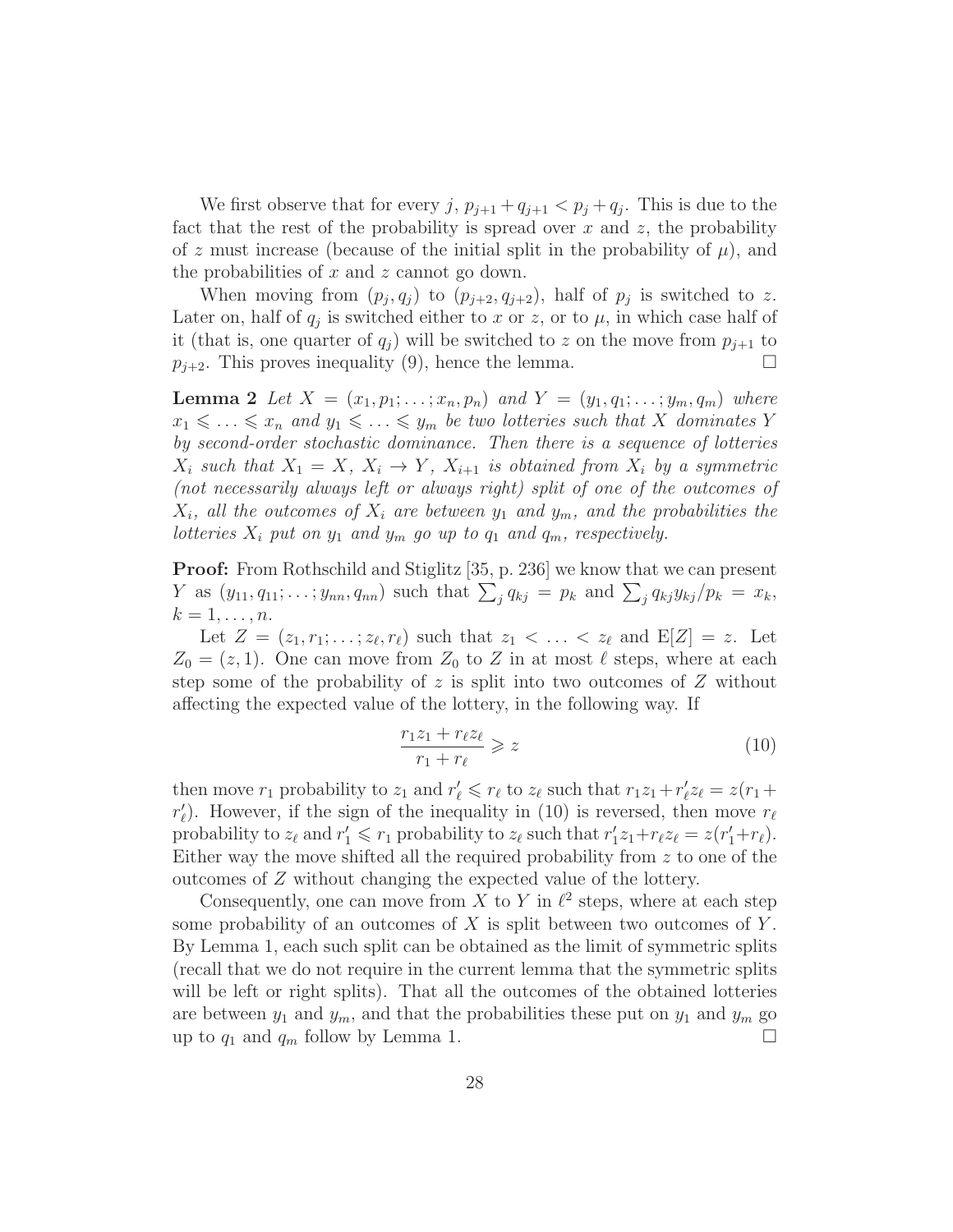**Lemma 3** Let  $Y = (y_1, p_1; \ldots; y_n, p_n), y_1 \leq \ldots \leq y_n$ , with expected value  $\mu$  be skewed to the left such that  $F_Y(\mu) \geq \frac{1}{2}$  $\frac{1}{2}$ . Then there is a sequence of lotteries  $X_i$  with expected value  $\mu$  such that  $\bar{X}_1 = (\mu, 1), X_i \to Y$ , and  $X_{i+1}$ is obtained from  $X_i$  by a left symmetric split. Moreover, if  $r_i$  and  $r'_i$  are the probabilities of  $y_1$  and  $y_n$  in  $X_i$ , then  $r_i \uparrow p_1$  and  $r'_i \uparrow p_n$ .

**Proof:** Suppose wlg that  $y_{j^*} = \mu$  (of course, it may be that  $p_{j^*} = 0$ ). Since  $F_Y(y_{j^*}) \geqslant \frac{1}{2}$  $\frac{1}{2}$ , it follows that  $t := \sum_{j=j^*+1}^{n} p_j \leq \frac{1}{2}$  $\frac{1}{2}$ . As Y is skewed to the left,  $y_n - \mu \leqslant \mu - y_1$ , hence  $2\mu - y_n \geqslant y_1$ . Let  $m = n - j^*$  be the number of outcomes of Y that are strictly above the expected value  $\mu$ . Move from  $X_1$  to  $X_m = (2\mu - y_n, p_n; \ldots; 2\mu - y_{j^*+1}, p_{j^*+1}; y_{j^*}, 1 - 2t; y_{j^*+1}, p_{j^*+1}; \ldots; y_n, p_n)$  by repeatedly splitting probabilities away from  $\mu$ . All these splits are symmetric, hence left symmetric splits.

Next we show that Y is a mean preserving spread of  $X_m$ . Obviously,  $E[X_m] = E[Y] = \mu$ . Integrating by parts, we have for  $x \geq \mu$ 

$$
y_n - \mu = \int_{y_1}^{y_n} F_Y(z) dz = \int_{y_1}^{x} F_Y(z) dz + \int_{x}^{y_n} F_Y(z) dz
$$
  

$$
y_n - \mu = \int_{y_1}^{y_n} F_{X_m}(z) dz = \int_{y_1}^{x} F_{X_m}(z) dz + \int_{x}^{y_n} F_{X_m}(z) dz
$$

Since  $F_Y$  and  $F_{X_m}$  coincide for  $z \geq \mu$ , we have, for  $x \geq \mu$ ,  $\int_{y_1}^x F_{X_m}(z) dz =$  $\int_{y_1}^x F_Y(z)dz$  and in particular,  $\int_{y_1}^x F_{X_m}(z)dz \leq \int_{y_1}^x F_Y(z)dz$ .

For  $x < \mu$  it follows by the assumption that Y is skewed to the left and by the construction of  $X_m$  as a symmetric lottery around  $\mu$  that

$$
\int_{y_1}^{x} F_{X_m}(z) dz = \int_{2\mu - x}^{2\mu - y_1} [1 - F_{X_m}(z)] dz =
$$

$$
\int_{2\mu - x}^{2\mu - y_1} [1 - F_Y(z)] dz \le \int_{y_1}^{x} F_Y(z) dz
$$

Since to the right of  $\mu$ ,  $X_m$  and Y coincide, we can view the left side of Y as a mean preserving spread of the left side of  $X_m$ . By Lemma 2 the left side of Y is the limit of symmetric mean preserving spreads of the left side of  $X_m$ . Moreover, all these splits take place between  $y_1$  and  $\mu$  and are therefore left symmetric splits. By Lemma 2 it also follows that  $r_i \uparrow p_1$  and  $r'_i \uparrow p_n$ .  $\Box$ 

We now show that Lemma 3 holds without the restriction  $F_Y(\mu) \geq \frac{1}{2}$  $\frac{1}{2}$ .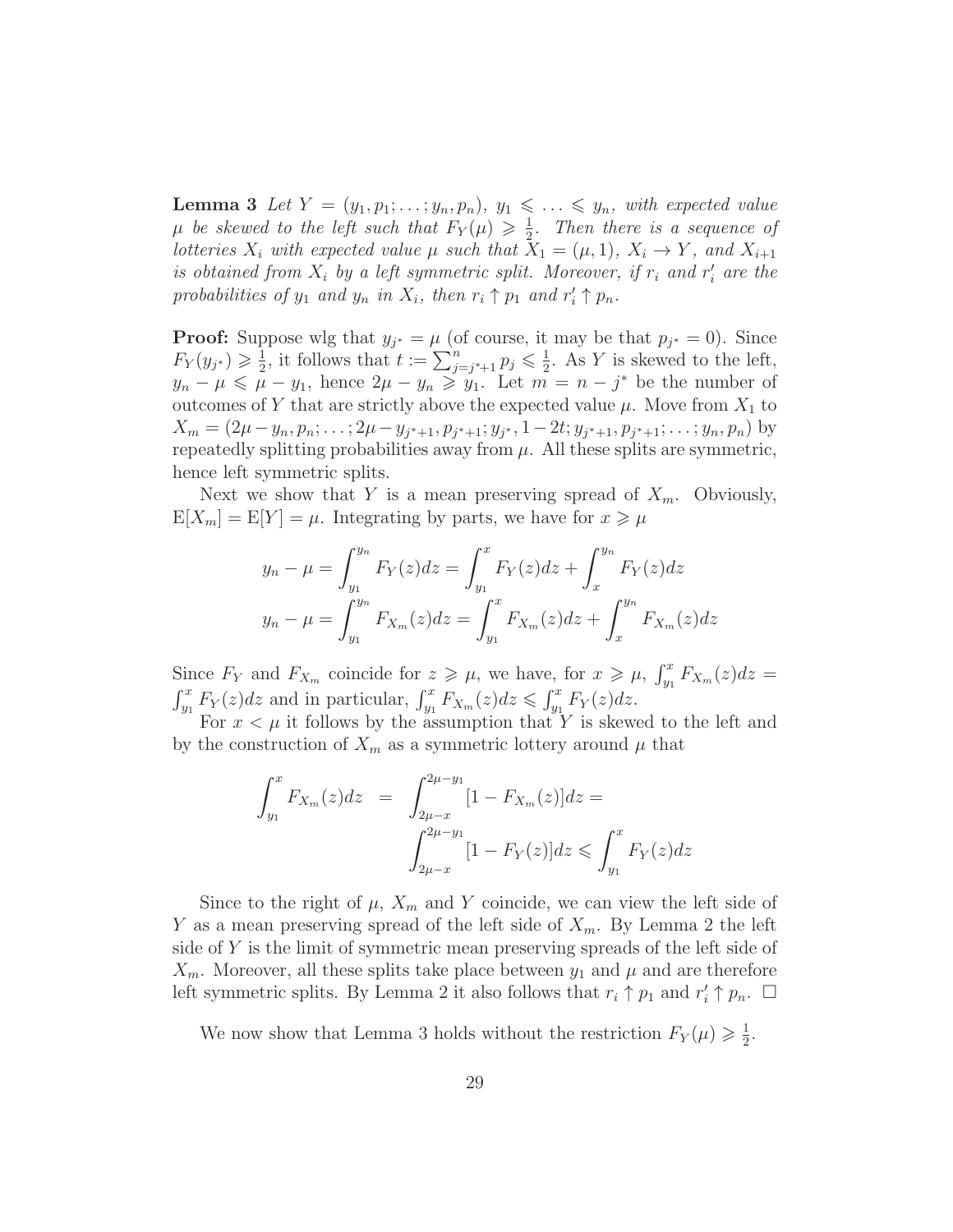**Lemma 4** Let Y with expected value  $\mu$  be skewed to the left. Then there is a sequence of lotteries  $X_i$  with expected value  $\mu$  such that  $X_1 = (\mu, 1), X_i \to Y$ , and  $X_{i+1}$  is obtained from  $X_i$  by a left symmetric split.

Proof: The first step in the proof of Lemma 3 was to create a symmetric distribution around  $\mu$  such that its upper tail (above  $\mu$ ) agrees with  $F_Y$ . Obviously this can be done only if  $F_Y(\mu) \geq \frac{1}{2}$  $\frac{1}{2}$ , which is no longer assumed. Instead, we apply the proof of Lemma 3 successively to mixtures of  $F<sub>Y</sub>$  and  $\delta_{\mu}$ , the distribution that yields  $\mu$  with probability one.

Suppose that  $F_Y(\mu) = \lambda < \frac{1}{2}$ . Let  $\gamma = 1/2(1 - \lambda)$  and define Z to be the lottery obtained from the distribution  $\gamma F_Y + (1 - \gamma)\delta_\mu$ . Observe that

$$
F_Z(\mu) = \gamma F_Y(\mu) + (1 - \gamma)\delta_\mu(\mu) = \frac{\lambda}{2(1 - \lambda)} + \frac{1 - 2\lambda}{2(1 - \lambda)} = \frac{1}{2}
$$

It follows that the lotteries Z and  $(\mu, 1)$  satisfy the conditions of Lemma 3, and therefore there is sequence of lotteries  $X_i$  with expected value  $\mu$  such that  $X_1 = (\mu, 1), X_i \to Z$ , and  $X_{i+1}$  is obtained from  $X_i$  by a left symmetric split. This is done in two stages. First we create a symmetric distribution around  $\mu$  that agrees with Z above  $\mu$  (denote the number of splits needed in this stage by  $t$ , and then we manipulate the part of the distribution which is weakly to the left of  $\mu$  by taking successive symmetric splits (which are all left symmetric splits when related to  $\mu$ ) to get nearer and nearer to the secondorder stochastically dominated left side of Z as in Lemma 2. Observe that the highest outcome of this part of the distribution Z is  $\mu$ , and its probability is  $1 - \gamma$ . By Lemma 2, for every  $k \geq 1$  there is  $\ell_k$  such that after  $\ell_k$  splits of this second phase the probability of  $\mu$  will be at least  $r_k = (1 - \gamma)(1 - \frac{1}{k+1})$ and  $\parallel X_{t+\ell_k} - Z \parallel < \frac{1}{k}$  $\frac{1}{k}$ .

The first cycle will end after  $t+\ell_1$  splits with the distribution  $F_{Z_1}$ . Observe that the probabilities of the outcomes to the right of  $\mu$  in  $Z_1$  are those of the lottery Y multiplied by  $\gamma$ . The first part of second cycle will be the same as the first cycle, applied to the  $r_k$  conditional probability of  $\mu$ . At the end of this part we'll get the lottery  $Z'_1$  which is the same as  $Z_1$ , conditional on the probability of  $\mu$ . We now continue the second cycle by splitting the combination of  $Z_1$  and  $Z'_1$  for the total of  $t + \ell_1 + \ell_2$  steps. As we continue to add such cycles inductively we get closer and closer to Y, hence the lemma.  $\Box$ 

Next we show that part  $1$  of the theorem can be achieved by using bounded spreads. The first steps in the proof of Lemma 3 involve shifting probabilities from  $\mu$  to all the outcomes of Y to the right of  $\mu$ , and these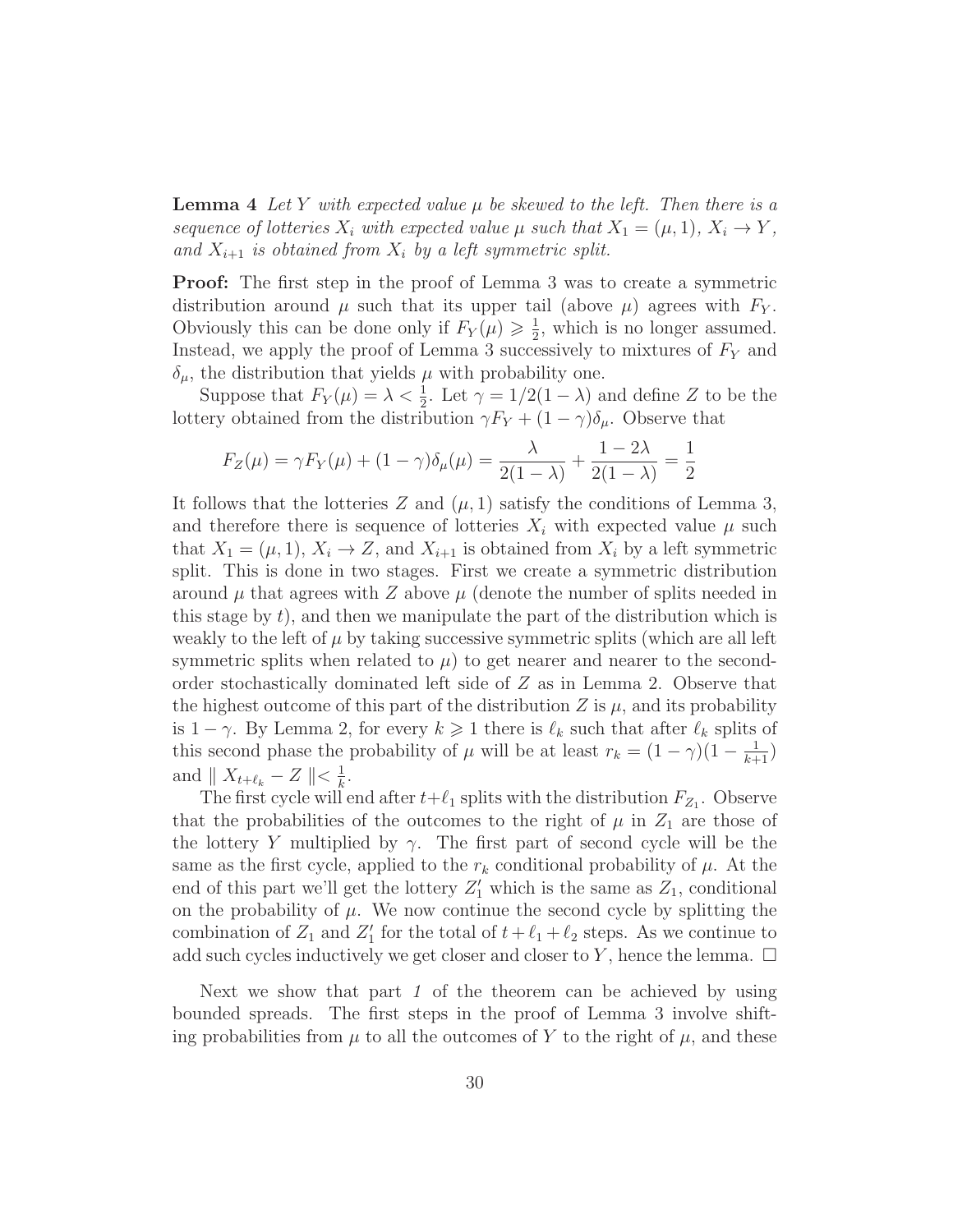outcomes are not more than max  $y_i - \mu$  away from  $\mu$ . All other shifts are symmetric shifts involving only outcomes to the left of  $\mu$ . The next lemma shows that such shifts can be achieved as the limit of symmetric bounded shifts.

**Lemma 5** Let  $Z = (z-\alpha, \frac{1}{2}; z+\alpha, \frac{1}{2})$  and let  $\varepsilon > 0$ . Then there is a sequence of lotteries  $Z_i$  such that  $Z_0 = (z, 1), Z_i \rightarrow Z$ , and  $Z_{i+1}$  is obtained from  $Z_i$ by a symmetric (not necessarily left or right) split of size smaller than  $\varepsilon$ .

**Proof:** The claim is interesting only when  $\varepsilon < \alpha$ . Fix n such that  $\varepsilon > \frac{\alpha}{n}$ . We show that the lemma can be proved by choosing the size of the splits to be  $\frac{\alpha}{n}$ . Consider the  $2n + 1$  points  $z_k = z + \frac{k}{n}$  $\frac{k}{n}$ ,  $k = -n, \ldots, n$  and construct the sequence  $\{Z_i\}$  where  $Z_i = (z - \alpha, p_{i,-n}; z - \frac{n-1}{n})$  $\frac{-1}{n}\alpha, p_{i,-n+1}; \ldots; z+\alpha, p_{i,n})$ as follows.

THE INDEX *i* IS ODD: Let  $z_j$  be the highest outcome in  $\{z, \ldots, z + \frac{n-1}{n}\}$  $\frac{-1}{n}\alpha\}$ with the highest probability in  $Z_{i-1}$ . Formally, j satisfies:

- $0 \leq i \leq n-1$
- $p_{i-1,j} \geqslant p_{i-1,k}$  for all k
- If for some  $j' \in \{0, ..., n-1\}$ ,  $p_{i-1,j'} \geq p_{i-1,k}$  for all k, then  $j \geq j'$ .

Split the probability of  $z_j$  between  $z_j - \frac{\alpha}{n}$  $\frac{\alpha}{n}$  and  $z_j + \frac{\alpha}{n}$  $\frac{\alpha}{n}$  (i.e., between  $z_{j-1}$  and  $z_{j+1}$ ). That is,  $p_{i,j-1} = p_{i-1,j-1} + \frac{1}{2}$  $\frac{1}{2}p_{i-1,j}, p_{i,j+1} = p_{i-1,j+1} + \frac{1}{2}$  $\frac{1}{2}p_{i-1,j}, p_{i,j}=0,$ and for all  $k \neq j - 1, j, j + 1, p_{i,k} = p_{i-1,k}$ .

THE INDEX  $i$  is EVEN: In this step we create the mirror split of the one done in the previous step. Formally, If  $j$  of the previous stage is zero, do nothing. Otherwise, split the probability of  $z_{-j}$  between  $z_{-j} - \frac{\alpha}{n}$  $\frac{\alpha}{n}$  and  $z_{-j} + \frac{\alpha}{n}$  $\frac{\alpha}{n}$ . That is,  $p_{i,-j-1} = p_{i-1,-j-1} + \frac{1}{2}$  $\frac{1}{2}p_{i-1,-j}, p_{i,-j+1} = p_{i-1,-j+1} + \frac{1}{2}$  $\frac{1}{2}p_{i-1,-j}, p_{i,-j} = 0$ , and for all  $k \neq -j - 1, -j, -j + 1, p_{i,k} = p_{i-1,k}$ .

After each pair of these steps, the probability distribution is symmetric around z. Also, the sequences  $\{p_{i,-n}\}_i$  and  $\{p_{i,n}\}\$ are non decreasing. Being bounded by  $\frac{1}{2}$ , they converge to a limit L. Our aim is to show that  $L = \frac{1}{2}$  $\frac{1}{2}$ . Suppose not. Then at each step the highest probability of  ${p_{i-1,-n+1}, \ldots, p_{i-1,n-1}}$  must be at least  $\ell := (1 - 2L)/(2n - 1) > 0$ . The variance of  $Z_i$  is bounded from above by the variance of  $(\mu - \alpha, \frac{1}{2}; \mu + \alpha, \frac{1}{2})$ , which is  $\alpha^2$ . Splitting p probability from z to  $z - \frac{\alpha}{n}$  $\frac{\alpha}{n}$  and  $z + \frac{\alpha}{n}$  will increase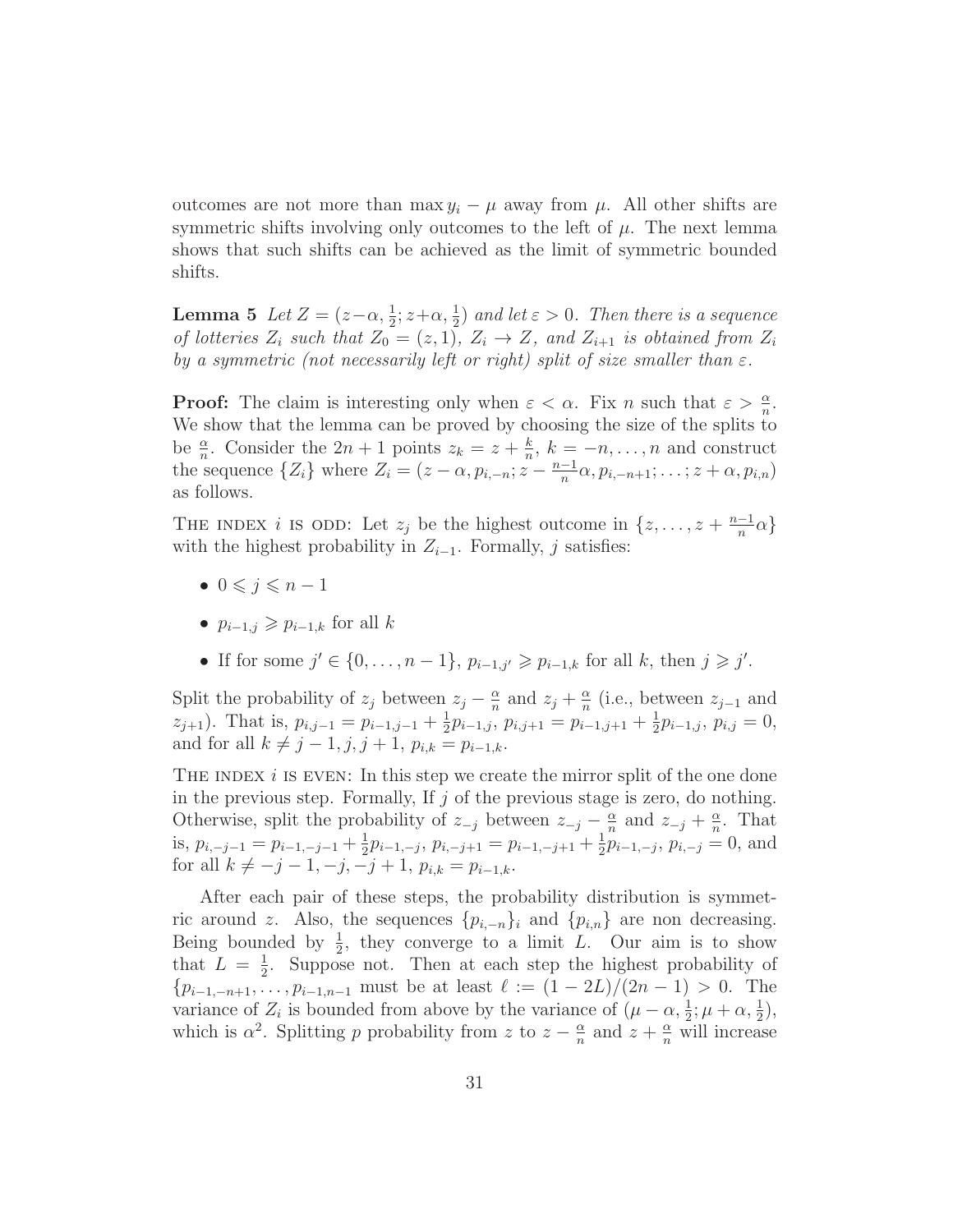the variance by  $p(\frac{\alpha}{n})$  $\frac{\alpha}{n}$ <sup>2</sup>. Likewise, for  $k \neq -n, 0, n$ , splitting p probability from  $z + \frac{k\alpha}{n}$  $rac{\alpha}{n}$  to  $z + \frac{(k+1)\alpha}{n}$ <sup> $\frac{(-1)\alpha}{n}$ </sup> and  $z - \frac{(k-1)\alpha}{n}$  will increase the variance by  $\frac{p}{2}(\frac{\alpha}{n})$  $\frac{\alpha}{n})^2$ . Therefore, for positive even  $i$  we have

$$
\sigma^{2}(Z_{i}) - \sigma^{2}(Z_{i-2}) \geqslant \frac{1 - 2L}{2n - 1} \left(\frac{\alpha}{n}\right)^{2}
$$

If  $L < \frac{1}{2}$ , then after enough steps the variance of  $Z_i$  will exceed  $\alpha^2$ , a contradiction.  $\Box$ 

That we can do part 1 of the theorem for all lotteries  $Y$  follows by the fact that a countable set of countable sequences is countable.

Finally, the following lemma proves part 2 of the theorem.

**Lemma 6** Any sequence of left symmetric split starting at  $\delta_{\mu}$  converges (in the  $L^1$  topology) to a skewed to the left distribution with expected value  $\mu$ .

Proof: That such sequences converge follows from the fact that a symmetric split will increase the variance of the distribution, but as all distributions are over the bounded  $[x, \overline{x}]$  segment of  $\Re$ , the variances of the distributions increase to a limit. Replacing  $(x, p)$  with  $(x - \alpha, \frac{p}{2}; x + \alpha, \frac{p}{2})$  increases the variance of the distribution by

$$
\frac{p}{2}(x - \alpha - \mu)^2 + \frac{p}{2}(x + \alpha - \mu)^2 - p(x - \mu)^2 = p\alpha^2
$$

and therefore the distance between two successive distributions in the sequences in bounded by  $\bar{x} - x$  times the change in the variance. The sum of the changes in the variances is bounded, as is therefore the sum of distances between successive distributions, hence Cauchy criterion is satisfied and the sequence converges.

Next we prove that the limit is a skewed to the left distribution with expected value  $\mu$ . Let F be the distribution of  $X = (x_1, p_1; \ldots; x_n, p_n)$  with expected value  $\mu$  be skewed to the left. Suppose wlg that  $x_1 \leq \mu$ , and break it symmetrically to obtain  $X' = (x_1 - \alpha, \frac{p_1}{2}; x_1 + \alpha, \frac{p_1}{2}; x_2, p_2; \dots; x_n, p_n)$  with the distribution F'. Note that  $E[X'] = \mu$ . Consider the following two cases.

Case 1:  $x_1 + \alpha \leq \mu$ . Then for all  $\delta$ ,  $\eta_2(F, \delta) = \eta_2(F', \delta)$ . For  $\delta$  such that  $\mu - \delta \leqslant x_1 - \alpha$  or such that  $x_1 + \alpha \leqslant \mu - \delta$ ,  $\eta_1(F', \delta) = \eta_1(F, \delta) \geqslant \eta_2(F, \delta) =$  $\eta_2(F',\delta)$ . For  $\delta$  such that  $x_1 - \alpha < \mu - \delta \leqslant x_1, \eta_1(F',\delta) = \eta_1(F,\delta) + [(\mu - \delta) + (\mu - \delta) + (\mu - \delta)]$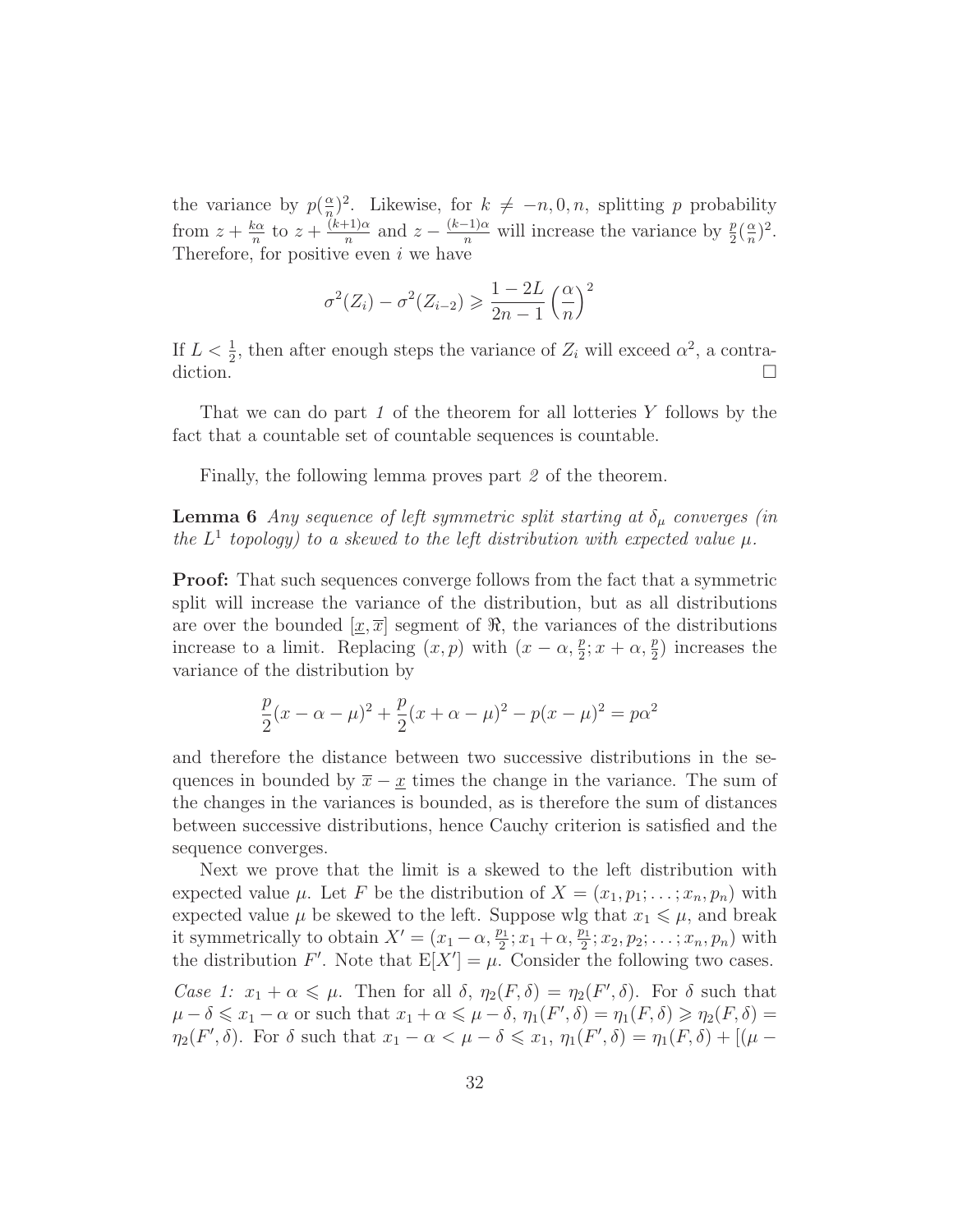$\delta$ ) –  $(x_1 - \alpha)$ ] $\frac{p_1}{2} > \eta_1(F, \delta) \ge \eta_2(F, \delta) = \eta_2(F, \delta)$ . Finally, for  $\delta$  such that  $x_1 < \mu - \delta < x_1 + \alpha \left( \leq \mu \right), \, \eta_1(F', \delta) = \eta_1(F, \delta) + \left[ (x_1 + \alpha) - (\mu - \delta) \right] \frac{p_1}{2} >$  $\eta_1(F,\delta) \geqslant \eta_2(F,\delta) = \eta_2(F',\delta).$ 

Case 2:  $x_1 + \alpha > \mu$ . Then for all  $\delta$  such that  $\mu + \delta \geq x_1 + \alpha$ ,  $\eta_2(F, \delta) =$  $\eta_2(F',\delta)$ . For  $\delta$  such that  $\mu-\delta \leqslant x_1-\alpha$ ,  $\eta_1(F',\delta) = \eta_1(F,\delta) \geqslant \eta_2(F,\delta) =$  $\eta_2(F',\delta)$ . For  $\delta$  such that  $x_1-\alpha < \mu-\delta \leqslant x_1, \eta_1(F',\delta) = \eta_1(F,\delta) + [(\mu-\delta) (x_1 - \alpha) \frac{p_1}{2} \geq \eta_2(F, \delta) + [(\mu - \delta) - (x_1 - \alpha)] \frac{p_1}{2} \geq \eta_2(F, \delta) + \max\{0, (x_1 + \alpha) - (\mu + \delta) \}$  $\delta$ )} $\frac{p_1}{2} = \eta_2(F', \delta)$ . Finally, for  $\delta$  such that  $\mu - \delta > x_1$ ,  $\eta_1(F', \delta) = \eta_1(F, \delta) + \delta$  $[(x_1 + \alpha) - (\mu - \delta)]\frac{p_1}{2} \geq \eta_2(F, \delta) + \max\{0, (x_1 + \alpha) - (\mu + \delta)\}\frac{p_1}{2} = \eta_2(F', \delta).$ 

If  $X_n \to Y$ , all have the same expected value and for all n,  $X_n$  is skewed to the left, then so is  $Y$ .

**Proof of Theorem 3:** We first note the following immediate corollary of Theorem 1.

Corollary 1 Under the assumptions of Theorem 1, the decision maker rejects skewed-to-the-left splits of outcomes below the mean.

In proving Theorem 3, we will use the following rules:

- a. Rejection of left symmetric splits (Theorem 1). For example,  $(8, \frac{1}{2})$  $\frac{1}{2}$ ; 4,  $\frac{1}{2}$  $(\frac{1}{2})\succ_a$  $(8, \frac{1}{2})$  $\frac{1}{2}$ ; 6,  $\frac{1}{4}$  $\frac{1}{4}$ ; 2,  $\frac{1}{4}$  $\frac{1}{4}$ .
- b. Rejection of larger left-symmetric splits (Definition 8). For example,  $(8, \frac{1}{2})$  $\frac{1}{2}$ ; 6,  $\frac{1}{4}$  $\frac{1}{4}$ ; 2,  $\frac{1}{4}$  $(\frac{1}{4}) \succ_b (8, \frac{1}{2})$  $\frac{1}{2}$ ; 7,  $\frac{1}{4}$  $\frac{1}{4}$ ; 1,  $\frac{1}{4}$  $(\frac{1}{4})$ .
- c. Rejection of skewed-to-the-left splits of outcomes below the mean (Corollary 1). For example,  $(10, \frac{1}{2})$  $\frac{1}{2}$ ; 6,  $\frac{1}{2}$  $(\frac{1}{2}) \succ_c (10, \frac{1}{2})$  $\frac{1}{2}$ ; 7,  $\frac{1}{3}$  $\frac{1}{3}$ ; 4,  $\frac{1}{6}$  $(\frac{1}{6})$ .

The proof is divided into two parts.

**Part 1.** Suppose first that  $q > p$ . Since  $p \geq \frac{1}{2}$  $\frac{1}{2}$ ,

$$
1 - (1 - q + p) \leq 1 - q + p - \frac{1 - q}{1 - p}
$$

Hence

$$
(1 - q + p, 1) \succeq_c \left(1, p; \frac{1 - q}{1 - p}, 1 - p\right) = X_1
$$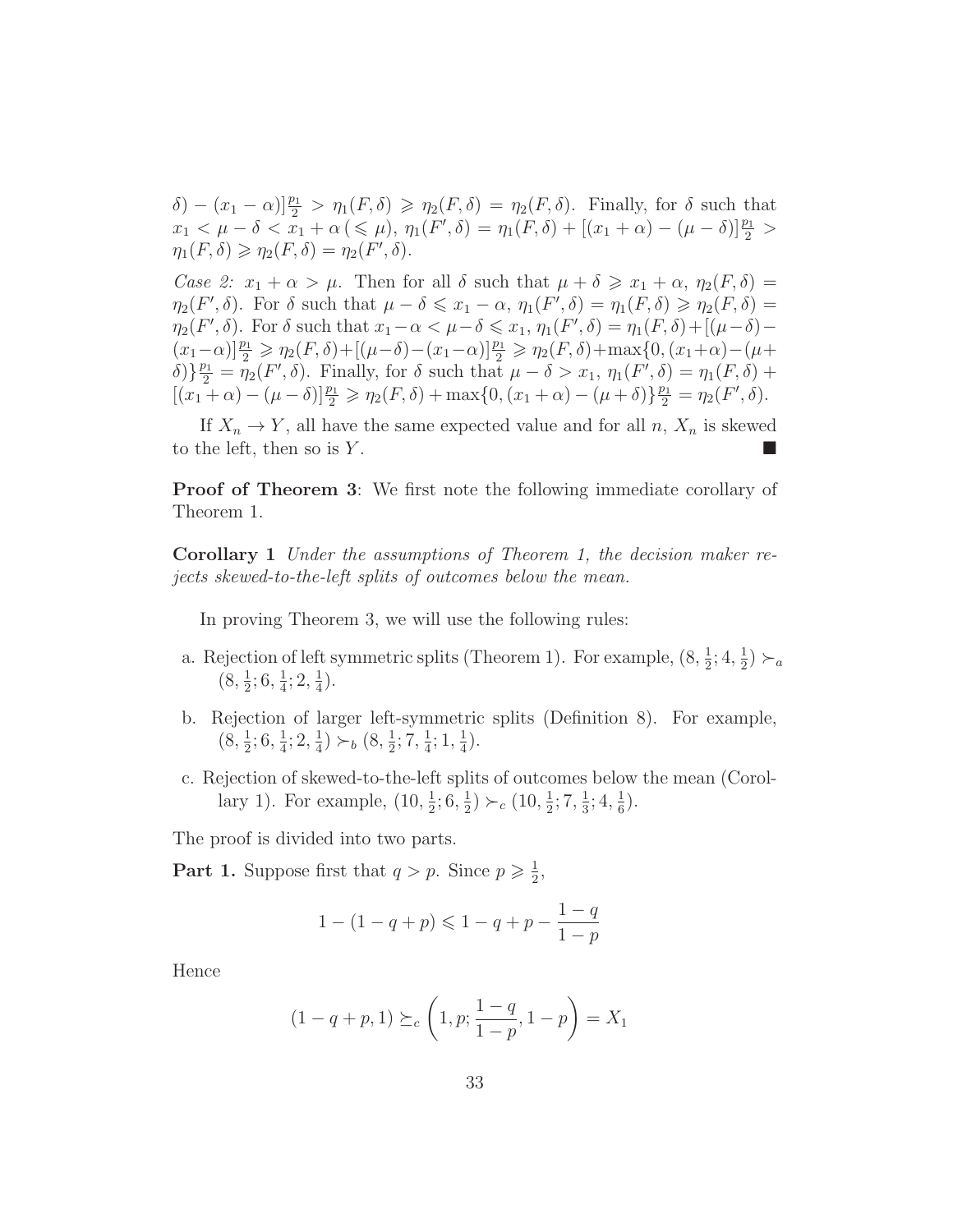Case 1.1 If  $q \leq \frac{2p}{1+r}$  $\frac{2p}{1+p}$ , then

$$
1 - \frac{1 - q}{1 - p} \leqslant \frac{1 - q}{1 - p} - (1 - q)
$$

In which case

$$
X_1 = \left(1, p; \frac{1-q}{1-p}, 1-p\right) \succeq_c \left(1, \frac{p}{q}; 1-q, \frac{q-p}{q}\right) = Y_1
$$

Fig. 3 depicts this case for  $p=\frac{2}{3}$  $rac{2}{3}$  and  $q = \frac{3}{4}$  $\frac{3}{4}$ .



Figure 3: Case 1.1

**Case 1.2** If  $q > \frac{2p}{1+p}$  but  $q \leq 2p - p^2$ , then

$$
1 - (1 + p - q) \leq \frac{1 - q}{1 - p} - (1 - q)
$$

And

$$
(1-p) - \left(1 - \frac{p}{q}\right) < 1 - \frac{p}{q}
$$

Now

$$
X_1 = \left(1, p; \frac{1-q}{1-p}, 1-p\right) \succeq_a
$$
  
\n
$$
Z_1 := \left(1, p; 1-q+p, \frac{p}{q}-p; 1-p, \frac{p}{q}-p; 1-q, 1+p-\frac{2p}{q}\right)
$$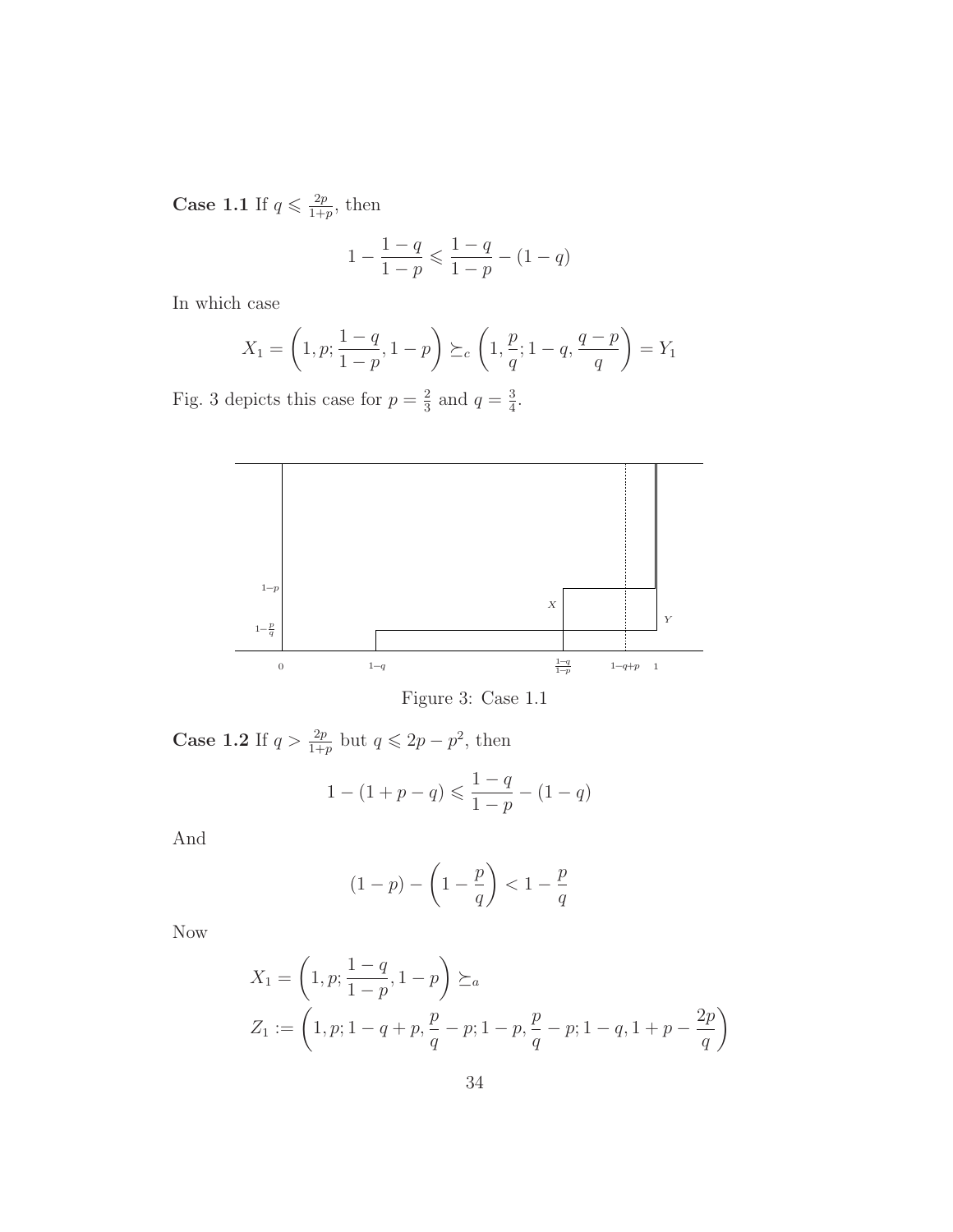Explanation:  $Z_1$  is a mean preserving spread of  $X_1$  and can therefore be obtained from the latter by a sequence of symmetric splits. Since  $X_1$  and  $Z_1$ differ only for outcomes below the average  $1 + p - q$ , all these splits are left symmetric splits. Finally,

$$
\left(1,p;1-\frac{q}{2},\frac{2p}{q}-2p;1-q,1+p-\frac{2p}{q}\right)\succeq_a Z_1 \succeq_b Y_1
$$

Fig. 4 depicts this case for  $p=\frac{2}{3}$  $rac{2}{3}$  and  $q = \frac{5}{6}$  $\frac{5}{6}$ . Lottery  $Z_1$  is depicted by the heavy line.



Figure 4: Case 1.2

**Case 1.3** Suppose now that  $q > \frac{2p}{1+p}$  and  $q > 2p - p^2$ . Then

$$
1 - (1 + p - q) > \frac{1 - q}{1 - p} - (1 - q)
$$

And

$$
(1-p) - \left(1 - \frac{p}{q}\right) < 1 - \frac{p}{q}
$$

Similarly to the analysis of case 2,

$$
X_1 \succeq_a Z'_1 := \left(1, p; 1 - \frac{q}{2}, \frac{2p}{q} - 2p; 1 - q, 1 + p - \frac{2p}{q}\right)
$$

Observe that  $Z'_1$  is is mean preserving spread of  $X_1$  and that the two differ only below the average  $1-q+p$ . The case follows by  $Z'_1 \succeq_a Y_1$ . Fig. 5 depicts this case for  $p=\frac{2}{3}$  $\frac{2}{3}$  and  $q = \frac{11}{12}$ . Lottery  $Z'_1$  is depicted by the heavy line.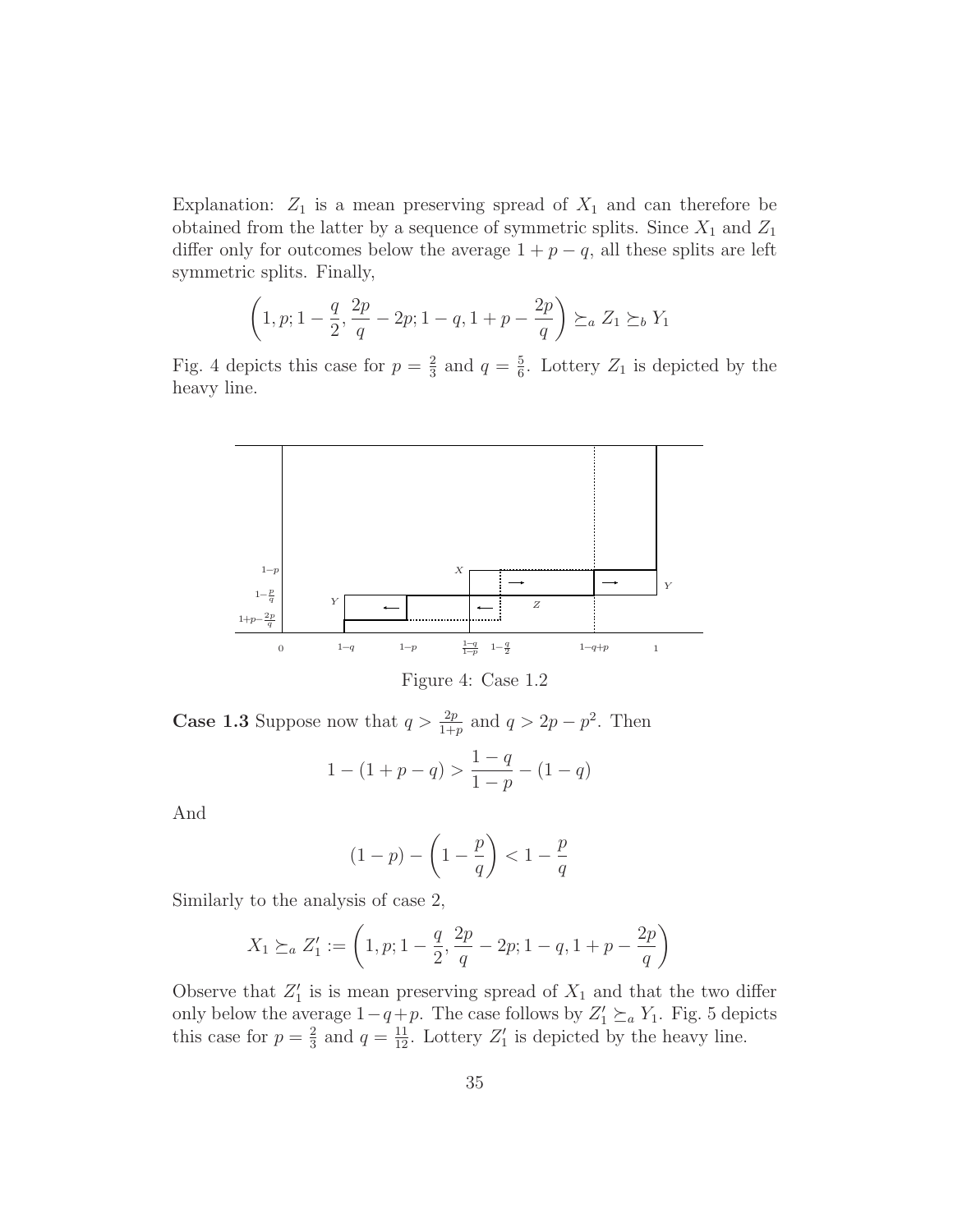

Figure 5: Case 1.3

**Part 2:** Here we deal with the case  $q < p$  and show that  $X_2 \succeq Y_2$ . Case 2.1 If  $q \geq \frac{p}{2-p}$  $\frac{p}{2-p}$  then  $1-\frac{q}{p} \leqslant \frac{q}{p}-q$  hence  $X_2 \succeq_c Y_2$ . **Case 2.2** Suppose that  $p^2 \leq q < \frac{p}{2-p}$ . Then

$$
1 - (1 - p + q) \leq \frac{q}{p} - q
$$
 and  $p \leq \frac{2(p - q)}{1 - q}$ 

Therefore

$$
X_2 \succeq_a \left(1, 1-p; p, p - \frac{p-q}{1-q}; q, \frac{p-2q+pq}{1-q}\right) \succeq_a Y_2
$$

**Case 2.3** Suppose that  $2p - 1 \leq q \leq p^2$ . Then

$$
1 - (1 - p + q) \geq \frac{q}{p} - q \tag{11}
$$

And the outcome  $1 - (\frac{q}{p} - q)$  is to the right of the average  $1 - p + q$ . Also,

$$
p \leqslant \frac{2(p-q)}{1-q} \Longleftrightarrow p - 2q + pq \geqslant 0
$$

The expression  $p-2q+pq$  is decreasing in q, and at  $q=p^2$  it is  $p(1-2p+p^2)$  =  $p(1-p)^2 > 0$ . Therefore

$$
\frac{p-q}{1-q} = (m+s)\left(p - \frac{p-q}{1-q}\right) = \frac{(m+s)q(1-p)}{1-q}
$$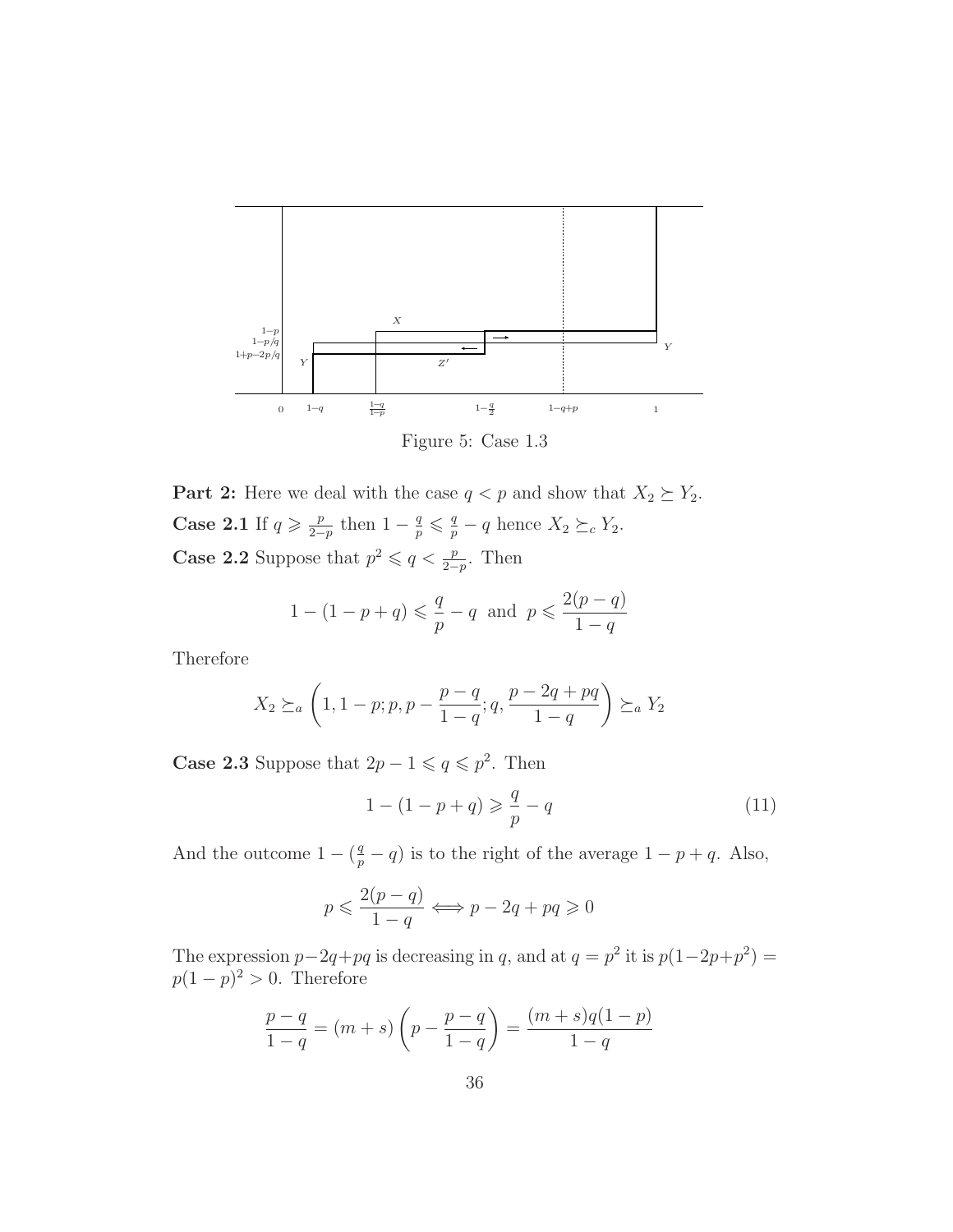Where m is a positive integer and  $0 \le s < 1$ . We now move from  $X_2$  to  $Y_2$ in  $m + 1$  utility-reducing steps (If  $s = 0$ , then there are only m steps).

Step 0: Move from  $X_2$  to

$$
Z_2^0 = \left(q, \frac{sq(1-p)}{1-q}; \frac{q}{p}, \frac{mq(1-p)}{1-q}; \frac{q}{p} + s\left(\frac{q}{p}-q\right), \frac{q(1-p)}{1-q}; 1, 1-p\right)
$$

This is a left split to the left of the average, hence by Theorem 1  $X_2 \succeq_c Z_2^0$ . If  $s = 0$  denote  $Z_2^0 = X_2$ .

Steps  $1, \ldots, m$ : For  $i = 1, \ldots, m$ , let

$$
Z_2^i = \left( q, \frac{(i+s)q(1-p)}{1-q}; \frac{q}{p}, \frac{(m-i)q(1-p)}{1-q}; \frac{q}{p} + (i+s) \left( \frac{q}{p} - q \right), \frac{q(1-p)}{1-q}; 1, 1-p \right)
$$

Observe that  $Z_2^i$  is obtained from  $Z_2^{i-1}$  by a continuation of a symmetric split around

$$
d_i: = \frac{1}{2} \left( \frac{q}{p} + (i+s) \left( \frac{q}{p} - q \right) \right) \leq
$$
  

$$
\frac{1}{2} \left( \frac{q}{p} + \left[ 1 - \frac{q}{p} + q \right] \right) = \frac{1+q}{2} \leq 1 - p + q \iff
$$
  

$$
2p \leq 1 + q
$$

We assumed  $q \geq 2p-1$ , hence these splits are all symmetric around outcomes (weakly) below the average  $1 - p + q$ . Therefore

$$
X_2 \succeq_c Z_2^0 \succeq_b Z_2^1 \succeq_b \ldots \succeq_b Z_2^m = Y_2
$$

Lottery  $Z_2^{m-1}$  is depicted by the heavy line in Fig. 6 which is drawn for the case  $p=\frac{2}{3}$  $rac{2}{3}$  and  $q = \frac{1}{3}$  $\frac{1}{3}$ . Observe that in this case  $s = 0$ .

**Proof of Proposition 2:** Suppose that for  $q$  sufficiently close to zero,  $\langle 1, q; 0, 1-q \rangle \succ \langle q, 1 \rangle$ . These preferences imply that the derivative of  $h(q) :=$  $V(1, q; 0, 1 - q) - V(q, 1)$  at  $q = 0$  is positive. We obtain:

$$
h'(q) = V_2(1, q; 0, 1 - q) - V_4(1, q; 0, 1 - q) - V_1(q, 1; 0, 0) \implies
$$
  

$$
h'(0) = V_2(1, 0; 0, 1) - V_4(1, 0; 0, 1) - V_1(0, 1; 0, 0) > 0
$$
 (12)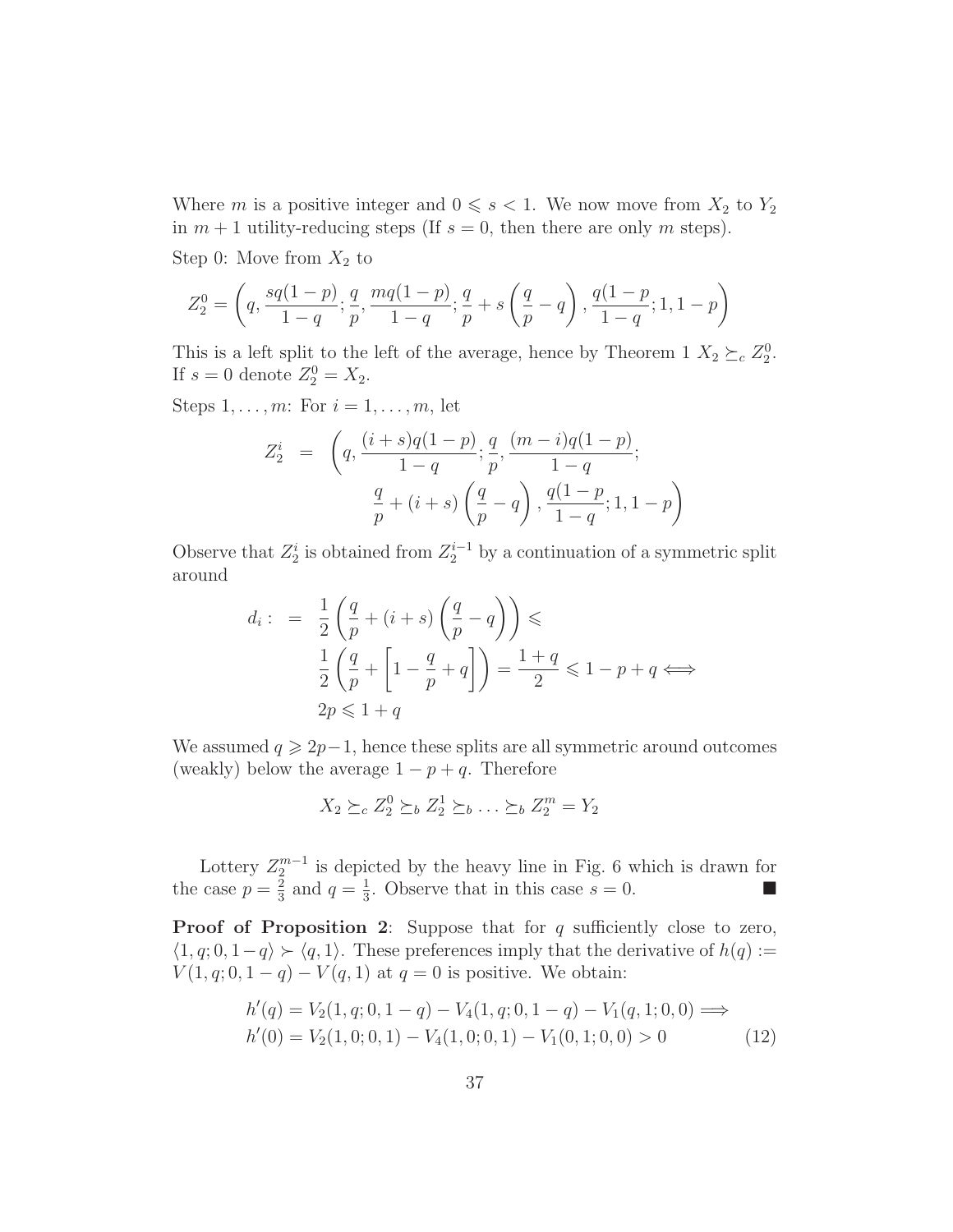

Figure 6: Case 2.3

Consider now the lotteries  $X_2 = \langle 1, 1 - p; \frac{q}{n} \rangle$  $\frac{q}{p}, p$  and  $Y_2 = \langle 1, \frac{1-p}{1-q} \rangle$  $rac{1-p}{1-q}$ ;  $q$ ,  $rac{p-q}{1-q}$ , and let  $p = 1 - kq$ . We want to check conditions under which for sufficiently small  $q, g(q) := V(Y_2) - V(X_2) > 0$ . In other words, we want to show that the first non-zero derivative with respect to q of g at  $q = 0$  is positive. Let  $A = (1, \frac{kq}{1-r})$  $\frac{kq}{1-q}$ ; q,  $\frac{1-(k+1)q}{1-q}$  $\frac{(k+1)q}{1-q}$  and  $B = (1, kq; \frac{q}{1-kq}, 1-kq)$ . We get

$$
g(q) = V(A) - V(B)
$$
  
\n
$$
g'(q) = \frac{k}{(1-q)^2} [V_2(A) - V_4(A)] + V_3(A) -
$$
  
\n
$$
k[V_2(B) - V_4(B)] - \frac{1}{(1-kq)^2} V_3(B) \Longrightarrow
$$
  
\n
$$
g'(0) = k[V_2(A) - V_4(A)] + V_3(A) - k[V_2(B) - V_4(B)] - V_3(B)
$$

At  $q = 0$ ,  $V_2(A) - V_4(A)$  and  $V_2(B) - V_4(B)$  describe the same effect: the change in the value of the lottery  $(1, r; 0, 1 - r)$  as the probability r starts to go up from zero. Likewise, at  $q = 0$ ,  $V_3(A)$  and  $V_3(B)$  describe the change in the value of the lottery  $(1,0; s, 1)$  as the outcome s starts to go up from zero. It thus follows that  $g'(0) = 0$ .

$$
g''(q) = \frac{2k}{(1-q)^3} [V_2(A) - V_4(A)] + \frac{k^2}{(1-q)^4} [V_{22}(A) - 2V_{24}(A) + V_{44}(A)] +
$$
  
\n
$$
\frac{2k}{(1-q)^2} [V_{23}(A) - V_{43}(A)] + V_{33}(A) -
$$
  
\n
$$
k^2 [V_{22}(B) - 2V_{24}(B) + V_{44}(B)] - \frac{2k}{(1-kq)^2} [V_{23}(B) - V_{43}(B)] -
$$
  
\n
$$
\frac{2k}{(1-kq)^3} V_3(B) - \frac{1}{(1-kq)^4} V_{33}(B) \implies
$$
  
\n
$$
g''(0) = 2k[V_2(A) - V_4(A)] + k^2 [V_{22}(A) - 2V_{24}(A) + V_{44}(A)] +
$$
  
\n
$$
2k[V_{23}(A) - V_{43}(A)] + V_{33}(A) -
$$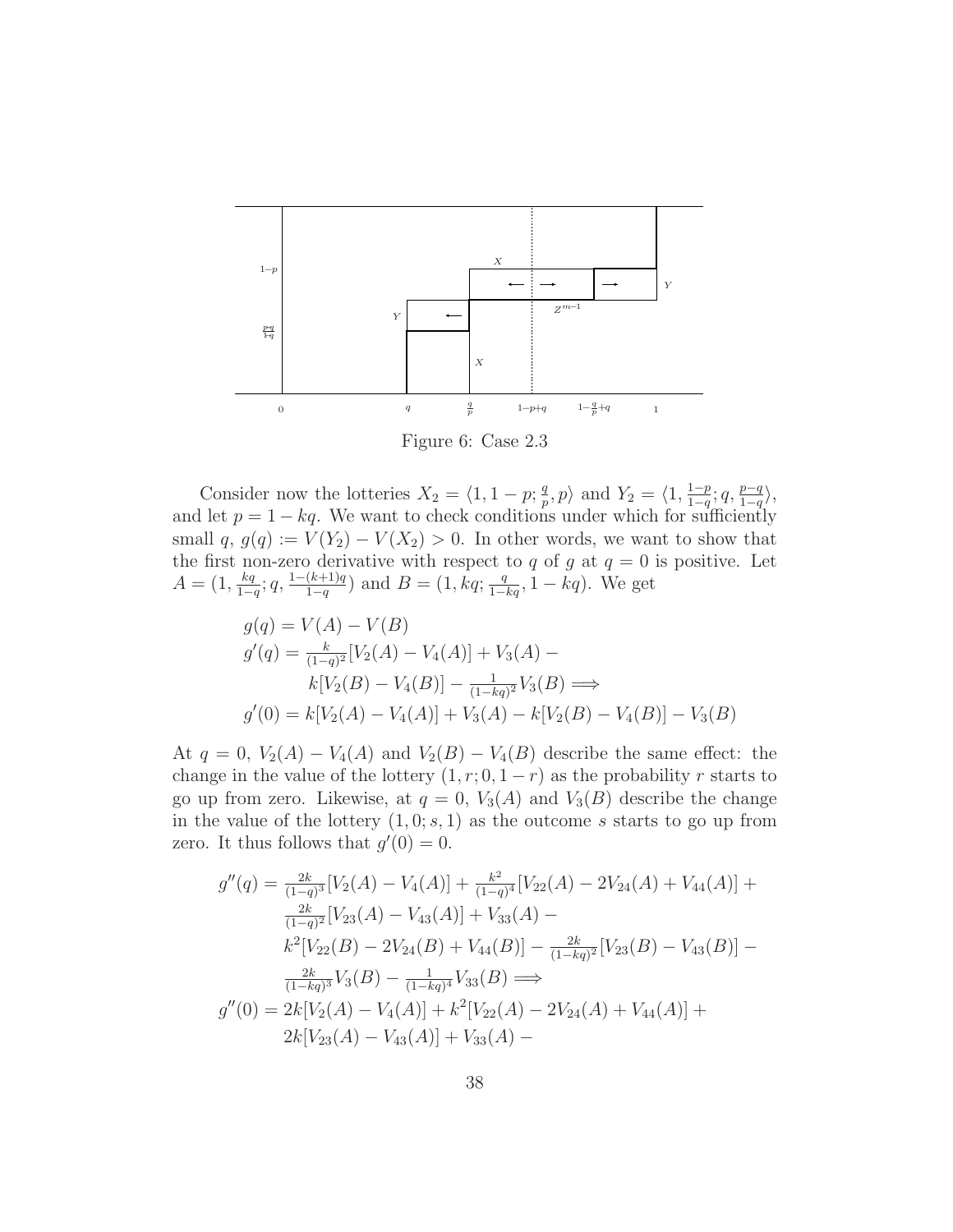$$
k^2[V_{22}(B) - 2V_{24}(B) + V_{44}(B)] - 2k[V_{23}(B) - V_{43}(B)] - 2kV_3(B) - V_{33}(B)
$$

Similarly to the previous analysis, at  $q = 0$ ,  $V_{ij}(A) = V_{ij}(B)$  for all i and j, hence

$$
g''(0) = 2k[V_2(A) - V_4(A) - V_3(B)]
$$

At  $q = 0$ ,  $A = B = (1, 0, 0, 1) \sim (0, 1, 1, 0)$ . Moreover, for all a,  $(a, 1, 0, 0) \sim$  $(a, 1; 1, 0)$ . Therefore, at  $q = 0$ ,  $V_3(B) = V_1(0, 1; 0, 0)$ . It thus follows that  $g''(0) = 2kh'$  $(0) > 0.$ 

# References

- [1] Abdellaoui, M., P. Klibanoff, and L. Placido, 2013. "Experiments on compound risk in relation to simple risk and to ambiguity," mimeo.
- [2] Abdulkadiroğlu, A. and T. Sönmez, 1998. "Random serial dictatorship and the core from random endowments in house allocation problems," Econometrica 66:689–701.
- [3] Abdulkadiroğlu, A. and T. Sönmez, 2013. "Matching markets: Theory and practice," Advances in Economics and Econometrics, D. Acemoglu, M. Arello, and E. Dekel (eds), Cambridge: CUP.
- [4] Becker, S.W. and F.O. Brownson, 1964: "What price ambiguity? Or the role of ambiguity in decision making," Journal of Political Economy 72:62–73.
- [5] Bernasconi, M. and G. Loomes, 1992. "Failures of the reduction principle in an Ellsberg-type problem," Theory and Decision 32:77–100.
- [6] Boiney, L.G., 1993. "The effects of skewed probability on decision making under ambiguity," Organizional Behavior and Human Decisions Processes 56:134–148.
- [7] Budish, E., Y.-K. Che, F. Kojima, and P. Milgrom, 2013. "Designing random allocation mechanisms: Theory and applications," American Economic Review 103:585–623.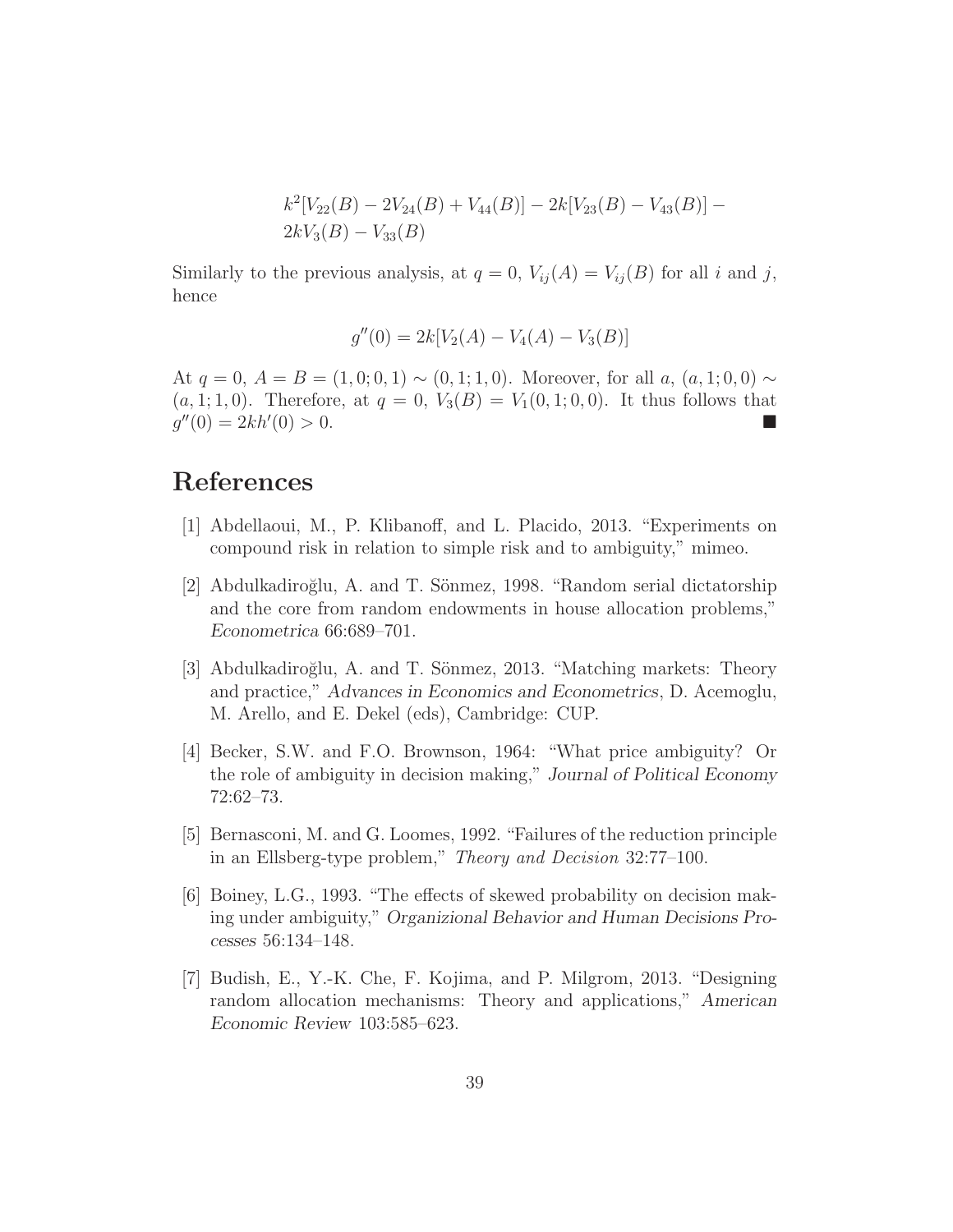- [8] Camerer, C. F., 1995."Individual decision making," in Handbook of Experimental Economics, ed. by A.R.J. Kagel, Princeton University Press, Princeton, vol. 2.
- [9] Cerreia Vioglio, S., D. Dillenberger, and P. Ortoleva, 2014. "Cautious expected utility and the certainty effect," Econometrica, forthcoming.
- [10] Chew, S.H., L.G. Epstein, and U. Segal, 1991. "Mixture symmetry and quadratic utility," Econometrica 59:139–163.
- [11] Chew S.H., B. Miao, and S. Zhong, 2013. "Partial ambiguity," working paper.
- [12] Chew, S.H. and W.S. Waller, 1986. "Empirical tests of weighted utility theory," Journal of Mathematical Psychology 30:55–72.
- [13] Conlisk, J., 1989. "Three variants on the Allais example," American Economic Review 79:392–407.
- [14] Coombs, C. and L. Huang, 1976. "Tests of the betweenness property of expected utility," Journal of Mathematical Psychology 13:323-337.
- [15] Dekel, E., 1989. "Asset demands without the independence Axiom," Econometrica 57:163–69.
- [16] Dillenberger, D., 2010. "Preferences for one-shot resolution of uncertainty and Allais-type behavior," Econometrica 78:1973–2004.
- [17] Dwenger, N., D. Kubler, and G. Weizsacker, 2013. "Flipping a coin: Theory and evidence," Mimeo, Humboldt-Universität zu Berlin.
- [18] Ellsberg, D., 1961. "Risk, ambiguity, and the Savage axioms," Quarterly Journal of Economics 75:643–669.
- [19] Ghirardato, P., Maccheroni, F., and Marinacci, M., 2004. "Differentiating ambiguity and ambiguity attitude," Journal of Economic Theory 118:133–73.
- [20] Gilboa, I. and D. Schmeidler, 1989. "Maxmin expected utility with a non-unique prior," Journal of Mathematical Economics 18:141–153.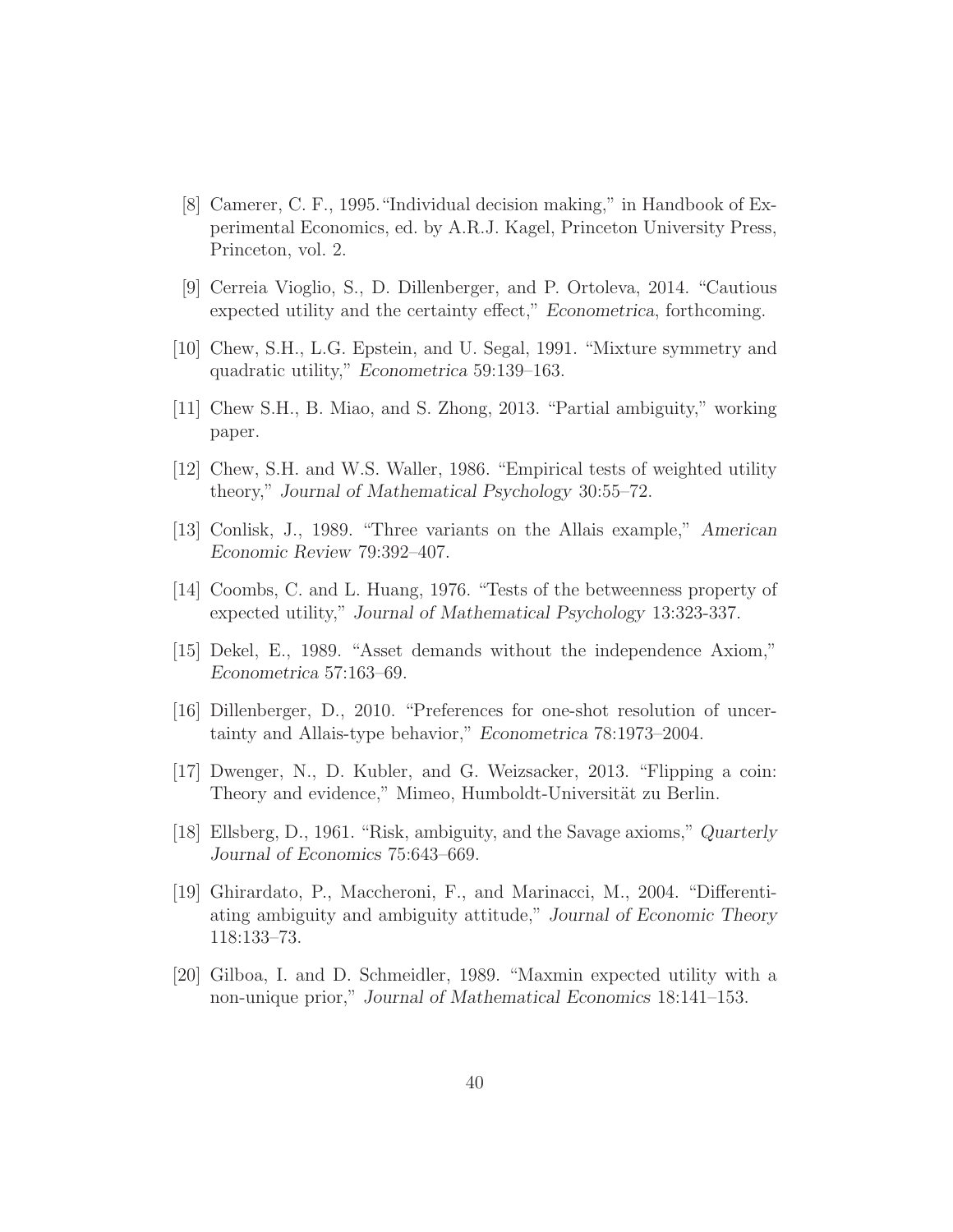- [21] Halevy, Y., 2007. "Ellsberg revisited: An experimental study," Econometrica 75:503–536.
- [22] Harrison, G. W., J. Martinez-Correa, and J.T. Swarthout, 2012. "Reduction of compound lotteries with objective probabilities: Theory and evidence," working paper.
- [23] Hylland, A., and Zeckhauser, R., 1979. "The efficient allocation of individuals to positions," Journal of Political Economy 87:293–314.
- [24] Kahn, B.E. and R.K. Sarin, 1988. "Modeling ambiguity in decisions under uncertainty," Journal of Consumer Research 15:265–272.
- [25] Kahneman, D. and A. Tversky, 1979. "Prospect theory: An analysis of decision under risk," Econometrica 47:263–291.
- [26] Kreps, D.M. and E.L. Porteus, 1978. "Temporal resolution of uncertainty and dynamic choice theory," Econometrica 46:185–200.
- [27] Klibanoff, P., M. Marinacci, and S. Mukerji, 2005. "A smooth model of decision making under ambiguity," Econometrica 73:1849–1892.
- [28] Machina, M.J., 1982. " 'Expected utility' analysis without the independence axiom," Econometrica 50:277–323.
- [29] Maccheroni, F., M. Marinacci, and A. Rustichini, 2006. " Ambiguity aversion, robustness, and the variational representation of preferences," Econometrica 74:1447–1498
- [30] Masatlioglu, Y., Y. Orhun, and C. Raymond, 2015. "Skewness and intrinsic preferences for information, Mimeo.
- [31] Menezes, C.F., C. Geiss, and J. Tressler, 1980. "Increasing downside risk," American Economic Review 70:921–932.
- [32] Miao, B., and S. Zhong, 2012. "An experimental study of attitude towards two-stage lottery," working paper.
- [33] Pathak, P.A. and J. Sethuraman, 2011. "Lotteries in student assignment: An equivalence result," Theoretical Economics 6:1–17.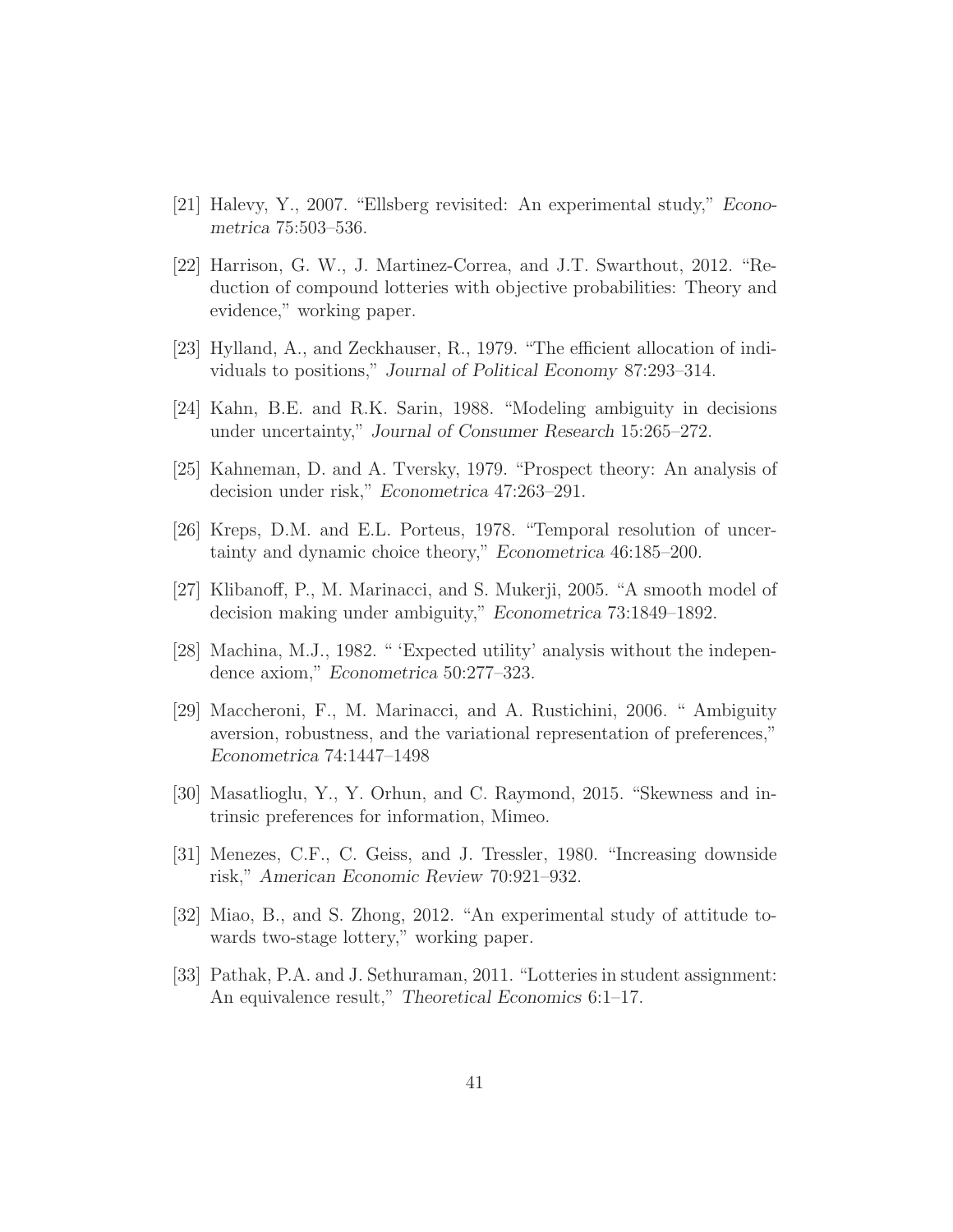- [34] Quiggin, J., 1982. "A theory of anticipated utility," Journal of Economic Behavior and Organization 3:323–343.
- [35] Rothschild, M. and J.E. Stiglitz, 1970. "Increasing risk: I. A definition," Journal of Economic Theory 2:225–243.
- [36] Schmeidler, D., 1989. "Subjective probability and expected utility without additivity," Econometrica 57:571–587.
- [37] Segal, U., 1987. "The Ellsberg paradox and risk aversion: An anticipated utility approach," International Economic Review 28:175–202.
- [38] Segal, U., 1990. "Two-stage lotteries without the reduction axiom," Econometrica 58:349–377.
- [39] Segal, U. and A. Spivak, 1990. "first-order versus second-order risk aversion," Journal of Economic Theory 51:111–125.
- [40] Sopher, B. and J. M. Narramore, 2000. "Stochastic choice and consistency in decision making under risk: An experimental study," Theory and Decision 48:323-350.
- [41] van de Kuilen, G. and P.P. Wakker, 2011. "The midweight method to measure attitudes toward risk and ambiguity," Management Science 57:582–598.
- [42] Viscusi, W.K. and H. Chesson, 1999: "Hopes and fears: The confliction effects of risk ambiguity," Theory and Decision 47:153–178.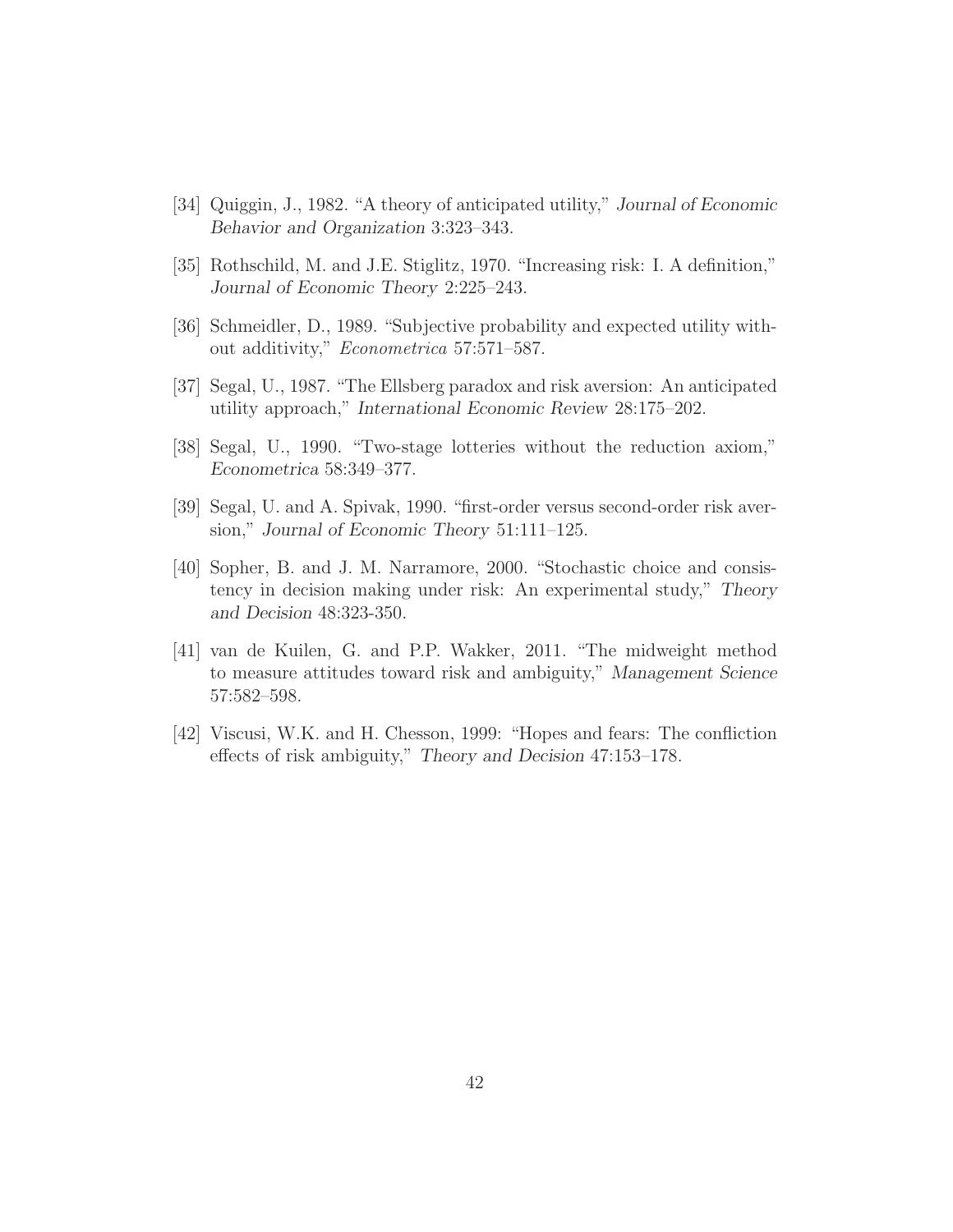# **Appendix A: Example 1**

A quadratic utility (Chew, Epstein, and Segal [10]) functional is given by  $V(p) = \sum_{x} \sum_{y} p_x p_y \theta(x, y)$ , where  $\theta$  is symmetric. Following [10, Example 5 (p. 145)], If  $\theta(x, y) = \frac{v(x)w(y)+v(y)w(x)}{2}$ , where v and w are positive functions, then  $V(p) = E[v(p)] \times E[w(p)]$ . This is the form of V we analyze below.

The function  $V$  is the product of two positive linear functions of the probabilities, hence quasi concave. To see why, observe that  $\ln V(p)$  =  $\ln E[\nu(p)] + \ln E[\nu(p)]$ . The sum of concave functions is concave, hence quasi concave, and any monotone nondecreasing transformation of a quasi concave function is quasi concave.

Direct calculations show that the local utility function of any quadratic utility is given by  $u_F(x)=2 \int \theta(x, y)dF(y)$ . Since we are only interested in the behavior of the function in lotteries of the form  $\delta_y := (y, 1)$ , we have

$$
u_{\delta_y}(x) = 2\theta(x, y) = v(x)w(y) + v(y)w(x)
$$

Take  $v(x) = x$  and let w be any increasing, concave, and differential function such that  $w(0) = 0$ . We now show that V satisfies Weak Hypothesis II. That is, we show that

$$
RA := -\frac{u_{\delta_y}''(x)}{u_{\delta_y}'(x)} = -\frac{yw''(x)}{w(y) + yw'(x)}
$$

is an increasing function of  $y$ . We have

$$
-\frac{\partial}{\partial y} \left( \frac{yw''(x)}{w(y) + yw'(x)} \right) > 0 \iff
$$
  

$$
w''(x)(w(y) + yw'(x)) < (w'(y) + w'(x))yw''(x) \iff
$$
  

$$
w(y) > w'(y)y \iff
$$
  

$$
w(y)/y > w'(y)
$$

which holds since  $w$  is concave.

Next we analyze the functional form  $V(\langle p_1, q_1; \ldots; p_n, q_n \rangle) = \mathbb{E}[w(c_p)] \times$  $E[c_p]$  where  $w(x) = \frac{\zeta x - x^{\zeta}}{\zeta - 1}$ ,  $c_p = \beta p + (1 - \beta)p^{\kappa}$ ,  $\zeta = 1.024$ ,  $^{16}$   $\kappa = 1.1$ , and

<sup>&</sup>lt;sup>16</sup>since  $\zeta > 1$ , we have that  $w'(x) = \frac{\zeta - \zeta x^{\zeta - 1}}{\zeta - 1} > 0$  and  $w''(x) = \frac{(\zeta - 1)\zeta x^{\zeta - 2}}{\zeta - 1} < 0$ , hence w is increasing and concave.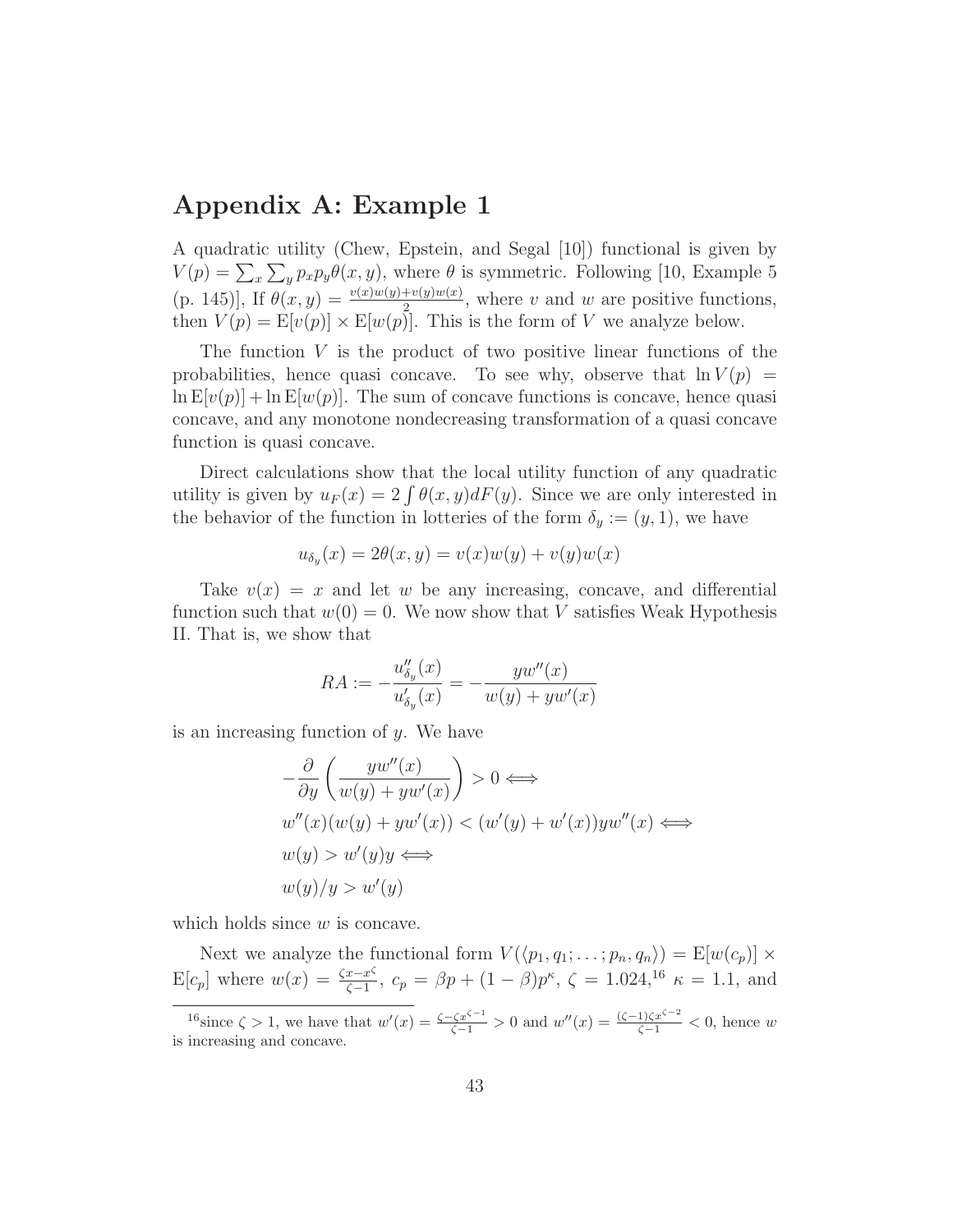$\beta = 0.15$ . Since all the inequalities below are strict, there is an open set of parameters for which they are satisfied as well. Observe that

$$
w(c_p) = \frac{\zeta [\beta p + (1 - \beta)p^{\kappa}] - [\beta p + (1 - \beta)p^{\kappa}]^{\zeta}}{\zeta - 1}
$$

We show first that this functional rejects all symmetric noise. For any  $0 < p < 1$  and  $\varepsilon \leqslant \min\{p, 1 - p\}$ , let

$$
f(\varepsilon, p) := [w(c_{p+\varepsilon}) + w(c_{p-\varepsilon})] \times [c_{p+\varepsilon} + c_{p-\varepsilon}]
$$

Rejection of symmetric noise requires that  $f(0, p) - f(\varepsilon, p) > 0$  for all  $p \in$  $(0, 1)$  and  $\varepsilon \in (0, \min\{p, 1 - p\})$ . Numerical calculations show that this is indeed the case. See graph below.



Figure A1: Rejection of symmetric noise

Using the same functional as above, we now show that for every  $p > 0$ there exists a sufficiently small  $q > 0$  such that  $\langle p, q; 0, 1 - q \rangle \succ \langle pq, 1 \rangle$ , that is, the decision maker always accepts some positively skewed noise.

For  $q = 0$ ,  $V(c_{pq}, 1) - V(c_p, q; 0, 1-q) = 0$ . We show that for every  $p < 1$ , the first non-zero derivative of this expression with respect to q at  $q = 0$  is negative. We get

$$
\begin{aligned} (\zeta - 1)V(c_{pq}, 1) &= (\zeta - 1)w(c_{pq})c_{pq} = \\ \left(\zeta \left[\beta pq + (1 - \beta)p^{\kappa}q^{\kappa}\right] - \left[\beta pq + (1 - \beta)p^{\kappa}q^{\kappa}\right] \zeta\right) \times \left[\beta pq + (1 - \beta)p^{\kappa}q^{\kappa}\right] \end{aligned}
$$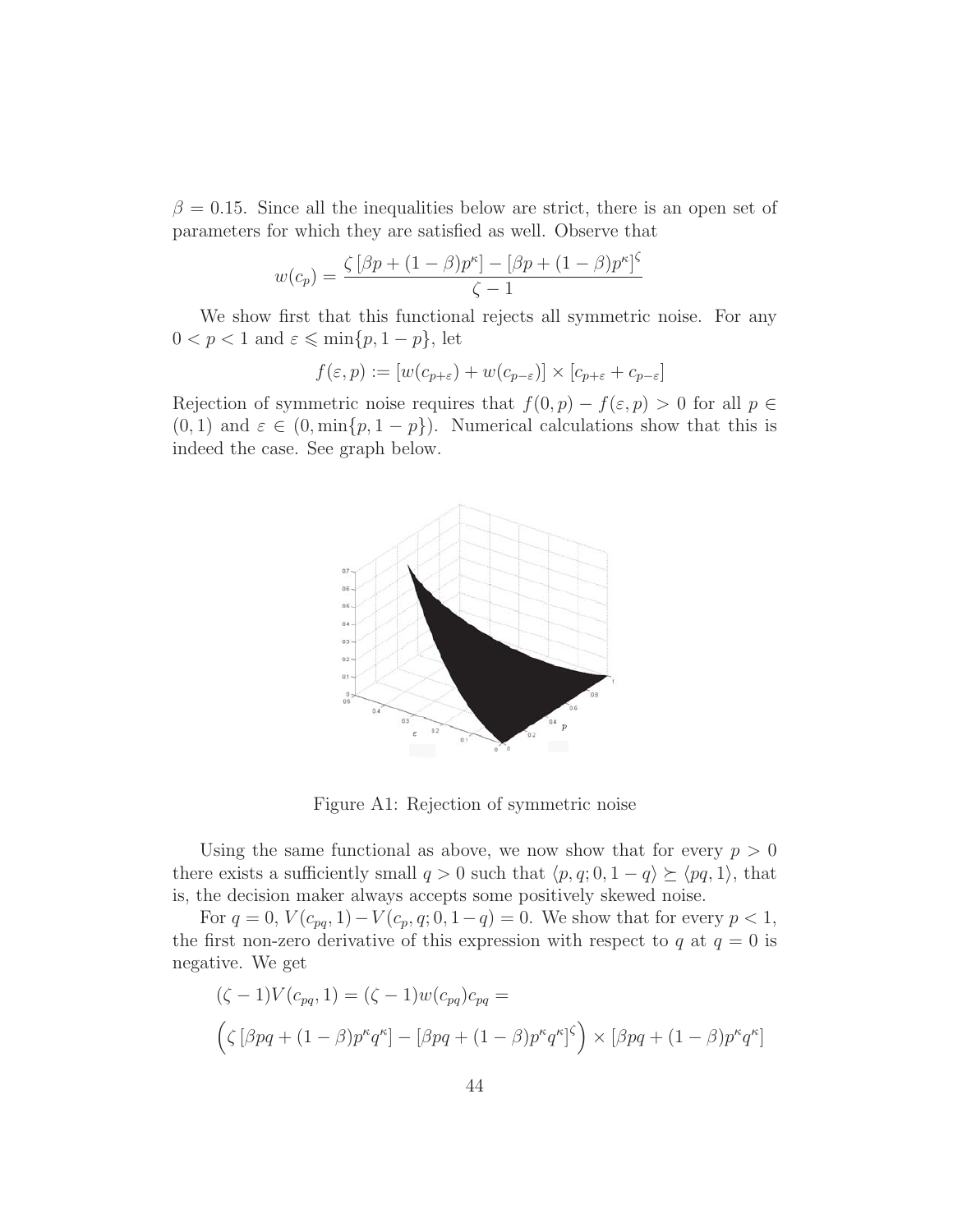Differentiate with respect to  $q$  to obtain

$$
\left(\zeta \left[\beta p + \kappa (1-\beta) p^{\kappa} q^{\kappa-1}\right] - \zeta \left[\beta pq + (1-\beta) p^{\kappa} q^{\kappa}\right]^{\zeta-1} \left[\beta p + \kappa (1-\beta) p^{\kappa} q^{\kappa-1}\right]\right) \times \n\left[\beta pq + (1-\beta) p^{\kappa} q^{\kappa}\right] + \n\left(\zeta \left[\beta pq + (1-\beta) p^{\kappa} q^{\kappa}\right] - \left[\beta pq + (1-\beta) p^{\kappa} q^{\kappa}\right]^{\zeta}\right) \times \left[\beta p + \kappa (1-\beta) p^{\kappa} q^{\kappa-1}\right]
$$

At  $q = 0$ , this expression equals 0. Differentiate again with respect to q to obtain

$$
\zeta \left( \kappa(\kappa - 1)(1 - \beta) p^{\kappa} q^{\kappa - 2} - (\zeta - 1) \left[ \beta p q + (1 - \beta) p^{\kappa} q^{\kappa} \right]^{ \zeta - 2} \left[ \beta p + \kappa (1 - \beta) p^{\kappa} q^{\kappa - 1} \right]^2 -
$$
  

$$
\left[ \beta p q + (1 - \beta) p^{\kappa} q^{\kappa} \right]^{\zeta - 1} \kappa(\kappa - 1)(1 - \beta) p^{\kappa} q^{\kappa - 2} \right) \times \left[ \beta p q + (1 - \beta) p^{\kappa} q^{\kappa} \right] +
$$
  

$$
2 \zeta \left( \left[ \beta p + \kappa (1 - \beta) p^{\kappa} q^{\kappa - 1} \right] - \left[ \beta p q + (1 - \beta) p^{\kappa} q^{\kappa} \right]^{\zeta - 1} \left[ \beta p + \kappa (1 - \beta) p^{\kappa} q^{\kappa - 1} \right] \right) \times
$$
  

$$
\left[ \beta p + \kappa (1 - \beta) p^{\kappa} q^{\kappa - 1} \right] +
$$
  

$$
\left( \zeta \left[ \beta p q + (1 - \beta) p^{\kappa} q^{\kappa} \right] - \left[ \beta p q + (1 - \beta) p^{\kappa} q^{\kappa} \right]^{\zeta} \right) \times \kappa(\kappa - 1)(1 - \beta) p^{\kappa} q^{\kappa - 2}
$$

Observe that

$$
\zeta \left( \kappa (\kappa - 1)(1 - \beta) p^{\kappa} q^{\kappa - 2} - (\zeta - 1) [\beta pq + (1 - \beta) p^{\kappa} q^{\kappa}]^{\zeta - 2} [\beta p + \kappa (1 - \beta) p^{\kappa} q^{\kappa - 1}]^2 -
$$
  

$$
[\beta pq + (1 - \beta) p^{\kappa} q^{\kappa}]^{\zeta - 1} \kappa (\kappa - 1)(1 - \beta) p^{\kappa} q^{\kappa - 2} \right) \times [\beta pq + (1 - \beta) p^{\kappa} q^{\kappa}] =
$$
  

$$
\zeta \left( \kappa (\kappa - 1)(1 - \beta) p^{\kappa} q^{\kappa - 1} - (\zeta - 1) q [\beta pq + (1 - \beta) p^{\kappa} q^{\kappa}]^{\zeta - 2} [\beta p + \kappa (1 - \beta) p^{\kappa} q^{\kappa - 1}]^2 -
$$
  

$$
[\beta pq + (1 - \beta) p^{\kappa} q^{\kappa}]^{\zeta - 1} \kappa (\kappa - 1)(1 - \beta) p^{\kappa} q^{\kappa - 1} \right) \times [\beta p + (1 - \beta) p^{\kappa} q^{\kappa - 1}]
$$

This expression converges to zero with q. This is obvious for  $\zeta \geq 2$ . If  $2>\zeta>1,$  then notice that by l'Hospital's rule

$$
\lim_{q \to 0} \frac{q}{\left[\beta pq + (1 - \beta)p^{\kappa} q^{\kappa}\right]^{2-\zeta}} = \lim_{q \to 0} \frac{\left[\beta pq + (1 - \beta)p^{\kappa} q^{\kappa}\right]^{\zeta - 1}}{(2 - \zeta)\left[\beta p + \kappa(1 - \beta)p^{\kappa} q^{\kappa - 1}\right]} = 0
$$

Also, as  $q \to 0$ , the limit of the expression

$$
2\zeta \left( \left[ \beta p + \kappa (1 - \beta) p^{\kappa} q^{\kappa - 1} \right] - \left[ \beta p q + (1 - \beta) p^{\kappa} q^{\kappa} \right]^{\zeta - 1} \left[ \beta p + \kappa (1 - \beta) p^{\kappa} q^{\kappa - 1} \right] \right) \times \left[ \beta p + \kappa (1 - \beta) p^{\kappa} q^{\kappa - 1} \right]
$$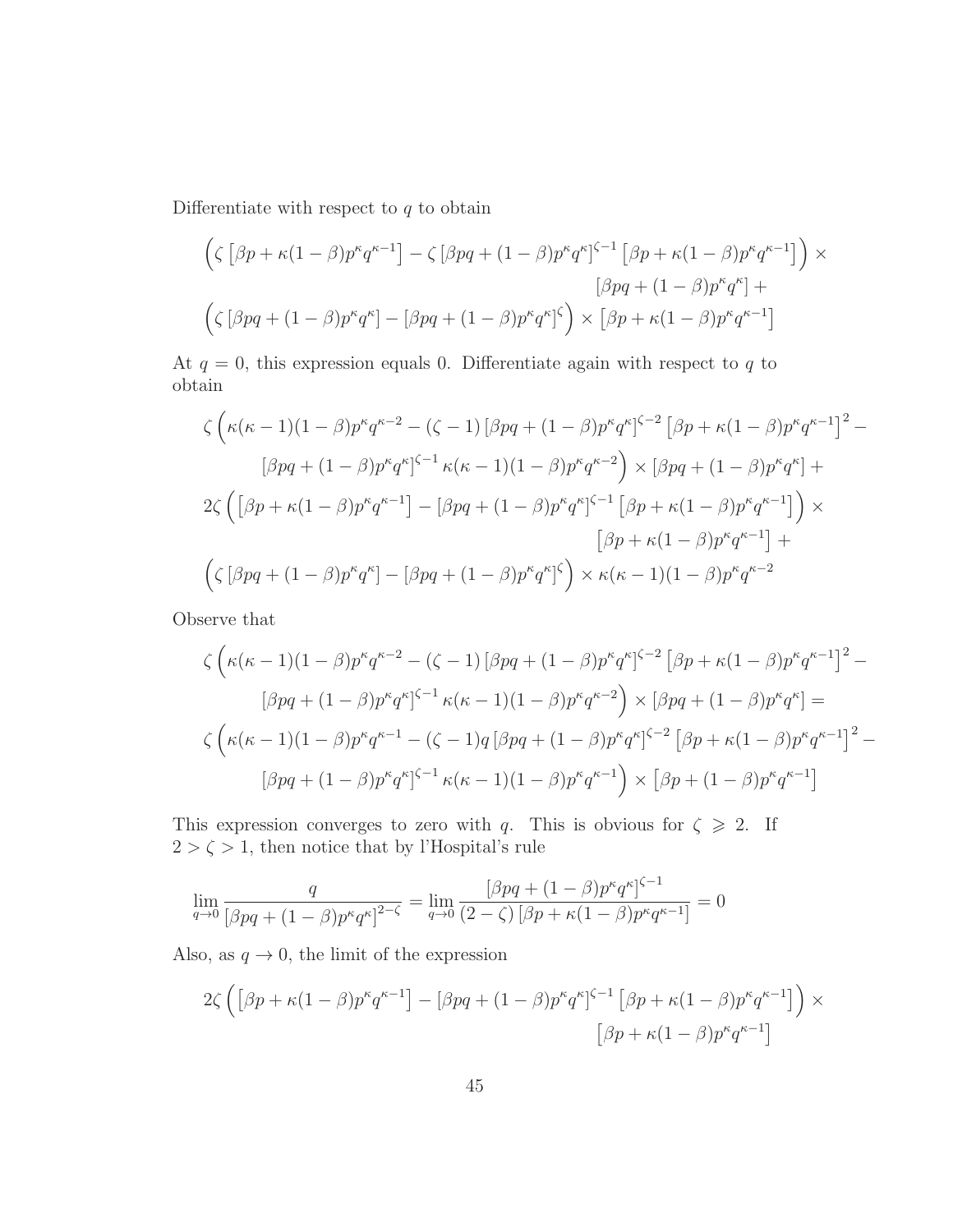is  $2\zeta\beta^2p^2$ . Finaly,

$$
\left(\zeta \left[\beta pq + (1-\beta)p^{\kappa}q^{\kappa}\right] - \left[\beta pq + (1-\beta)p^{\kappa}q^{\kappa}\right]^{\zeta}\right) \times \kappa(\kappa - 1)(1-\beta)p^{\kappa}q^{\kappa - 2} =
$$
  

$$
\left(\zeta \left[\beta p + (1-\beta)p^{\kappa}q^{\kappa - 1}\right] - \left[\beta pq^{1 - \frac{1}{\zeta}} + (1-\beta)p^{\kappa}q^{\kappa - \frac{1}{\zeta}}\right]^{\zeta}\right) \times \kappa(\kappa - 1)(1-\beta)p^{\kappa}q^{\kappa - 1}
$$

As  $\zeta, \kappa > 1$ , this expression goes to zero with q.

On the other hand,  $(\zeta - 1)V(c_p, q; 0, 1 - q)$  equals

$$
q^2\left(\zeta\left[\beta p + (1-\beta)p^\kappa\right] - \left[\beta p + (1-\beta)p^\kappa\right]^\zeta\right) \times \left[\beta p + (1-\beta)p^\kappa\right]
$$

Its first order derivative with respect to  $q$  at  $q = 0$  is zero, while the second derivative at this point equals

$$
2\left(\zeta\left[\beta p + (1-\beta)p^{\kappa}\right] - \left[\beta p + (1-\beta)p^{\kappa}\right]^{\zeta}\right) \times \left[\beta p + (1-\beta)p^{\kappa}\right]
$$

We therefore get that the first order derivative of  $V(c_{pq}), 1)-V(c_p, q; 0, 1-q)$ at  $q = 0$  is zero, and that

$$
(\zeta - 1) \lim_{q \to 0} \frac{\partial^2}{\partial q^2} \left[ V(c_{pq}), 1 \right] - V(c_p, q; 0, 1 - q) \right] = g(p; \beta, \zeta, \kappa) :=
$$
  

$$
2\zeta \beta^2 p^2 - 2 \left( \zeta \left[ \beta p + (1 - \beta) p^{\kappa} \right] - \left[ \beta p + (1 - \beta) p^{\kappa} \right] \zeta \right) \times \left[ \beta p + (1 - \beta) p^{\kappa} \right]
$$

The graph below shows  $g(p; \beta, \zeta, \kappa)$  for  $\beta = 0.15$ ,  $\kappa = 1.1$ , and  $\zeta = 1.024$ . Note that for these values  $g(p; \beta, \zeta, \kappa) < 0$  for all  $p \in (0, 1)$ , which means that for  $q > 0$  small enough, the positively skewed noise  $\langle p, q; 0, 1 - q \rangle$  is accepted.



Figure A2: g(p; 0.15, 1.024, 1.1)